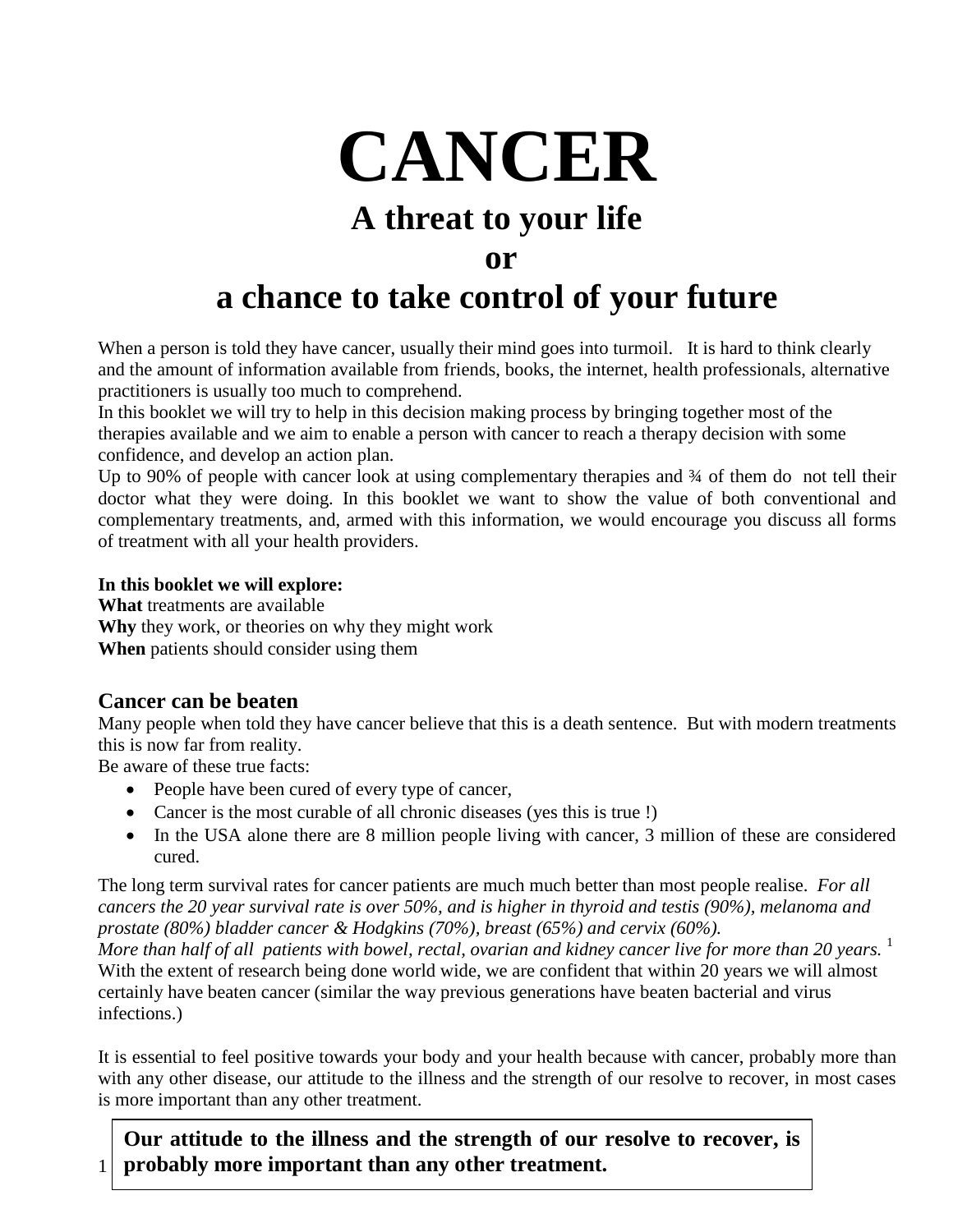### **What is cancer?**

Our bodies are made up of trillions of cells, each with a limited life. Throughout our life, these cells wear out, and are replaced with new cells. Sometimes the new cells are imperfect; the immune system recognizes these and destroys them, just as it does with invading viruses and bacteria. . Cancer develops when cell duplication goes wrong and for some reason the immune system does not destroy the abnormal cells.

When an abnormal cancer cell slips through this defense system, it starts to multiply out of control. If the immune system does not recognise and stop it, this new clump of abnormal cells can become a cancer. Initially the cancer cells grow where they first occurred, but sometimes small clumps can break off and travel in the blood or lymph to other parts of the body and start growing there – these are called metastases or cancer secondaries.

## **The most important way to prevent, arrest and treat cancer is to support the body's immune system**

So it seems obvious – *the most important way to prevent, arrest and treat cancer is to support the body's immune system.* Remember the immune system is designed to destroy foreign or 'different' cells (like viruses and bacteria) and it also considers cancer cells to be abnormal and tries its utmost to destroy them as well. However the immune system can become overwhelmed by the number of the cancer cells. Many of the treatments we discuss aim to strengthen our immunity as well as damaging the cancer cells. Because our immune system is so powerful, cancer should never be considered incurable. As we have stated above – **every type of cancer has been cured!**

**The effects of cancer –** as the result of the growth of the cancer cells, a number of things can occur:

- 1. They invade into vital organs and damaging them. This accounts for only about ¼ of the deaths from cancer.
- 2. Release of toxins and chemicals from the growing and dying cancer cells can 'poison' the body and affect the function of the liver, kidney or other organs.
- 3. Suppressed immunity can lead to severe infections including pneumonia which can be fatal.
- 4. Weight loss and debilitation as the cancer cells grow, they consume most of the body's energy and nutrients. "Starvation' and depletion of essential nutrients suppress the immune system, causes weight loss and exhaustion, and is the cause of almost half of all cancer deaths..
- 5. Very rarely, the cancer cells can secrete hormones or other products which can cause unusual symptoms (called the non metastatic manifestations of cancer).
- 6. Cancer causes emotional, mental and spiritual problems anger and frustration, unresolved problems from the past, uncertainty on the meaning of life, what happens after death. Most patients have many of these and other feelings. People are much healthier when all of these are openly discussed, rather than being bottled up inside. The relationship with family and friends can also become strained, or it can become a time of real closeness within the family.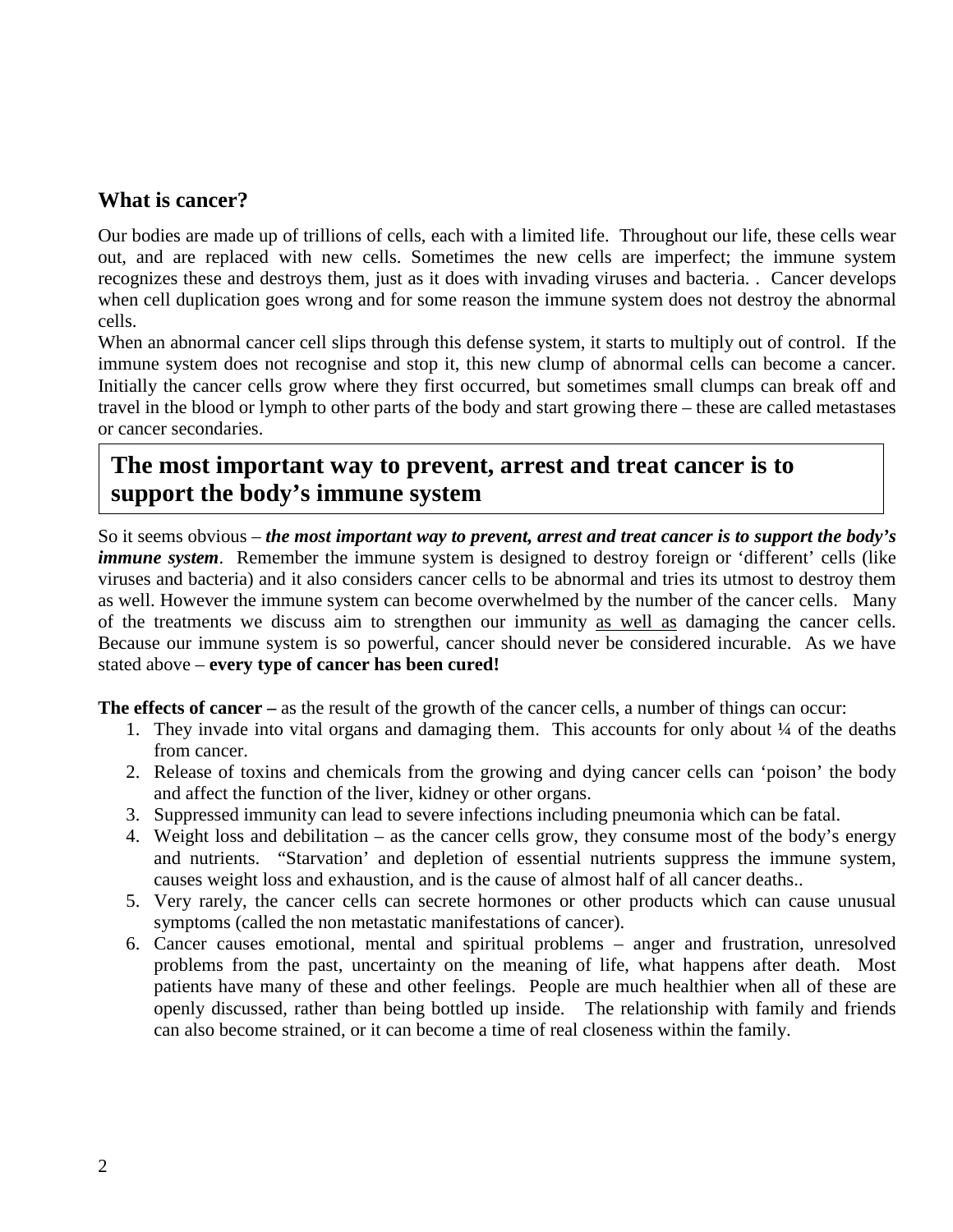## **Preventing Cancer:**

There are many materials and toxins which are known to increase the risk of developing cancer. There are and also substances and actions which can lower the risk (e.g. including selenium in the diet, not wearing a bra for more than 12 hours per day – see under breast cancer. And many more). However this booklet is written mostly to help people once cancer has been diagnosed. People wanting to know more about prevention, we would refer to our first booklet in the Fad Fable Fact series – "The scientific documentation about our diet and the use of dietary supplements.

## **Therapies for cancer**

The shattering news that a person has cancer often causes a state of shock, incomprehension, fear and impotence. The effects of this stress cause a number of chemical and hormonal changes in the body rendering any logical thought and decision making difficult. It is very difficult to reach well researched and logical decisions on what steps to take. There is an overwhelming array of treatments available. Do they work? Could they cause harm? Do they interfere with conventional treatment? All this needs to be weighed up before making a decision on what to do.

In this booklet we will discuss most of the treatments which can be used - both conventional and complementary. We will try to separate the fads and fiction from the proven facts.

*We would encourage you to be open with your oncologist or surgeon and confirm that what you are considering does not clash with their treatments – especially radiotherapy or chemotherapy*. At the present time not many treatment providers know about the wide range of available therapies, but as more information becomes available, the diverse opinions of complementary and conventional treatment providers is narrowing. We have made a study of ALL modalities to provide a balanced overview.

# **Overview**

Very rarely is one treatment the 'magic bullet', but the combined affect from a number of treatments can be extremely powerful and therapeutic. We will start with an overview of possible therapies, then each will be discussed in detail.

- 1. **A positive attitude to your illness** probably the most important in successfully overcoming cancer.
	- a. Relationship with your doctor openness and trust
	- b. Exercise
	- c. Mental attitude
- 2. **Cleansing and detoxifying the body** a clean and unpolluted body, with all its cells free from toxins and poisons, provides a secure foundation; helping the immune system to function at optimum.
	- a. Bowel cleansing enemas and colonics
	- b. Liver detoxification.
	- c. Eat pure, organic unpolluted food; drink plenty of clean filtered or pure water.
	- d. Intravenous heavy metal removal if there is a history of any exposure
- **3. Make the body inhospitable to cancer**
	- a. Oxygen cancer cells do not like oxygen,
	- b. Avoid high blood glucose peaks because cancer cells use glucose as their energy source.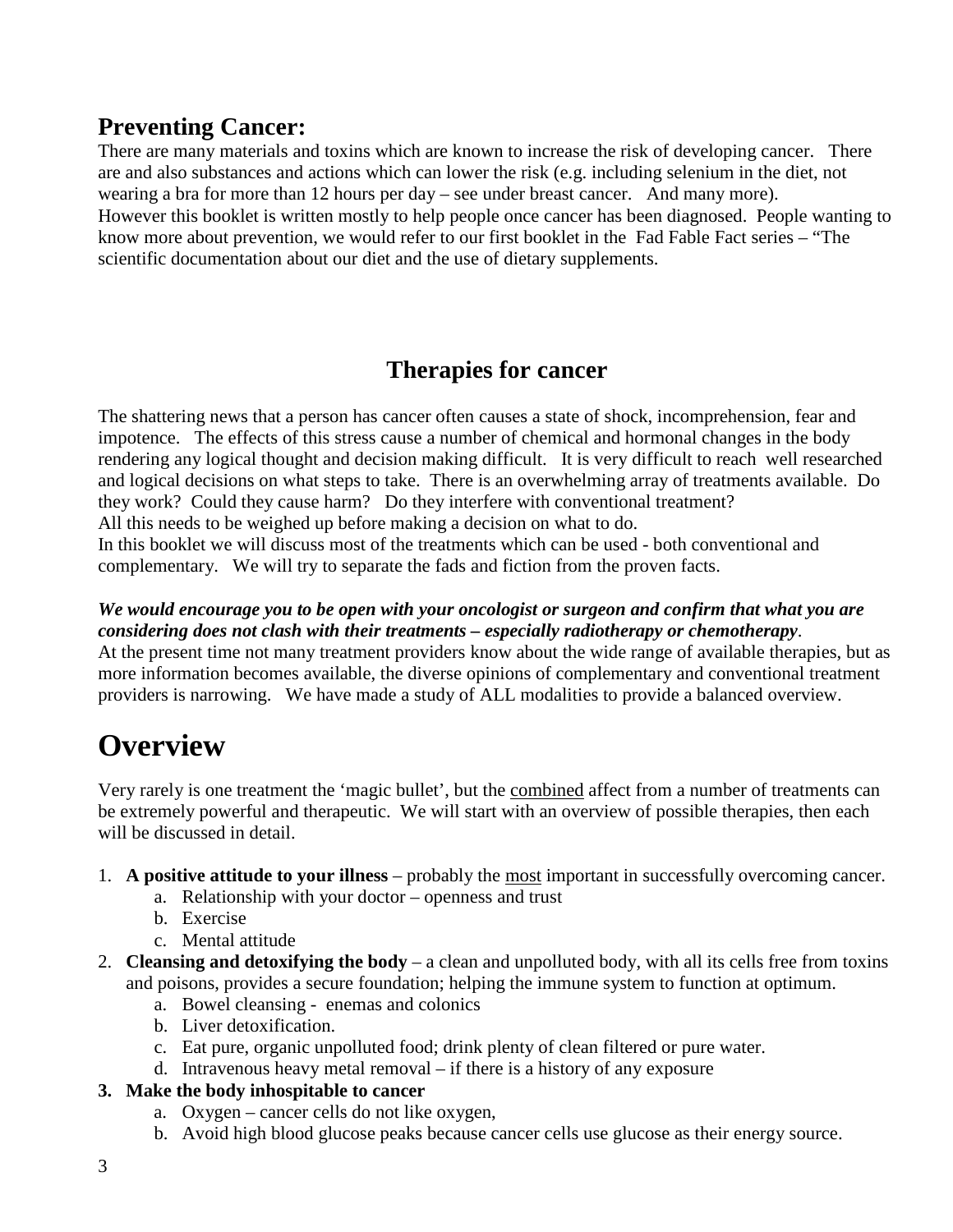- c. Alkaline pH cancer cells do not like an alkaline medium.
- d. Reducing the spread of the cancer cells
- 4. **Strengthen the normal body cells**, especially the immune system cells
	- a. Complete nutrition good food raw foods, juicing, fruit and cruciferous vegetables.
	- b. Nutritional supplements high quality supplements will supply what is required
	- c. New therapies are developing which may boost the immune system's fight against cancer.

#### **5. Treatments targeting the cancer cells:**

- a. Traditional therapies
	- i. Surgery –removing the tumour, debulking procedures, cryosurgery

\_\_\_\_\_\_\_\_\_\_\_\_\_\_\_\_\_\_\_\_\_\_\_\_\_\_\_\_\_\_\_\_\_\_\_\_\_\_\_\_\_\_\_\_\_\_\_\_\_\_\_\_\_\_\_\_\_\_\_\_\_\_\_\_\_\_\_\_\_\_\_\_\_\_\_\_\_

- ii. Radiotherapy and brachytherapy
- iii. Chemotherapy and hormonal therapies.
- b. Non traditional therapies
	- i. Mind body medicine
	- ii. High dose nutritional supplements
	- iii. Herbs
	- iv. Intravenous therapies high dose vitamin C
	- v. Homeopathic therapies and extracts
	- vi. Hyperthermia
	- vii. Others magnetic, electric field therapies, live blood and stem cell infusions…..

Now let's study each of these treatments in turn:

## **A Positive & confident attitude to your illness**

### **Your health advisors**

Your overall plan should be discussed with your health professional who may be your GP, oncologist or another health practitioner, who should be like the conductor of an orchestra and refer you to other specialists as necessary. When you see any one of these,

- Make sure he or she is a person you can relate to, who will listen to your opinions and will allow you to have some input into your treatment. Remember this is your journey and you are ultimately the decision maker.
- If you are unhappy or confused, ask for a second opinion.
- Write down all your questions, perhaps take your partner or a friend with you, take notes and clarify all your questions. Buy a beautiful notebook in which to write all ideas and suggestions, especially the positive ones.
- Find out all the treatment options their possibility of success and likely side effects and adverse effects. It is your right to know about these so you can weigh up your options. In the past, people accepted treatment and often did not ask about side effects and other adverse effects. This knowledge is most important and can weigh one's decision to proceed with a treatment.
- If the option you are offered is a major procedure major surgery, radiotherapy, chemotherapy ask if you could have a second opinion just to give you the unreserved conviction that the treatment you are being offered is the best one for you. Ask if the treatment will prolong the quality or the quantity of your life.

As we will discuss below, *your confidence that your treatment is going to be of real benefit – is possibly the most important part of your healing therapy.*

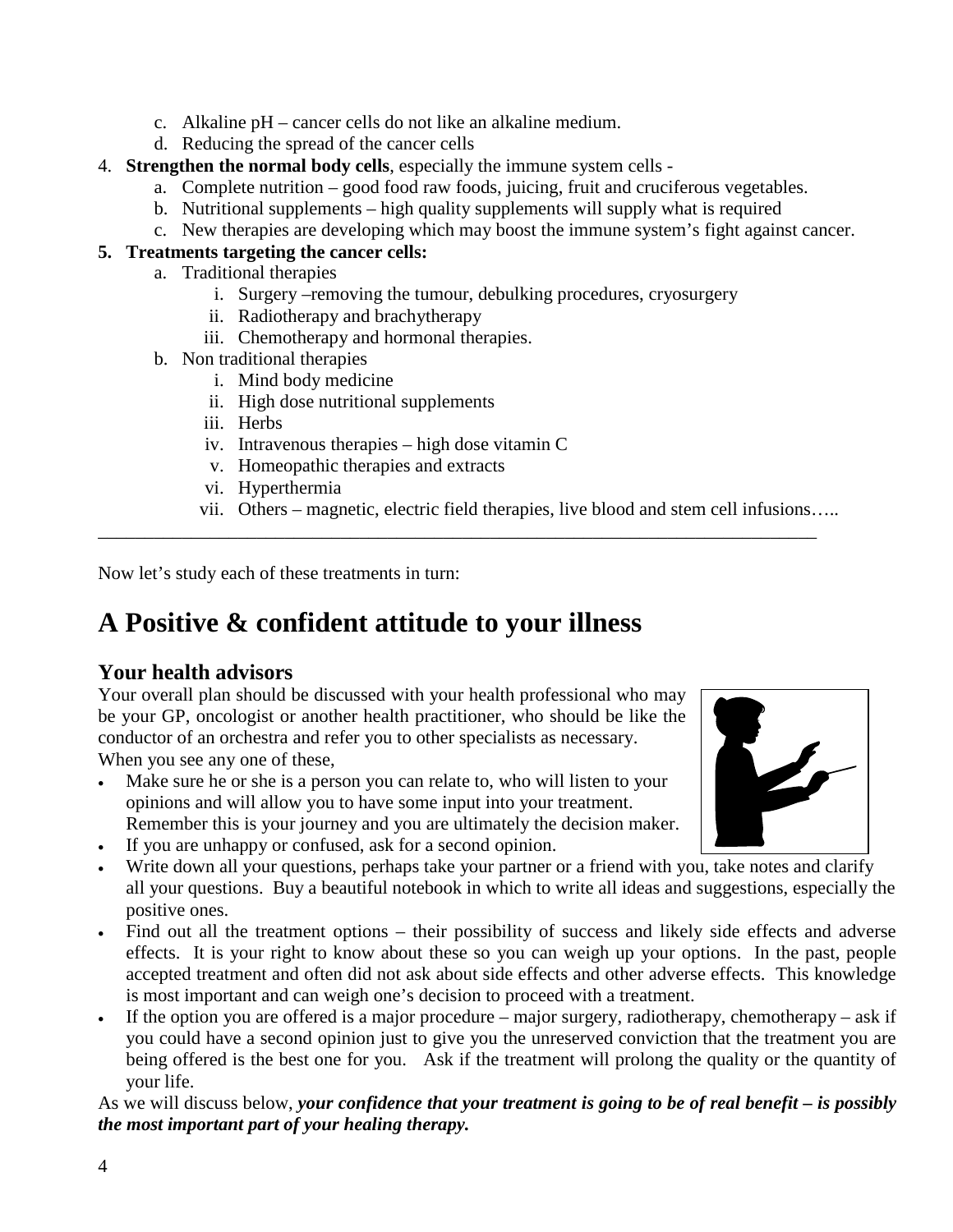### **Your attitude and your lifestyle.**

In most books discussing how a person can beneficially affect their disease, the most important chapters usually discuss Mind / Body medicine. In the Western world we have forgotten how much our thoughts, fears and attitudes affect the rest of our body. The Aboriginal bone pointing ceremony shows just how powerful the mind can be in a destructive way; but equally a positive, optimistic, happy attitude can make a huge difference. Those who saw Robin Williams in the 'Patch Adams' movie saw just how important caring, happiness and laughter were in helping people to cope with their current situation, and also how it helped their wellbeing and recovery.

**Your Mental attitude** is probably the most important treatment modality of all. A positive attitude and confidence in your health team, believing that you will recover is almost essential for a complete healing. There are many important techniques which can help to achieve this:

- **Meditation** emptying the mind and creating inner peace is often tremendously helpful. Most non Western countries practice this and realise its value. Meditation provides an inner peace and strength and will boost your conviction that you will recover. Read about meditation and attend workshops which are available everywhere. For some notes on about meditation [see appendix F]
- **Imagery** for many people this may seem weird but it really does work. In a meditative state, focus on the immune cells and imagine tem moving in like a small army and destroying the cancer cells. Strange though it sounds, it is effective and not just with cancer. Dr Dean Ornish is a cardiologist and uses imagery in heart patients to open up their arteries. There are many things we don't understand about our minds – some things we just have to take on trust, and this is one of them. Imagery and affirmations link our bodies to the power which created us.
- **Spiritual awareness** and growth is also very important. Whether we acknowledge it or not, we have a dimension as human beings that sets us apart from the animal world. We are a very complex interaction of body, mind and spirit. We may not be aware of the power of our mind and we often only find out in adversity the power of the Spirit. Almost all cultures acknowledge some greater spiritual force although it may be expressed in differing ways. Once people realise that their health and wellbeing is in danger, the importance of this spiritual awareness comes into focus. When one becomes ill, it is important to nurture the spiritual side of our existence. This concept is far broader than any one religion. It is linking into the power that created us with the whole energy of the world gain strength from it.
- **Be positive –** remember we become and move towards what we focus on. So think constantly on cancer, illness and the possibility of dying – this pulls us down. Think of power and beauty, abundant health and strength, and your mind will move your body in this direction.
- **Ignore any negative comments** from people who should know better. People who talk about their bad experiences, or who criticise conventional or complementary treatments without really knowing about them. Sadly some doctors do this about vitamins, meditation and other complementary treatments because they feel that their treatment is the only thing that matters. It is important to realise that often their criticisms are made in ignorance with the attitude "if I don't understand it, then it can't work'

A request to all those talking to people with cancer never, we repeat **never criticize or make someone lose faith in a therapy – providing it is doing no harm**. In ways we do not understand, a healthy positive mind strengthens the immune system and any criticism or attempts to make the patient lose confidence in a therapy, could do positive harm!

• **Forgiveness –** always practice forgiveness, do not hold grudges or negative feelings toward others. The only person this is hurting is you. Look at the grievances of the past, study them, forgive the perpetrators (either physically or in your mind), and put the whole experience behind you. This can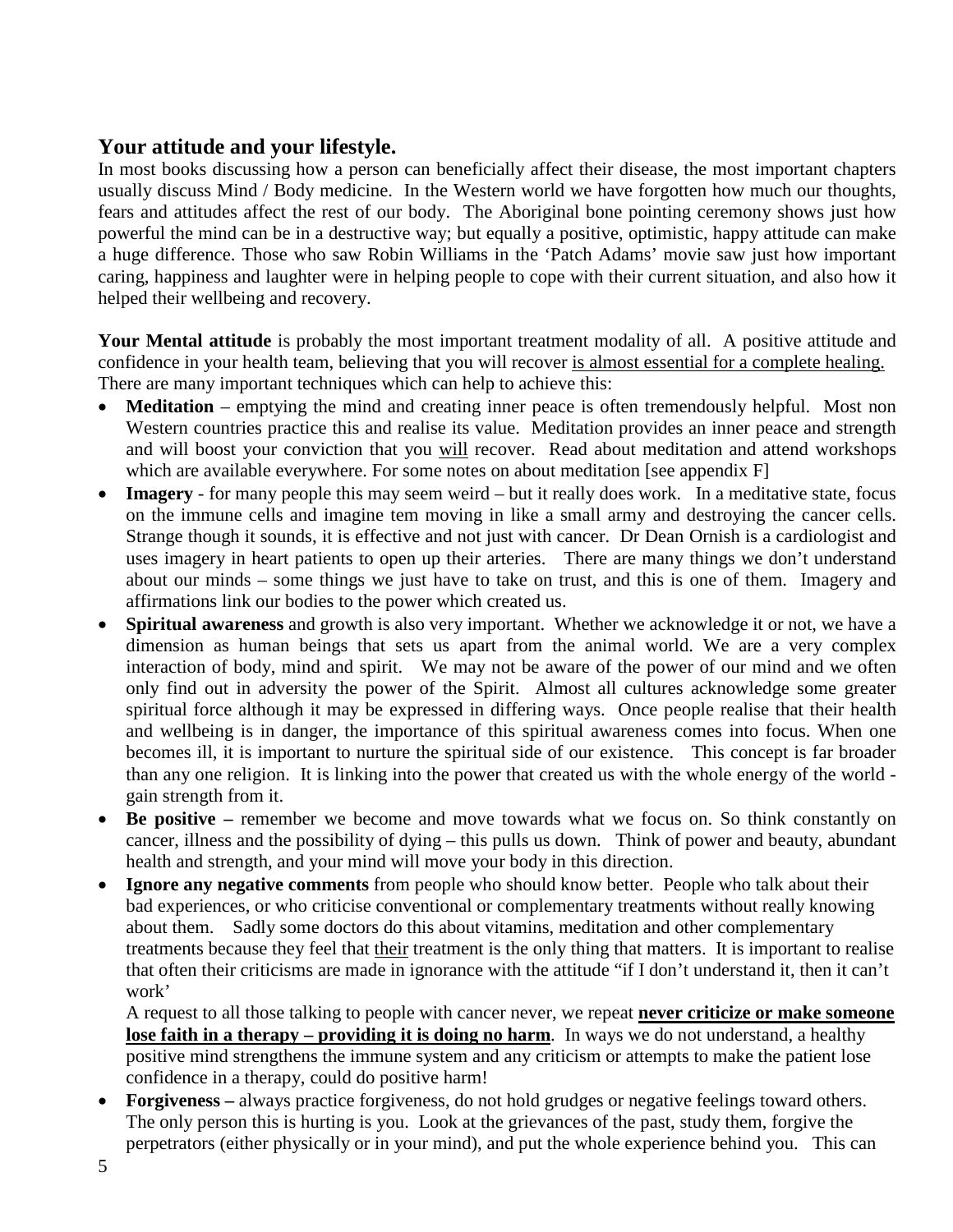be a very healing process, because the negative feelings caused by these stresses actually impairs the immune system.

- **Laughter** people feel better when they laugh because the metabolism is increased and neurochemicals enter the blood. Laughter has been shown to boost the immune system – it lowers cortisol which enables interleukin 2 and other immune boosters to express themselves. After a session of genuine belly laughing (watching funny movies, Rowan Atkinson, the Goons….) pain can be effectively reduced for many hours.
- **Make your own endorphins** become your own 'drug factory' Endorphins are morphine like 'hormones' created by our bodies to help cope with stress, endure pain and make us feel happy. Long distance runners create endorphins – enabling them to cope better with pain. Any person in pain can also increase their own pain relieving hormones which can reduce pain, discomfort and depression. [See App E for a list of simple satisfying techniques.]

**Exercise and lifestyle** – Cancer generates feelings of weakness and low energy. Walking, especially along a beach or amongst beautiful trees lifts the spirits, and boosts vitality. Being amid beauty and experiencing the sun, wind and even rain provides a positive spiritual uplift.

Search out inspiring and moving music, movies & DVDs, books and friends.

Go out and do things you enjoy.

Arrange to have a regular massage.

\*\*\*\*\*\*\*\*\*\*\*\*\*\*\*\*\*\*\*\* \*\*\*\*\*\*\*\*\*\*\*\*\*\*\*\*\*\*\*\*\*\*

Dr Bernard Fox of Boston University Medical School has described the profile of a person most likely to survive cancer – "They fought with their doctors, they sought alternative opinions and forms of treatment. They refused to relinquish hope and struggled to survive." "Cancers tend to disappear in people who have faith, independence, emotionally transforming experiences, and active involvement in their disease." In a word, people who are really determined to live have a fighting chance to get over the disease.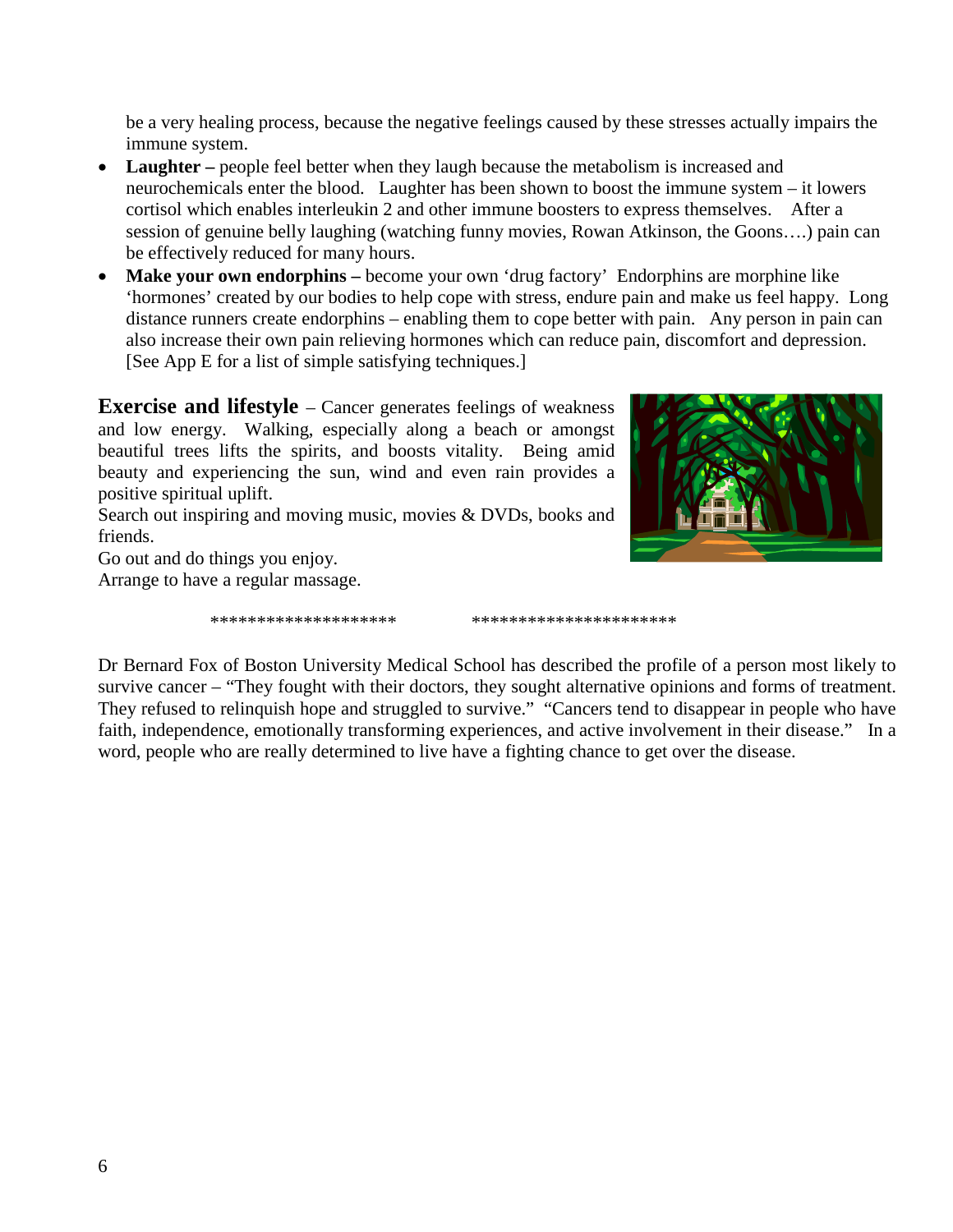# **2 – Detoxifying and cleansing the body**

### **Does your body contain toxic levels of heavy metals and other poisons?**

In today's world it is almost impossible to avoid fumes, pollution and poisons in the air and in our food. These weaken the body, especially the immune system, and if they are present in high amounts, then it would be a good idea to consider their removal

There are a number of techniques which claim to identify toxin levels by magnet/electrical and other measurements. Because their mechanism of action is hard to understand to conventional medical thinking, we do not fully understand these and really cannot comment on their accuracy. Probably the most reliable method is to measure the level of toxins found in the hair or in the blood or urine. The hair is one of the few ways that the body can rid itself of many toxins, so the level of heavy metals and other materials founding a hair sample taken correctly, probably gives the most reliable indication of the current toxic load in the body.

### **Cleansing and detoxification** –

Cancer is a toxic disease. The tumour cells often outgrow their blood supply and die. They also break

down for many other reasons and release toxins into the body causing malaise. Sometimes they can create a noticeable smell. Toxins can also affect healthy body cells and impair their functions. Thus removing toxins is an important adjunct to therapy.

• **Drinking plenty of pure filtered or clean water** enables the body to flush more of the toxins out through the kidneys. Dehydration concentrates the toxins and makes people feel unwell. Everyone should drink at least 8 glasses of water daily, in addition to other drinks. Make the water as pure and chemical free as possible.



- **Eat quality, unprocessed and organic food** trying to rid the body of toxic chemicals and materials is pointless if one continues to eat polluted food which contains toxins, pesticides, fungicides, sprays, heavy metals and poisons. Eat organic, raw and unprocessed foods as much as possible. Increase your intake of fruit and vegetables, especially sprouted seeds, cruciferous vegetables [see appendix B] and nuts. Burning and over cooking, especially using hot oils or barbequing has been shown to increase cancer inducing chemicals in our food.
- **Eat plenty of fibre** in the diet because cancer patients often have a poor appetite this can sometimes be challenging. Fibre is found in fruit and vegetables. There are two types of fibre:
	- o Soluble fibre which absorb toxins and carry them out through the bowel
	- o Insoluble fibre which simply keeps the bowels moving, reducing the time toxic matter stays in the bowel for reabsorption.

There are some very good plant fibre drinks which many patients prefer taking instead of eating mountains of vegetables.

• **Colonics** - One major way to eliminate toxins is through the bowel. Cancer patients should keep their bowels moving regularly with bulking agents and especially with fibre. Avoid constipation. Colonic irrigations are probably the most effective way of removing garbage from the body. Correctly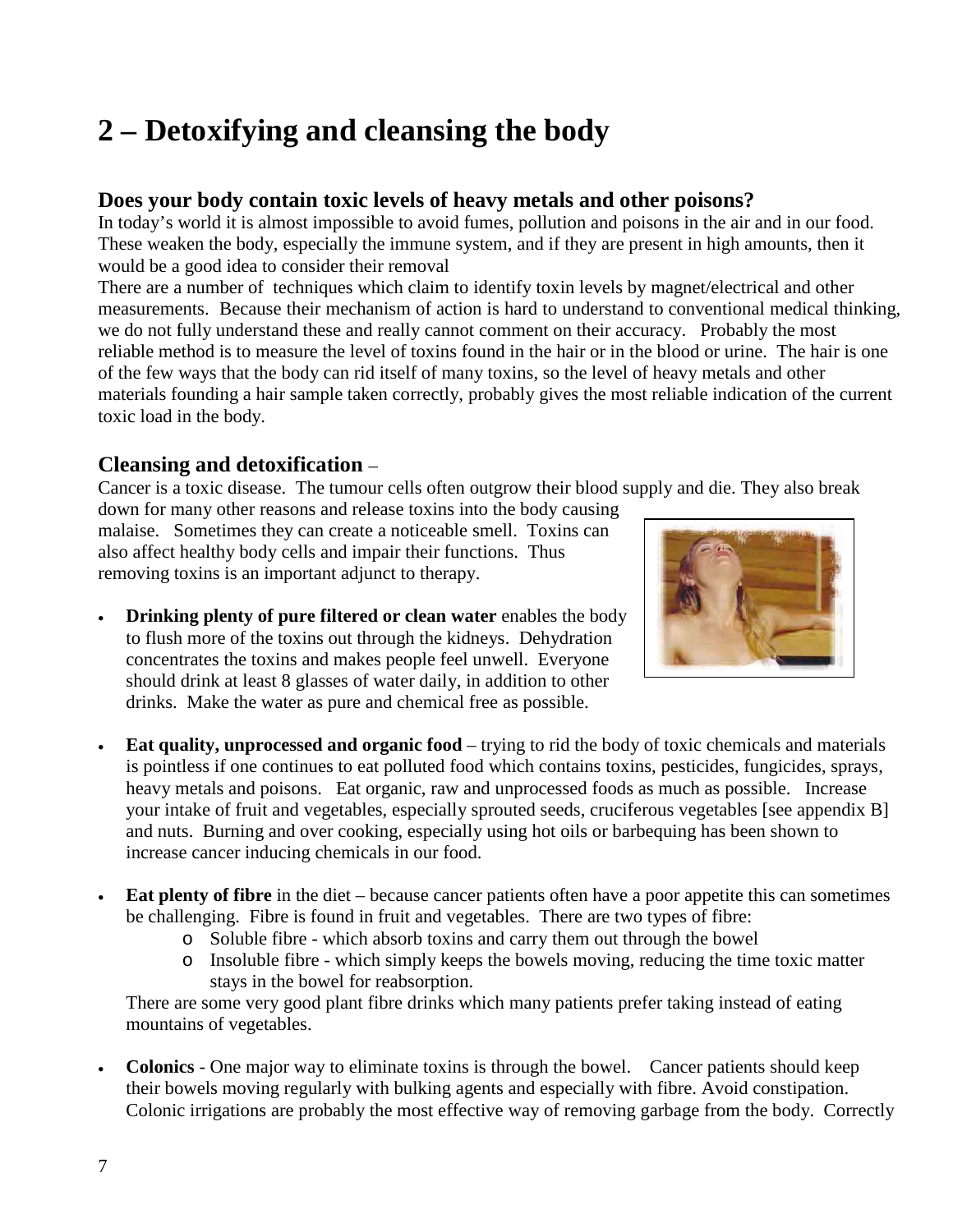performed they are comfortable and leaving one feeling healthier and cleansed. Enemas can also be used, but tend to be more exhausting, but can also be done at home.

**Detox in a sauna** – Increasing the temperature of the body does not damage the body's normal healthy cells but weakens the cancer cells.

Sweating and regularly wiping the skin eliminates many toxins.

Far infra red saunas are the cheapest and the best for treating cancer. Unlike conventional saunas which heat the entire room, the far infra red models use an infra red light at the far end of the infra red spectrum . The heating is less intense and also the heat energy penetrates deeper into the tissues. [For more details on how to use saunas- see appendix D]

- **Liver Cleansing** The liver is the largest organ in the body with 1.5 litres of blood passing through it per minute. The liver has many roles:
	- o The liver stores, produces and releases glucose as needed by the body
	- o Stores many vitamins, iron and copper.
	- o The liver manufactures most of the proteins and fats required by the body for energy and to rebuild new tissues.
	- o Detoxification -- the liver filters the bloodstream of toxins, and dead materials. It metabolises drugs, hormones and waste products from the body for the body to use and to be eliminated.

Inside the liver the Kupfer cells are the 'garbage collectors'. These take in dead cells, viruses and bacteria, artificial chemicals, toxins, incompletely digested proteins *and cancer cells.* The Kupfer cells digest and neutralise all of these. So the liver cleans and filters the bloodstream.

A healthy liver keeps the body clean, protects the immune system from overload, improves metabolism, and helps control body weight.

Liver cleansing reduces the work load for the liver, enabling it to clear the blood more efficiently and boost immunity. There have been a number of books written on a liver cleansing diet which is also beneficial for cancer treatment. [see appendix G]

• **Removing heavy metals** – if the body has a significant load of heavy metals such as lead, aluminium, arsenic, cadmium, iron, nickel, or mercury, then it might be beneficial to remove these. Intravenous EDTA chelation or a combination of DMSA, Vitamin C, lipoic acid and chlorella can remove heavy metals. These heavy metals impair cell function and if there is a history of significant exposure, or hair analysis suggests there is a high metal load, then perhaps removal could be considered.

## **Identify and treat other causes of toxicity:**

- Leaky gut syndrome allows large damaging proteins into the body
- Candidiasis yeast infection weakens the immunity
- Chemical or metal toxicity, esp mercury in teeth
- Chronic infections gut, sinuses, teeth, root canals, tonsils, lungs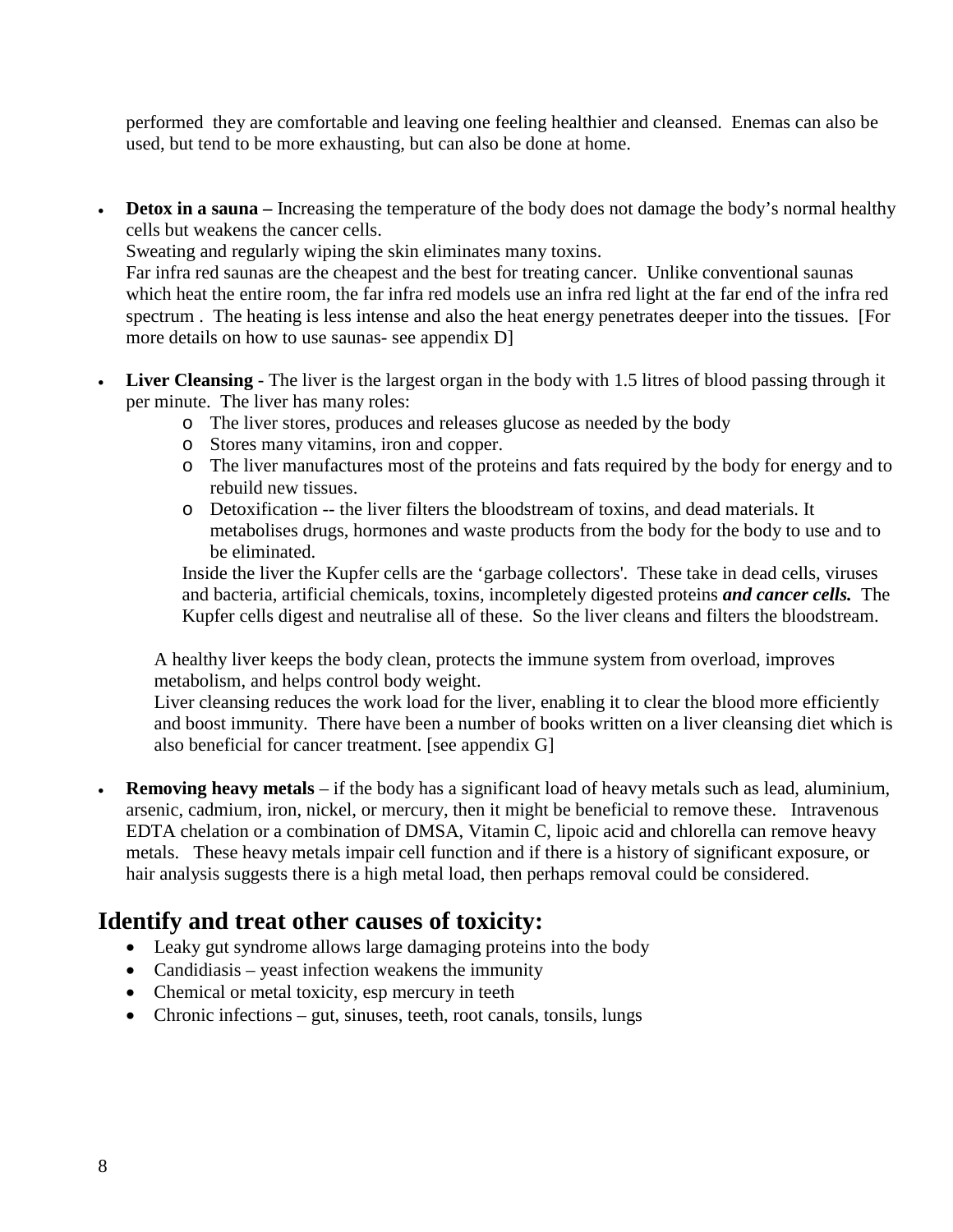## **3 - Making the body an inhospitable host for cancer**

In a number of ways cancer cells are different from normal body cells, and in most ways they are much simpler and primitive cells

- they grow faster,
- they have fewer specialised enzymes
- they metabolise differently (convert food into energy).

By understanding these differences, the cancer cells can be selectively damaged or their growth slowed, without affecting the other normal cells of the body.



Because cancer cells grow very fast, they often grow away from the small blood vessels which provide all the cells with oxygen and energy (sugars and fats), and take away the waste. To overcome this problem, some cancer cells secrete hormones which encourage the growth of new blood vessel (this is called angiogenesis).

Because cancer cells need to survive with a poor blood supply they changed the way they make energy:

- They create energy without oxygen. This is only possible with sugars which they ferment (similar to fermenting a wine).
- Therefore sugars are the main source of energy for cancer cells and they avidly take it up. Cancer cells also encourage the liver to break down proteins into glucose. This is one of the reasons many people with advanced cancer lose so much weight. ]The drug Hydrazine sulphate can block this – see pg xxxx].
- Fermentation works best in an acid medium, so cancer cells like the tissues to be acidic, not alkaline.

**So cancer cells use glucose as their energy source, and prefer an acidic medium, low in oxygen** 

#### **Therefore we can fight cancer by providing the opposite conditions:**

- lots of oxygen,
- as little glucose as possible,
- alkaline tissues.

**1. Oxygen** – cancer cells prefer to live without oxygen. This is why a number of treatments providing oxygen treatments may help cancer patients.

• Breathing – We all know we need to breathe to live, yet most of us do not breathe correctly – we do not fully open our lungs. Learn diaphragmatic breathing by initially keeping the chest still and breathe in by blowing out the stomach - tummy breathing.

Sometimes take a double breath – breathe in as deeply as you can and then try to take another breath on top of this. The more oxygen taken in, the better our healthy cells feel and the weaker the cancer cells become.

Fresh outdoor air contains more oxygen than indoor air, smoking is an obvious oxygen drain - both direct and second hand smoking. There are a number of specific breathing exercises and programmes which may help further. Consider walking along the beach, by a river or in trees.

• Exercise, on a bicycle or treadmill, while inhaling oxygen through a mask (EWOT – Exercise With Oxygen Therapy) gives high levels of oxygen all over the body.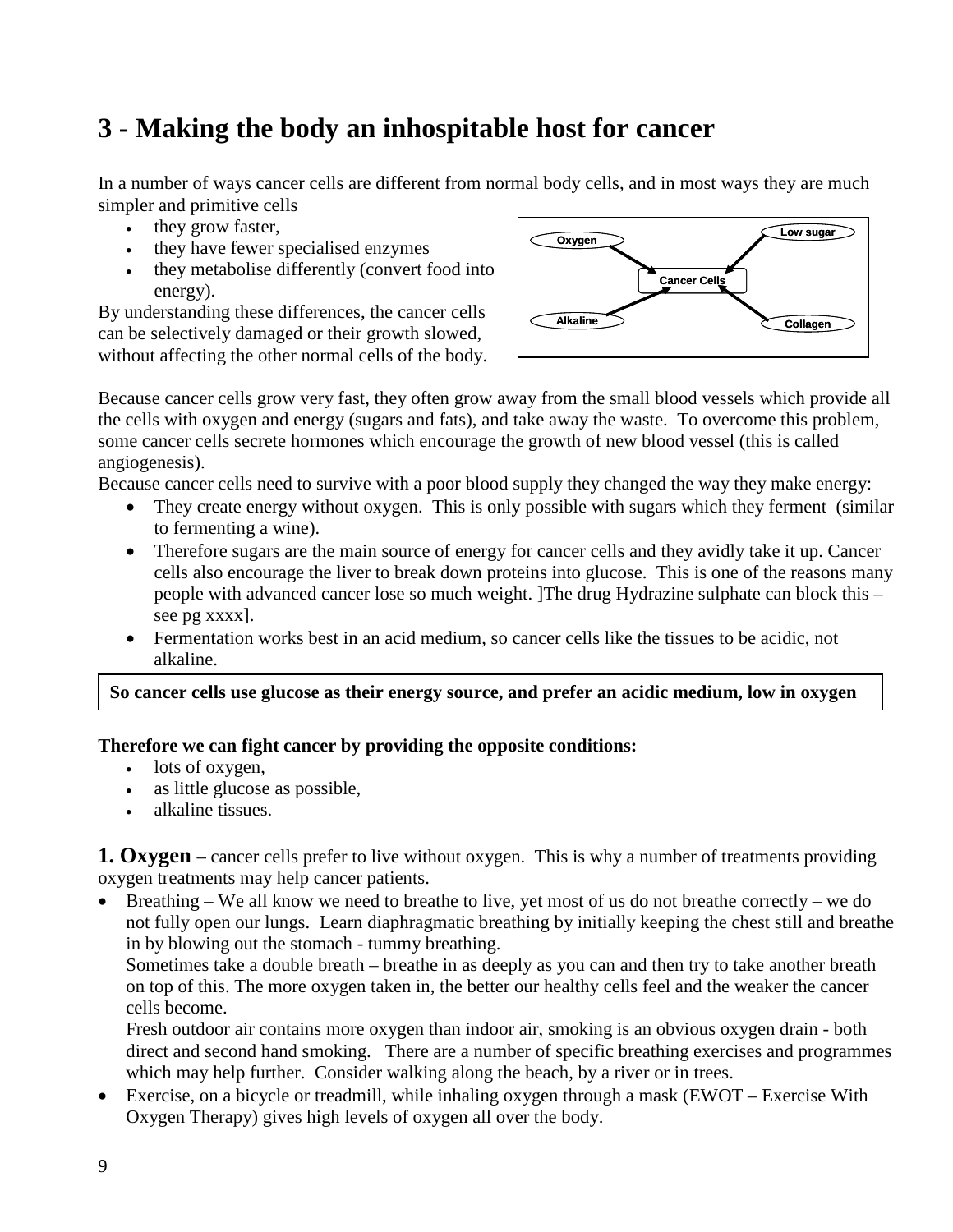- Hyperbaric oxygen chamber in a hyperbaric chamber the very high pressure forces oxygen deeper into the tissues at higher concentrations.
- *Intravenous hydrogen peroxide or hydrogen peroxide in enemas are suggested by some. It is claimed they introduce more oxygen into the blood stream. But the amount released when 2 molecules of*  $H_2O_2$  *becomes 2 molecules of water (H<sub>2</sub>O)) and one of oxygen (O<sub>2</sub>) – <i>is very small when compared to what is breathed in through the lungs. This treatment can be risky and there is little data that it increases the oxygen level or is of any benefit.*
- *[Ozone therapy](http://www.austinozone.com/) - ozone therapy bubbles ozone (O3) directly into the blood, or into drinking fluids or that used for enemas and colonics. Inside the body, the ozone*  $(O_3)$  *divides into*  $O_2$  *and*  $O'$  *which is believed to give more oxygen. Again this is a very small amount and the value of the O' is not known. As with hydrogen peroxide this therapy needs to be approached with considerable caution.*

Does oxygen therapy make a difference? There are no trials showing that cancer is 'cured' by oxygen therapy, but is may well help. The less aggressive treatments (improved breathing techniques and EWOT) are likely to give the greatest benefit.

**2. Avoid peaks in the blood glucose.** – Cancer cells can only use sugar for energy, and in the absence of oxygen do it very inefficiently. (without oxygen, 1 mole of glucose creates 2 moles of energy ATP, while with oxygen 1 mole of oxygen creates 38 moles of ATP). This means that the cancer cells need a lot of glucose to survive and to multiply.

Keeping the blood glucose levels low can starve the cancer cells of energy. This does not mean you shouldn't eat carbohydrates, because our healthy cells need these, especially the brain. But avoid high peaks of glucose in the blood by eating low glycemic carbohydrates [appendix B]. It is the high peaks

which makes the glucose more available to the cancer cells.

These graphs show how eating low glycemic sugars (bottom graph) provide just as much sugar and energy as high glycemic meals, but no high levels are reached which the cancer cells require.

Glucose leve **Glucose level**

**3. Alkaline pH** – Cancer cells create an acid

medium around themselves. Eating alkaline foods has been suggested as a way to neutralize this acidity and so make it less 'comfortable' for the cancer cells. Eating foods which have an alkalising action and avoiding acidic foods may be beneficial and can do no harm. Because the blood contains buffers, the blood will nearly always test at a neutral 7.4, but this does not necessarily reflect pH in the tissues. Many people suggest testing the saliva or urine as a better indication for the acid/alkaline state. [for a list of alkalinizing foods see appendix A].

**4. Reducing the ability of the cancer cells to spread** (metastasize) – All the body cells are held together by fibres made of collagen. For cancer to expand and spread, it must break down these collagen barriers. Some cancer cells produce a number of 'digestive' enzymes to do this (collagenases and metalloproteinases).

Some nutrients (such as l-lysine and L-proline) are powerful inhibitors of these digestive enzymes. High dose vitamin C helps the body to repair and replace the collagen and by reforming the barrier may slow down the cancer cells spread.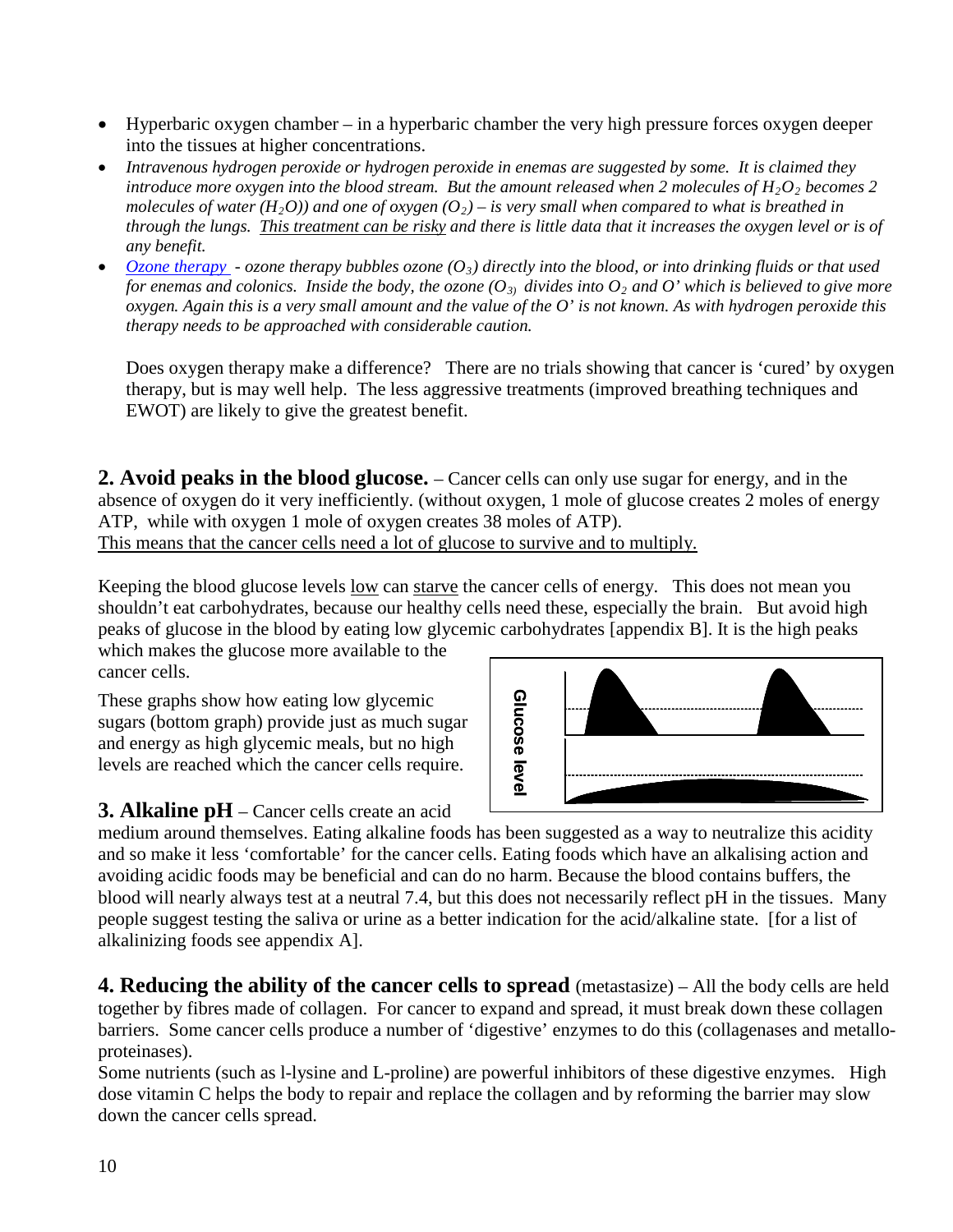# **4. Strengthen the body and its immune cells**

Just as a car will not work without petrol, air, water and oil, our bodies require a number of nutrients to function properly. With cancer cells 'stealing' many essential nutrients, polluting the body with poisons and toxins, our normal cells including our immune system need all the help they can get to fight this 'invader'.

#### **Diet** – An excellent diet can have 3 benefits

- (1) to provide all the nutrients the body needs to function perfectly
- (2) some foods actually damage cancer cells
- (3) a good diet can boost the immune system.

There are many foods and herbs which have been claimed to attack cancer cells or strengthen the immune system. There is much debate around these, however there is NO debate that a good healthy diet is very important.

### **THERE IS NO DEBATE THAT AN EXCELLENT HEALTHY DIET IS VERY IMPORTANT**

- A diet of fresh fruits and vegetables, picked when only ripe when all the vitamins are produced. Preferably organic and free of toxins and sprays. Eat in Technicolor.
- Avoid eating too much meat or saturated fats and avoid processed foods.
- Eat salt water fish regularly (sardines, herring, tuna) to provide good quality protein and essential fats.
- Avoid sugar and other high glycemic carbohydrates, coffee and alcohol.
- Do not overcook, and many foods are best not cooked at all.
- Freshly prepared sprouts are full of nutrients, and many cancer patients make their own.
- The cruciferous vegetables are full of antioxidants, isothiocyanates and also indole-3-carbinol which have a beneficial effect on cancer cells. A list of the cruciferous vegetables is seen Appendix B.
- Other natural cancer fighting foods are listed in appendix C

. An ideal diet is almost totally vegetarian (with the addition of good fish). Using organic foods this will reduce the toxin burden the immune system has to cope with. Many of these vegetables have anticancer actions.

**Good nutrition is crucial –** undernourishment can have devastating consequences for cancer patients. It causes weakness and lethargy, but it is believed that almost 40% of cancer patients die from malnutrition not from the cancer.

Poor nutrition is caused by a number of factors:

- the cancer cells guzzle nutrients faster than other tissues,
- some cancer cells secrete a hormone called cahexin which suppresses appetite,
- poor appetite and nausea are side effects from radiotherapy and chemotherapy,
- toxins created by the cancer reduce the appetite

The answer - eat as well you can. It is often well worth having regular nutrient 'shakes' and protein powders. There are some very good nutrient drinks available, low glycemic sugars, good fats, proteins and fibre. The improved nutrition can make a big difference in wellbeing and long term outlook.

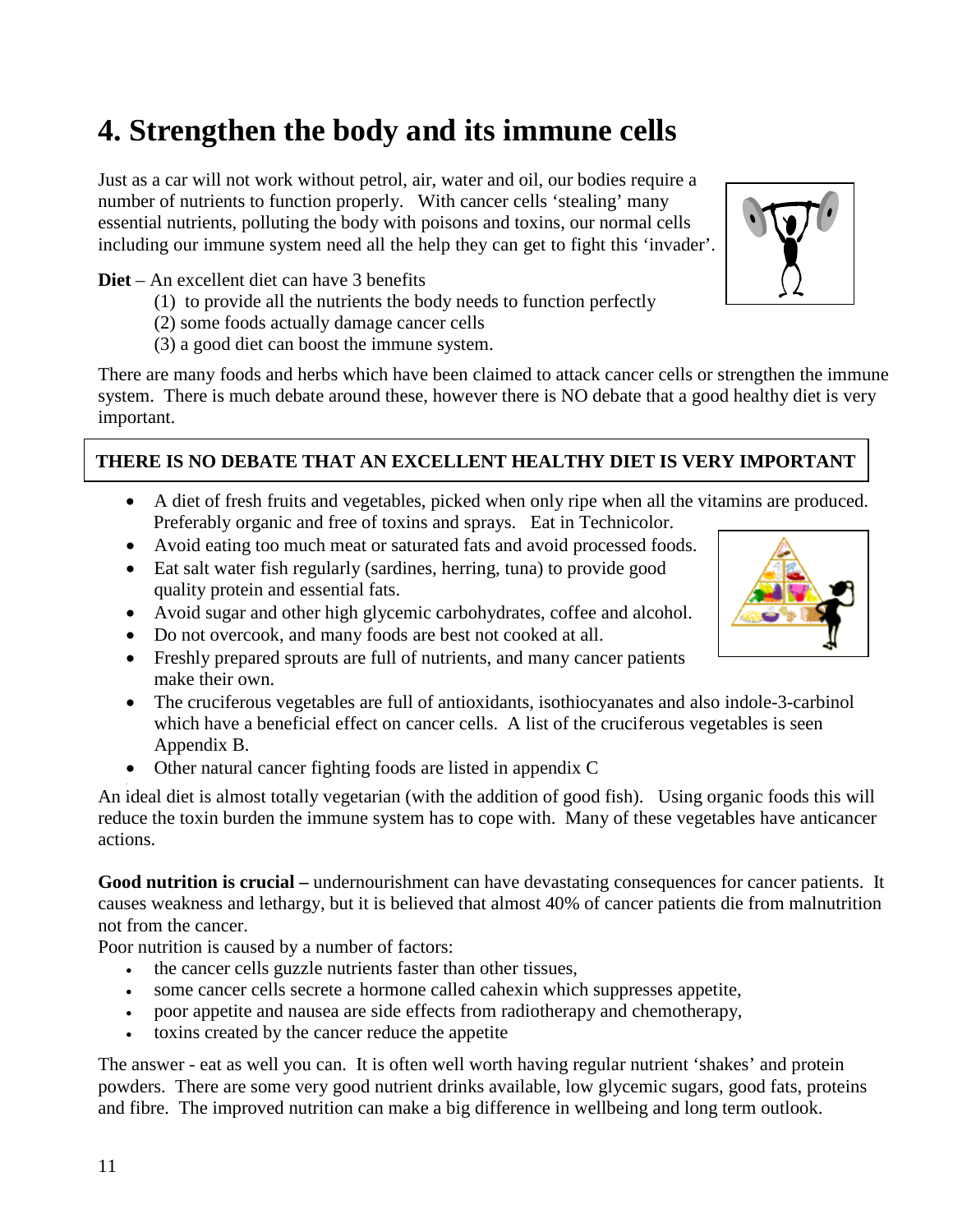#### **Nutritional supplements** –

We believe these are essential for all, even more so for those with cancer. Unfortunately, much of the food we buy today contains fewer nutrients that in the past.<sup>2</sup> This is because of depletion of minerals from the soil, early picking before vitamins are formed and ripening them in store. Processing and then preparing and cooking remove more nutrients. For these reasons, taking a comprehensive pharmaceutical supplement which is well absorbed and offers the complete pantry of nutritional needs is essential for health.

Note - TAKING SUPPLEMENTS DOES NOT MEAN YOU CAN EAT AN INFERIOR DIET! If you eat as well as you can and take a good supplement – your body can help itself to any nutrient it requires.

**If you eat as well as you can and take a good supplement – your body can help itself to any nutrient it requires.** 

We strongly recommend that everyone with any form of cancer, should take a good preparation of the following supplements:

• **Multivitamin/multimineral tablets** - A comprehensive good quality multivitamin and multimineral supplement, containing vitamin E, vitamin A or beta carotene,

vitamin D ( provided the blood calcium level is not too high), folic acid and vitamin C and selenium(or this can be taken separately). A good multivitamin/mineral tablet should contain:

• **Vitamin E** (400 – 800iu daily) has been shown to reduce breast cancer  $3$  prostate cancer  $4$ 



• **Vitamin C** – Cancer patients are nearly always depleted of vitamin C, which, because it is like a sugar, is avidly

taken up by cancer cells. A regular intake of vitamin C 4 - 8 grams per day has a number of beneficial actions:

- Most people experience a major improvement in quality of life with a sense of wellbeing and improved appetite.
- Vitamin C neutralizes carcinogenic nitrites we get from our diet and in the air
- Vitamin C reduces inflammation and so can help in relieving some of the pain caused by inflammation which occurs around the cancer cells.
- It boosts the immune system, helping it to attack and kill the cancer cells more effectively.
- Vitamin C may reduce the spread of cancer (metastasis). Cancer cells spread between normal cells by breaking down the fibrous collagen which holds our cells together. The enzymes from some cancer cells dissolves this collage. Taking plenty of vitamin C, which is essential for making new collagen, may make it harder for the cancer to spread.
- Vitamin C in high doses given intravenously can selectively damage cancer cells and act almost like chemotherapy. [see pgxxx]

Note - it is very important not to stop high dose vitamin C treatment suddenly because it can create a 'scurvy' like situation. If vitamin C must be stopped, reduce the dose over a few days.

**Vitamin D** \*\*– the sunshine vitamin. Vitamin Dis a hormone like vitamin and may reduce breast cancer by an anti-oestrogenic action. Exposure to sunlight light makes vitamin D in the skin. This can reduce the incidence of breast cancer by 30-40%. Vitamin D also seems to be protective against cancer in men. Those with higher levels of vitamin D were half as likely to develop aggressive forms of prostate cancer as those with lower levels<sup>5</sup>

*\*\* Note - in some cancers high blood calcium levels can develop. Before taking a supplement*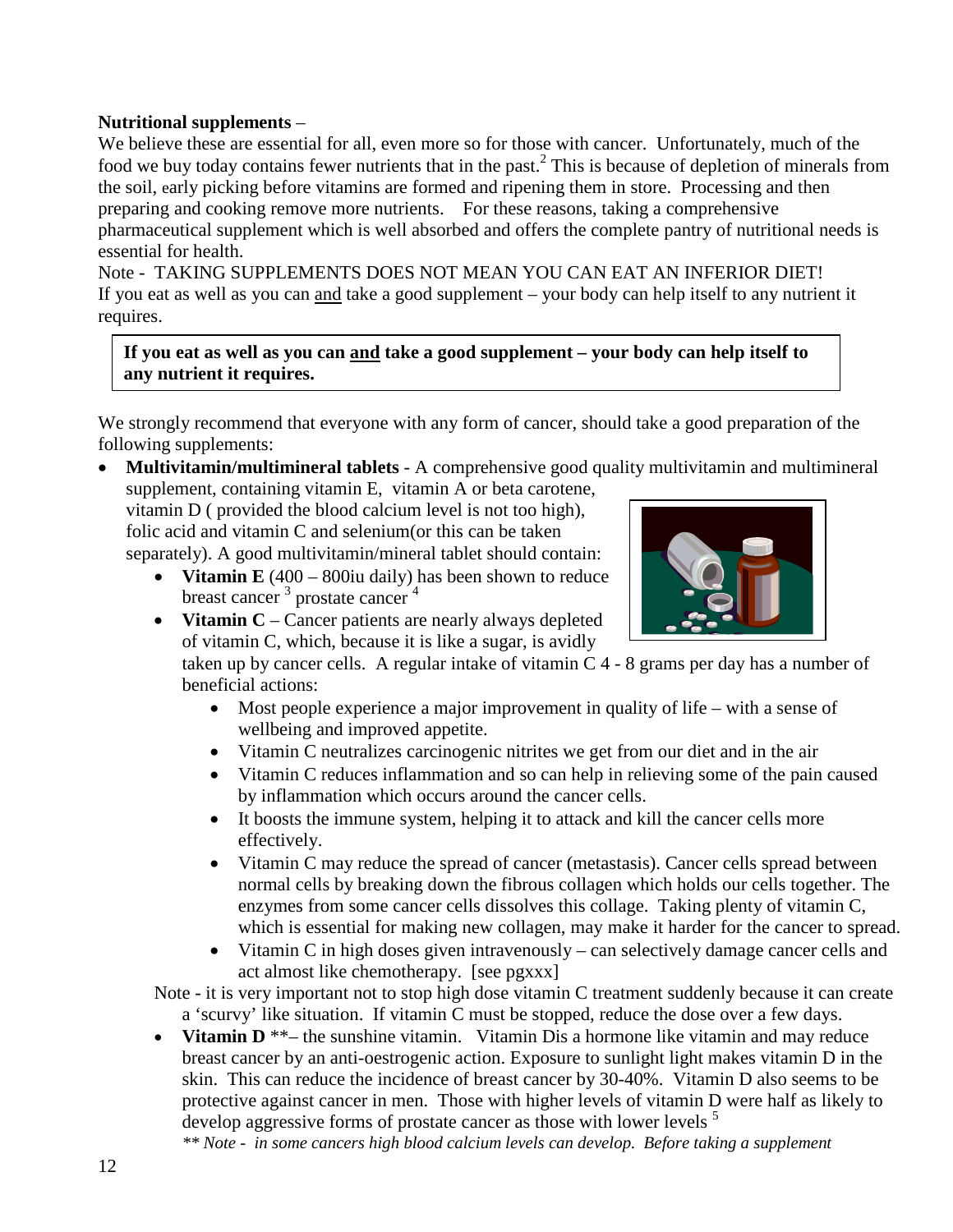*containing calcium or vitamin D check with your doctor that the calcium levels in the blood are satisfactory.* 

- **Folic acid** low levels in the blood are associated with an increased incidence of breast, cervcal, brain, lung and colon cancer. In the USA Nurses Study, colon cancer was reduced by a massive 75% in those taking folic acid for longer then 15 years. <sup>6</sup>
- **Selenium** 100-200ug (if you live in NZ where the soil is very low in this mineral). This has been shown to reduce the risk of prostate cancer in China (where the level is also low). *In a study performed in Arizona, selenium supplements halved the deaths from cancer <sup>7</sup> .* Selenium boosts the immune system, is essential for the formation of glutathione and other very important enzymes, and selenium can also provide some protection from the dangerous heavy metals mercury, cadmium and arsenic.
- **Magnesium** many people benefit from additional magnesium 500mg per day. It usually comes with calcium, but check first with your doctor that the cancer has not caused high calcium levels. Magnesium can improve relaxation, cramps and sleep.
- **Omega 3 fish oils** 1 gram daily will provide plenty of the essential fats necessary for healthy cell and immune function. Some studies have also shown that the spread of prostate and liver cancer may be slowed with omega  $3$  oils  $8$

**Other supplements** which have been shown to help in treating cancer:

- **Green tea** 1-3 cups per day In addition to being a refreshing and invigorating brew, green tea has many proven actions –
	- o It blocks enzymes called matrix metallo-proteinases this may reduce the cancer cells spreading
	- o Encourages natural cancer cell death (apoptosis)
	- o It penetrates the blood brain barrier so can help brain cancers
	- o Has been shown to help medullo blastoma, chronic lymphatic leukemia, skin cancer, and metastatic prostate cancer.
	- o Breast cancer patients in Japan who drank green tea had longer survival times.
- **Pro-biotics** a good quality lactobacillus or other probiotic is important to maintain good bacterial colonization in the gut.

## **Is it appropriate to use herbs and supplements?**

Most doctors and health professionals have little knowledge about these compounds, and as frequently happens in medicine, lack of knowledge is often equated with lack of effect. However there are good trials confirming their benefit, and many years of experience in complementary practices in the orient should not be ignored without good reason.

Many of today's drugs are derived from plants and herbs, including some anti cancer drugs – Taxol (Pacific yew), Etoposide (May apple), and Vincristine & Vinblastin (periwinkle plant)

What is most important is that these herbs and supplement are very unlikely to have any adverse effects and together with conventional treatment could be very beneficial. However if you are currently undergoing treatment (chemo or radiotherapy) it would be best to tell your doctor what supplements you are taking.

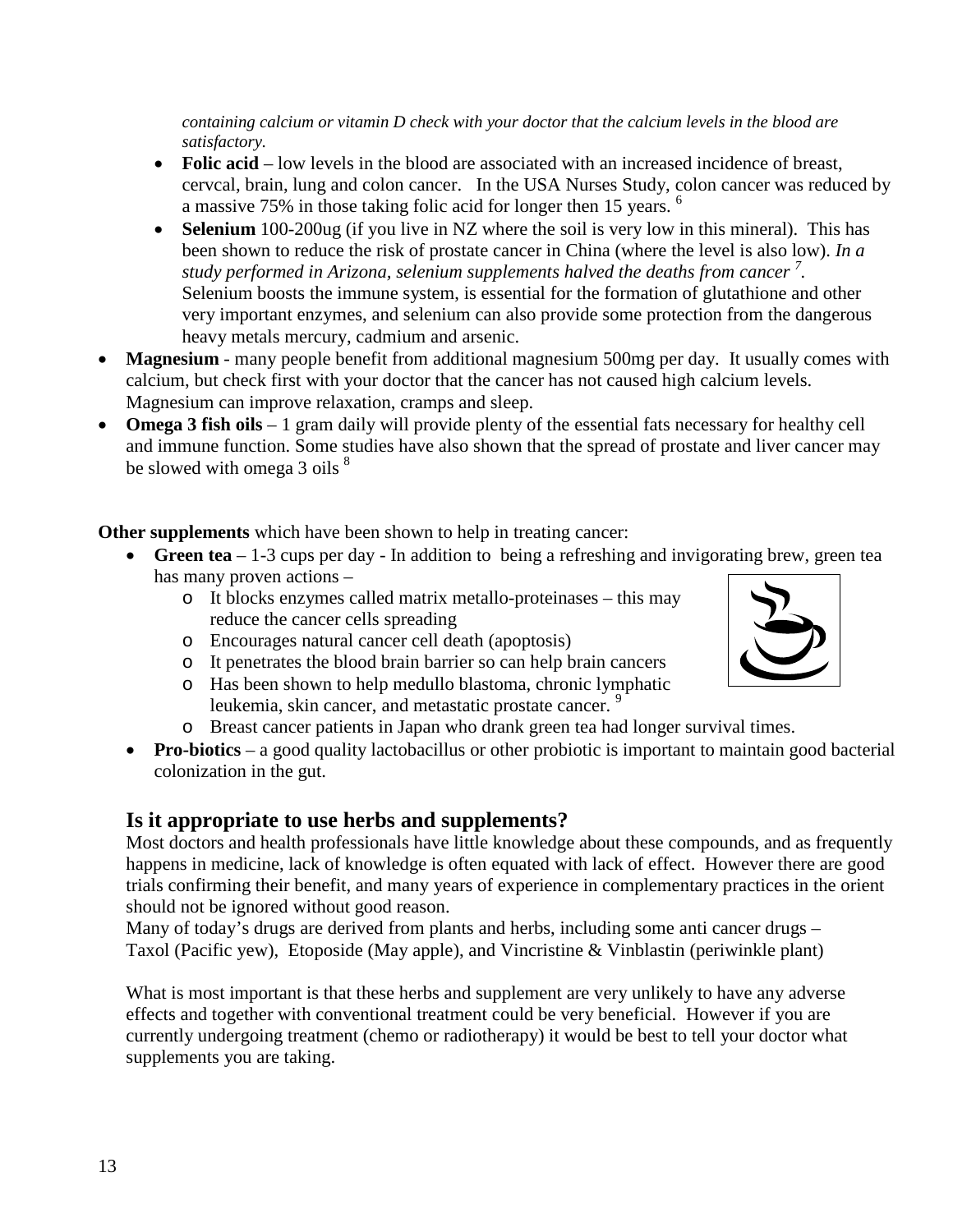## **Other support programmes:**

- Regular and plentiful sleep. Taking melatonin at night can frequently help. Melatonin has additional useful properties in cancer patients [see pg xxx]
- Regular healthy physical exercise to a level you find comfortable
- Regular relaxation and Spiritual practice (if this is appropriate)
- Have a regular massage
- Spend time with nature woods, flowers, sea, hills anywhere where you can feel at peace and appreciate our world with awe.

### **New and developing treatments:**

These are still in the developmental phase, but some units actually do provide these treatments and hopefully many more will be developed. Their aim is to strengthen the immune system and direct it more strongly against the cancer cells, thus enabling the body to rid itself of the cancer.

**Peptide modulators** – these are compounds which can be inserted into the T killer cells of the immune system and could make them much more active and successful in their hunt against the cancer cells.

**Cancer vaccines** – just as vaccines help the body's immune system to recognise and then fight viruses and some bacteria, vaccines are also being developed for cancer cells. Sometimes the body does not recognise the cancer cells. Vaccines can be made from cancer cells which are removed changed and then re-injected back into the body. In another technique, some of the patient's immune cells are removed from the body, exposed to the cancer, and then replaced into the body boosted with a new aggression to fight the cancers.

**The cancer cell 'switch'** – many researchers believe that there is some biochemical 'switch' which makes cancer cells multiply out of control. One such 'switch' has already been found for a form of leukemia. If we can find 'switches' for other cancers, then treatment may become very simple. Many researchers the world over are hunting for the 'switch'.

**The future -** Over the next few years, these treatments have the potential to completely change the treatment of cancer. We anticipate within 10 – 15 years, cancer will no more be feared than bacterial or viral infections are today. In our grandparent's day, polio, smallpox, Tb and pneumonia were feared diseases, much as cancer is today. Vaccines and antibiotics have blunted the effects of these illnesses. We are confident that new treatments will relegate cancer into a 'killer disease of the past' box.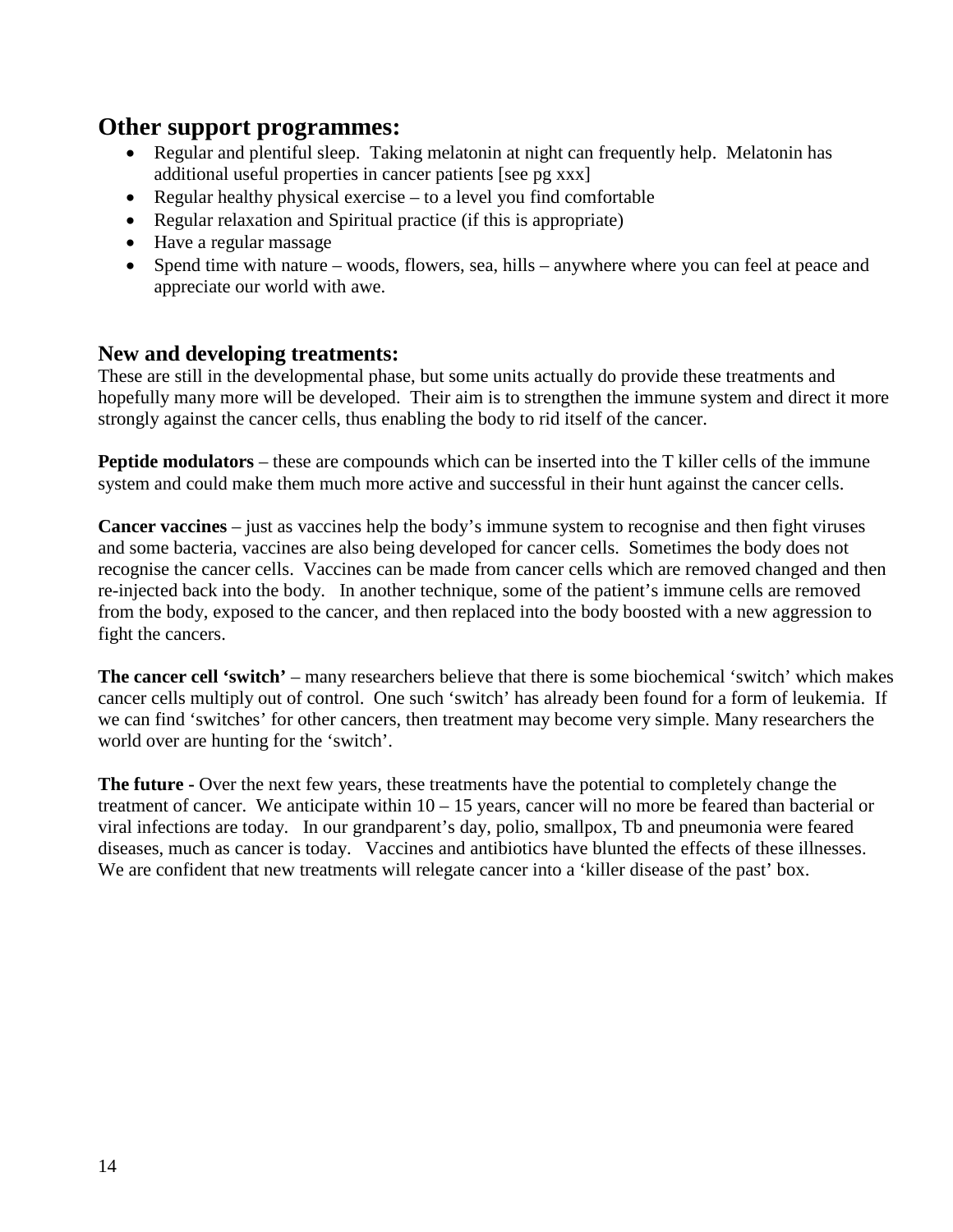# **5. Treatments targeting cancer cells**

## **Conventional, traditional therapies**

**Surgery** – Surgery is used in several ways to help cancer patients. It is the oldest form of cancer

treatment and it provides the best chance to stop many types of cancer. Having surgery for cancer is different for everyone, and depends on the type of surgery, the type of cancer, and the patient's overall health. Surgery may be curative, especially if the cancer is localized. Surgery can be performed to diagnose the cancer or stage its spread. Sometimes it is used to reduce symptoms, especially when the cancer is blocking one of the 'tubes' in the body, or pushing on vital organs.

Occasionally 'debulking' surgery is suggested. This removes much but not all of the cancer mass – and is done when removing the whole cancer is impossible or too dangerous. By reducing the size of the cancer and the number of cancer cells in the body, other treatments may then be more successful. Surgery is often used in conjunction with radiotherapy or chemotherapy.

In some cases surgery offers the best chance of a complete cure, but if the surgery being considered is radical, then do ask for a second opinion and ask if the more extreme surgery is any more likely to be successful than a more localized procedure. This applies especially to breast cancer. In breast cancer the timing of the surgery in relation to the menstrual cycle may be important [see pg xxx]

**Cryotherapy** – uses extreme cold to destroy cancer tissues. Extremely cold probes using liquid nitrogen or argon, are placed on or within the cancer cells. This destroys all the cells in the area.

Cryosurgery can be used for accessible cancers, such as those on the skin and the cervix It has also been used in cancers of the eye, prostate and liver. Its use in conjunction with other therapies for breast, colon and kidney cancers is still being determined.

In It is sometimes used for primary localized liver tumours, and it has also been used to treat secondary tumour deposits which have spread to the liver from other organs

How effective is cryotherapy? This depends very much on the type of tumour, its localization and also how accurately the surgeon can localize the tumour. Usually imaging such as CT or MRI scans or ultrasound are used to guide the probe, but these can only detect the larger cancer particles, not the microscopic ones. Thus complete eradication may not occur. Nearby normal tissues can also be frozen and damaged.

Cryotherapy can be very expensive and in most cases is not covered by medical insurance. It is important to discuss the possible benefits and disadvantages of this form of therapy and the true likelihood of success before embarking upon it. In most cases, it is good to seek a second opinion.

**Radiotherapy** – Radiotherapy therapy uses radiation to kill cells and to shrink tumours. The radiation damages the genetic material in the cells and stops them from multiplying. It also affects normal cells.



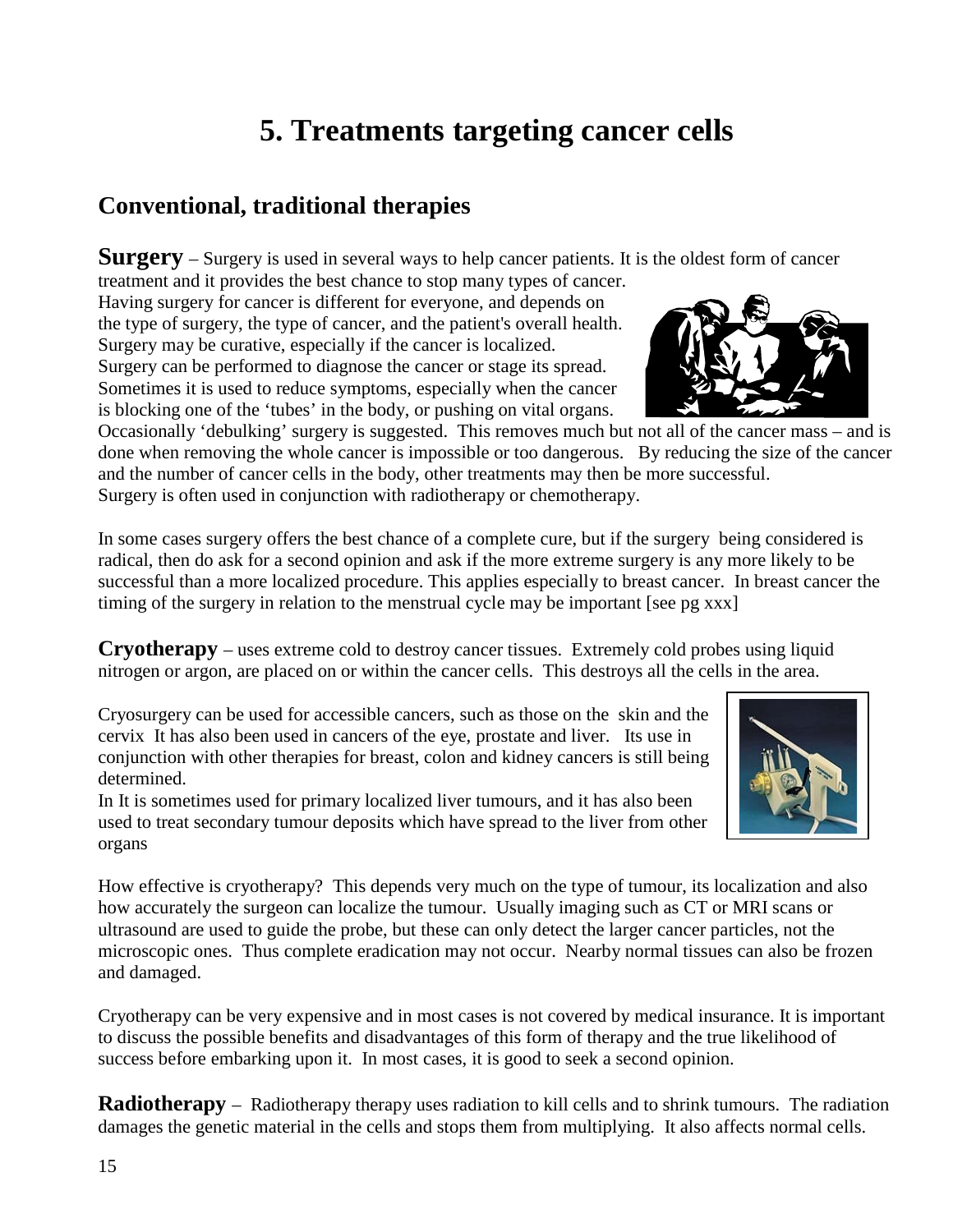However cancer cells appear to be more sensitive to irradiation and normal cells have a greater ability to recover. Often radiation is directed at the cancer cells from a number of angles – this focuses the total dose onto the cancer cells but surrounding tissues are less affected. Thus the cancer cells may be destroyed but surrounding normal cells survive.

In some cases radiation is planned to be curative and destroy the total cancer load. At other times it is used to shrink the tumour and reduce the symptoms it is causing. Different cancers vary in their radiosensitivity, and it is important that you discuss with your specialist the likelihood of benefit before considering having radiotherapy. Irradiation can be used to treat almost any form of solid tumour brain, [breast,](http://cancer.gov/dictionary/db_alpha.aspx?expand=b#breast) [cervix,](http://cancer.gov/dictionary/db_alpha.aspx?expand=c#cervix) [larynx,](http://cancer.gov/dictionary/db_alpha.aspx?expand=l#larynx) [lung,](http://cancer.gov/dictionary/db_alpha.aspx?expand=l#lung) [pancreas,](http://cancer.gov/dictionary/db_alpha.aspx?expand=p#pancreas) [prostate,](http://cancer.gov/dictionary/db_alpha.aspx?expand=p#prostate) skin, spine, [stomach,](http://cancer.gov/dictionary/db_alpha.aspx?expand=s#stomach) [uterus,](http://cancer.gov/dictionary/db_alpha.aspx?expand=u#uterus) and [soft tissue sarcomas.](http://cancer.gov/dictionary/db_alpha.aspx?expand=s#soft%20tissue%20sarcoma) It can also be very effective in treating some forms of cancer in the blood and lymphatic system.

Almost ½ of all cancer patients receive some type of radiation therapy.

#### **Radiotherapy does have a number of side effects** – these can be broadly split into two categories.

- 1. **The early or immediate effects.** These come on during or shortly after treatment, and depend on the size and area of the body being treated:
	- If irradiation involves the abdomen, then some nausea can be felt a few hours after treatment. It can also affect the bowel causing diarrhoea and occasionally some bleeding.
	- The skin often gets red where the radiation entered, similar to sunburn. Do not use sun creams without first talking to the doctors. Avoid exposure to the sun and wash the area gently. Use vitamin E or Echinacea. [refs xxxc] ??Monica vit E and Sense xxxxxxxxxx
	- If the ovaries or testes are irradiated fertility will be affectd. If this is important to you, discuss this with your doctor. Perhaps consider freezing some eggs. Of course, the womb of a pregnant woman should never be irradiated – the effects on the foetus would be disastrous.
	- Radiotherapy to the mouth areas often causes a sore throat and occasionally thrush infections can develop (If white patches are present see your doctor for an antifungal mouthwash ). Try to keep the mouth very clean, use soft tooth brushes, floss and use saline mouth washes. A liquid diet may be helpful. Avoid smoking and maintain good nutrition. This will frequently mean using supplements as discussed above.
	- It is almost certain that there will be hair loss in the area being irradiated, usually starting 2 -3 weeks after treatment is commenced. It is usually temporary and the hair grows back – but not always.
- 2. **The late side effects** develop months or even years after the conclusion of radiotherapy. These effects are caused by more permanent damage to the local tissues, and include - dryness of the mouth due to irradiation of the salivary glands, thickening of the skin, damage to nerves, bowel, waterworks, heart or lungs.

These are all quite rare but it is important before treatment to discuss the possibility with your oncologist who will have taken these possible risks into account when deciding upon therapy. .

**Brachytherapy** – this uses catheters, needles, capsules or seeds containing radioactive materials. These are implanted into the cancer mass or the organ containing the cancer. It is used very successfully in cancers of the head and neck, prostate, cervix, [ovary,](http://cancer.gov/dictionary/db_alpha.aspx?expand=o#ovary) breast, and cancer involving the pelvic regions.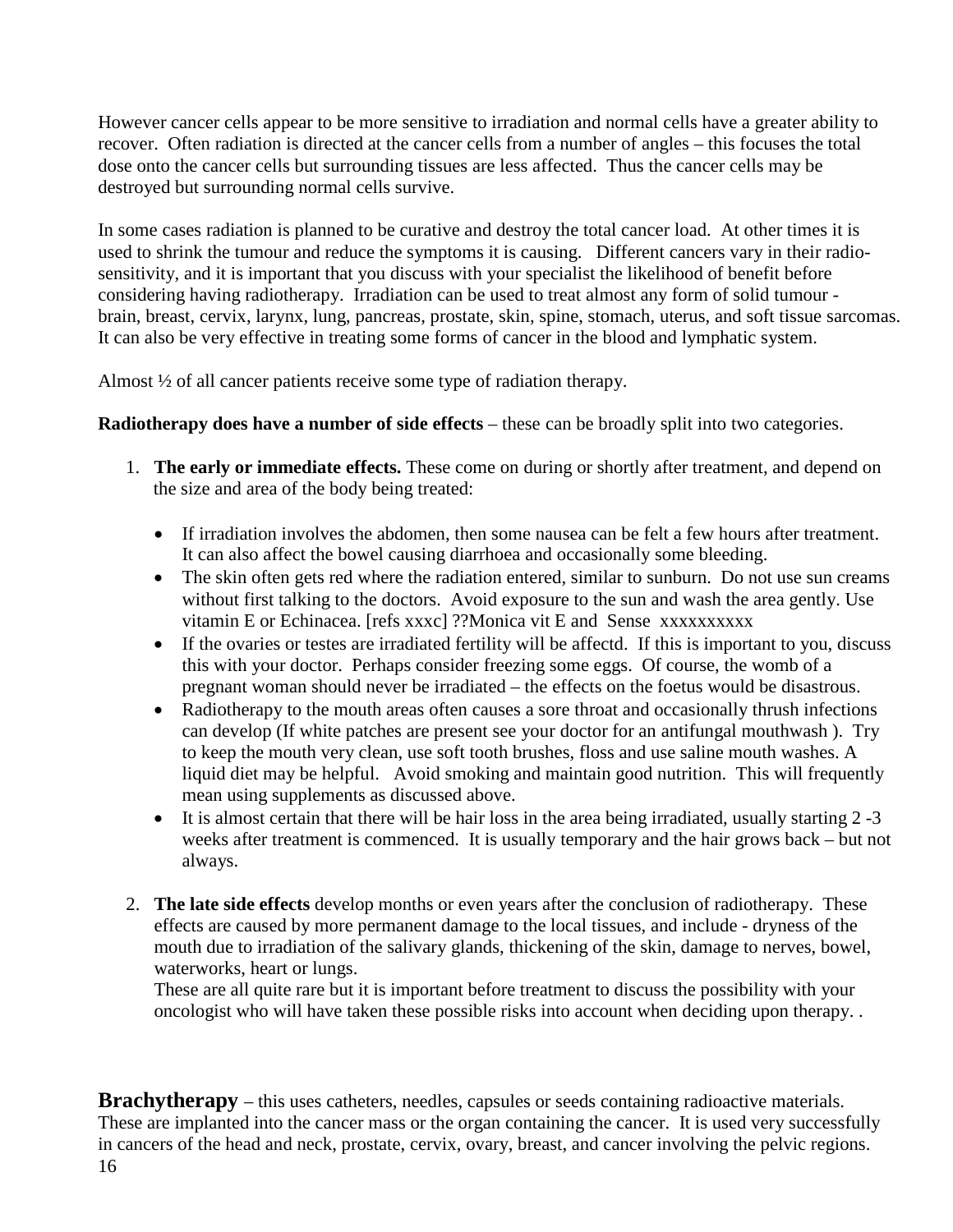By giving a much higher dose of irradiation directly into the cancer cells, the results are excellent, and other tissues are affected much less. In prostate cancer, long term data show that 87% of men are free from cancer 10 years after brachytherapy.

**Chemotherapy** : Chemotherapy drugs interfere with the ability of a cancer cell to divide and reproduce itself. Because the drugs are carried in the blood, they can reach cancer cells all over the body, except occasionally in the brain.

Chemotherapy drugs are taken up by cancer cells as well as by all rapidly dividing cells, which include some normal cells such as those in the lining of the mouth, the bone marrow (which makes blood cells), the hair follicles, and the digestive system. This can cause some of the more obvious side effects such as a sore mouth and throat, reduced blood cell production, nausea & diarrhoea, and hair loss. Healthy cells can repair the damage caused by chemotherapy but often cancer cells cannot and so they eventually die. Frequently combinations of drugs with differing actions are used. This increases the effectiveness of the chemo but because lower doses of each drug are used, side effects are lessened somewhat.

With new research, chemotherapy is becoming more cancer specific. Some drugs work by preventing the cancer cells creating their own blood vessels (angiogenesis).

Chemo is usually given by intravenous infusion, but sometimes intramuscular injections or oral tablets can be used. Because of the effects on normal cells, patients having chemotherapy need to be supervised and have regular blood tests. They also need to be on the look out for infections.

Chemotherapy has the reputation of making people feel miserable. Certainly this is so with some of the more powerful drugs, and again you need to talk frankly with your oncologist to see if the discomfort is really be worth it. One of the major side effects of chemotherapy (and often radiotherapy as well) is nausea and vomiting. The newer anti-nausea drugs  $(5HT_3$  receptor antagonists such as ondansetron) are very effective. These drugs are very expensive, but they can make life much more bearable. If nausea is a real problem, ask your oncologist for these drugs

There is also a condition more frequently recognised with the very descriptive name of "**chemo brain**". This condition is a combination of forgetfulness, inability to concentrate and depressive feelings. It is caused by the chemotherapy and will usually cease when the treatment stops. It is reassuring for many patients to note that these feelings are due to the drugs and part of their illness.

With chemotherapy, some cancers are curable and other cancers can be arrested.

**Hormonal therapy** – for some cancers, usually those affecting the reproductive organs, drugs which block oestrogen or testosterone production (or their metabolites) can slow the cancer right down. For men with prostate cancer, the removal of the testicles is a major decision to take, but it can make a huge difference in the disease process and may avoid the need to take drugs which have side effects. For women with breast cancer, it is important for the cancer cells to be tested for their dependence on either oestrogen or progesterone – before any hormonal therapy is considered.

Two of the most commonly used hormonal drugs are Tamoxifen which blocks the action of oestrogen and Herceptin which reduces its production. In the correct situation these can be lifesaving.

## **High dose vitamin C –**

When given intravenously in very high doses, vitamin C acts like chemotherapy and can actually kill the cancer cells. But the plasma levels must be very high. The graph below shows the % cancer cell survival in 4 different cancers as the plasma level of ascorbate (vitamin C) rises. In these carefully performed in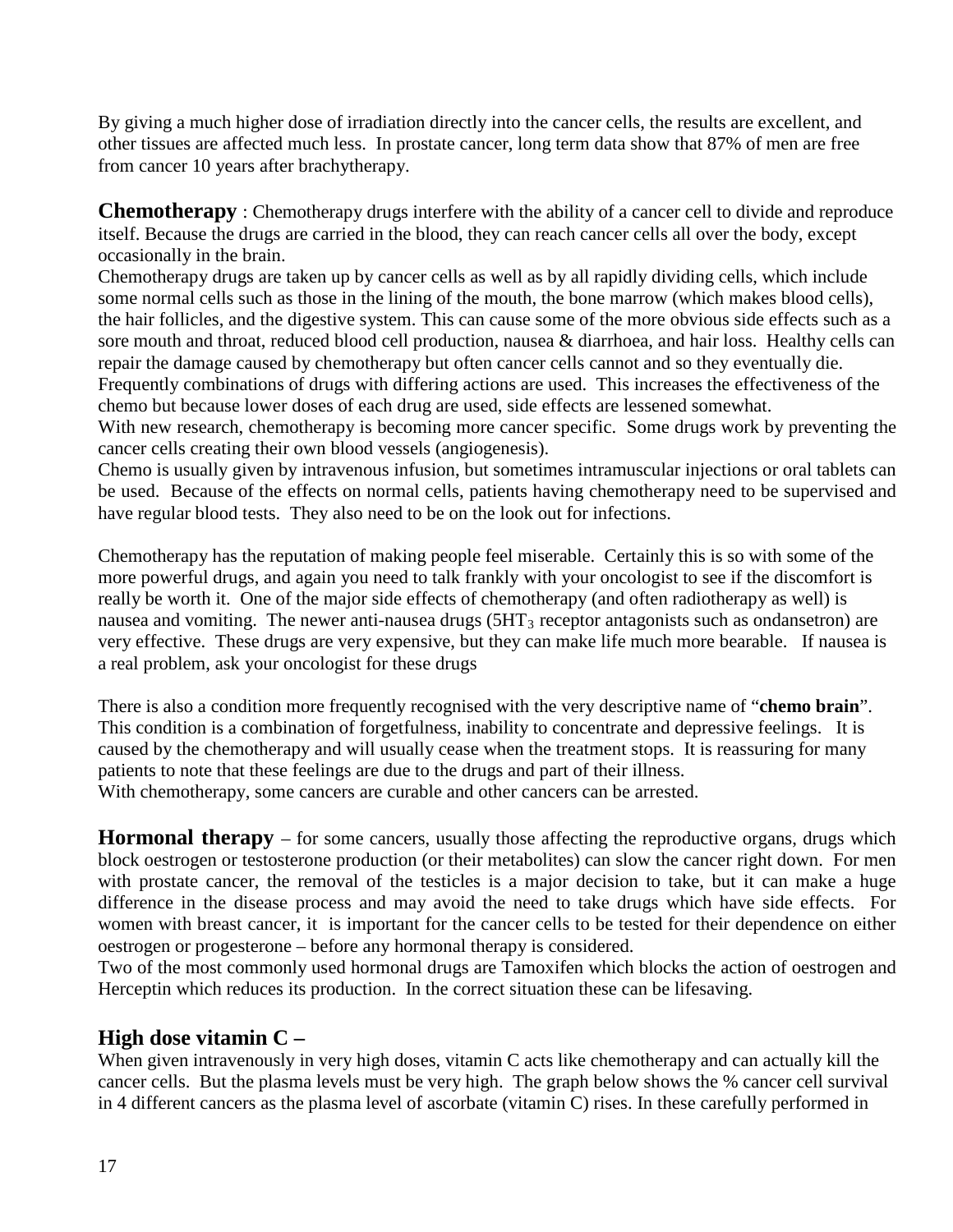vitro studies, almost all cancer cells are killed when the plasma level reaches 400mg/dl. Inside the body, it is only possible to reach these plasma levels with intravenous infusions.

High dose vitamin C has been shown to

- shrink the cancer and metastases.
- to reduce the level of the cancer markers
- help the body's immune system to rid the body of the cancer.  $10$

#### [ *How high dose vitamin C works – Vitamin C is*



*similar in structure to the sugars and the cancer cells which use sugar as their source of energy, avidly take the vitamin C into their cells. Cancer cells are not as specialized as normal cells and do not contain as many enzymes. When vitamin C enters the cells it breaks down into peroxides (like hydrogen peroxide). The enzyme catalase in our normal cells rapidly convert these peroxides into oxygen & water.* 

*But cancer cells have only 1/100th the amount of catalase found in normal cells, so by giving a very high dose of vitamin C, the cancer cell catalase can become saturated, and cannot break down the hydrogen peroxide (bleach which remains in the cancer cells and damages them.* 

*So the cancer cells are selectively damaged and the normal cells are either not affected or become healthier! Obviously the dose must be limited to the amount of catalase present in normal cells, so it is important to measure the vitamin C level after the infusion to determine the ideal dose for each person.*]

It is important to be aware that not all doctors agree with this therapy, as most have never seen vitamin C being used in this way. However the tide is turning and some studies in prestigious journals have confirmed that high dose vitamin C does kill cancer cells<sup>10</sup>

In some situations this treatment has transformed people's lives.

#### **With vitamin C – IT IS NEVER TOO LATE TO START , and no cancer is too advanced to benefit.**

Many oncologists do not like people taking antioxidants, especially vitamin C in high doses at the time of radiotherapy and some chemotherapies. So most will request patients to stop the antioxidants until after the treatment. While there is some animal data suggesting that antioxidants do not adversely affect the response to chem. and radiotherapy – we would probably suggest stopping them only over the treatment time and then restarting immediately the therapy finishes.

Intravenous vitamin C is extremely safe, and can be even given in your family doctor's rooms. A treatment protocol for giving vitamin C can be seen in App xxx

## **Nutritional supplements:**

It does not take an Einstein to realise that many if not most cancer patients have difficulty in providing their good cells and immune system with all the nutrients they require. This is because: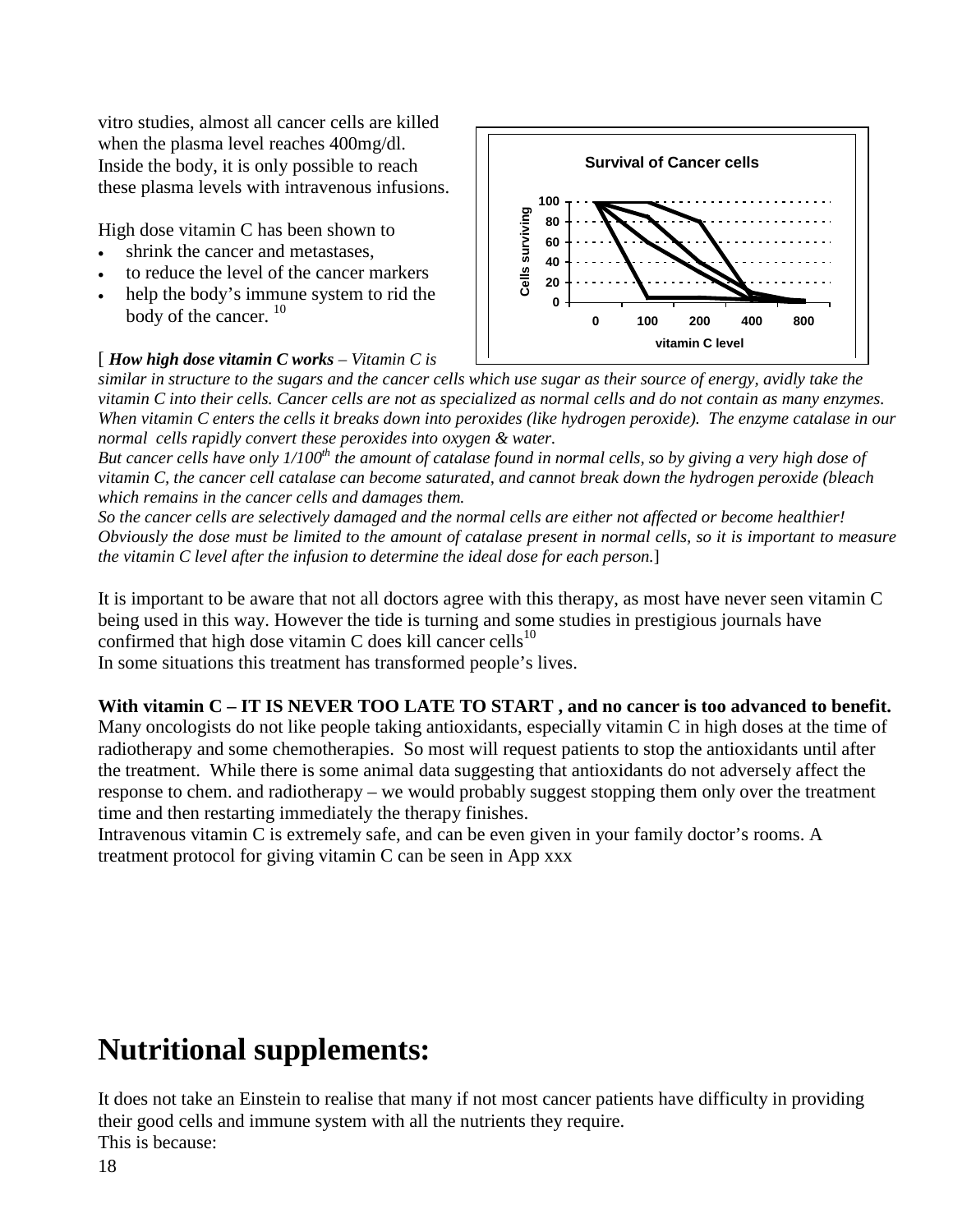- the quality of today's food, grown in deficient soils, picked early and processed
- many cancer patients have poor appetites due to their illness or the drugs they take
- the dividing cancer cells consume up many of the nutrients destined for other parts of the body.
- As the body attempts to neutralise the toxins released by the cancer cells, it soaks up many nutrients.

Starvation of the cells is very common in people with advanced cancer, and the benefits of providing the cells of our body with an optimal supply of all the nutrients, vitamins and minerals they need, seems just so obvious. To do this effectively will require the use of nutritional supplements. However many medical professionals do not encourage their cancer patients to take supplements. This is probably because of their previous experience (or the experience of their tutors) that the poor quality supplements of the past seemed to give very little benefit. However today there are a number of good supplements – made to the same quality as pharmaceuticals (GMP - Good manufacturing Practice) and containing optimal levels of the nutrients required by normal cells to function as well as they can. (A good review and comparison of the supplements available can be found in a book by McWilliam  $\frac{11}{1}$ ). Using these products can only help a patient suffering from cancer.

### **A good supplement will provide the cells and the immune system with the nutrients they require to function optimally.**

Many cancer patients are taking huge numbers of herbs and supplements, we do not feel that there is huge benefit in going beyond an ideal level of the nutrients required to keep the cells healthy. Because the nutrients are being soaked up for the reasons described at the top of this section, possibly a higher dose than a 'normal person' would require may be appropriate. It is also crucial that the product is of top quality, contains all that the body requires, is made to pharmaceutical standard and is well absorbed.

#### **The supplements we recommend all cancer patients to take:**

- A good quality multivitamin & multimineral see McWilliam  $^{11}$  for a selection of the best ones
- Selenium 200ug per day (this may be present in the multivitamin and multimineral tablet, but probably not)
- Omega  $3$  fish oils  $-1$  gram daily
- Vitamin C  $4 6$  grams daily (note that is  $4000 4000$  mg) in divided doses over the day

We believe that these supplements are absolutely essential, and strongly recommend that all our patients with cancer take them.

In addition to providing the body and immune cells with the 'fuel' to function as well as they can, there are a number of supplements which can be positively helpful when patients receive chemotherapy and radiotherapy  $12$ :

- Vitamin E
	- o reduces lung fibrosis caused by bleomycin
	- o reduces cardio toxicity (heart damage) caused by adriomycin
	- o protects normal cells from damage during irradiation
- Co enzyme Q10
	- o Protects the heart cells from damage by adriomycin.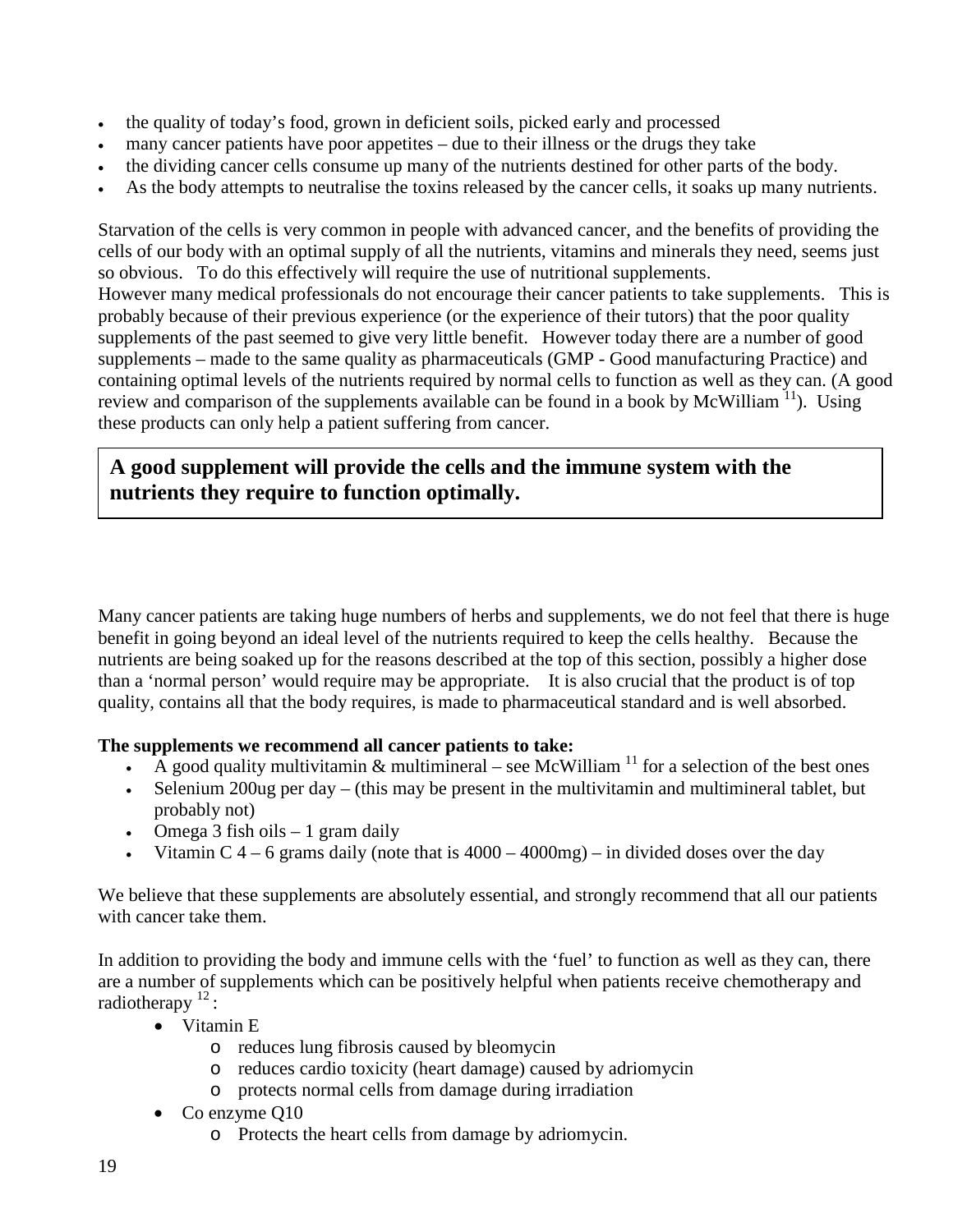o ?? vit E or other skin creams and radiotherapy????

## **Juicing –**

Juicing fresh fruits and vegetables has become almost fashionable in many areas of the world, but its benefit in cancer patients seems to be well established.

In addition to the known vitamins and minerals, fruits and vegetables contain many chemicals, some of which are beneficial in preventing and treating cancer. These plant chemicals are called phytochemicals, and many drug firms are attempting to identify the useful ones from the myriad of compounds available.

Fresh produce also contains enzymes which are essential catalysts for the many thousands of chemical reactions which occur within the body. Heating will destroy these enzymes which is why low speed juicing is the most effective way to retain these beneficial chemicals. Some enzymes (e.g. trypsin) can break down a protective protein coating which forms round malignant tissue, and may make them more susceptible to the immune defense system.

In addition fruit and vegetables contain many vitamins and minerals and other useful nutrients, useful fibre and water – correct juicing makes all these available to the cancer patient.

To get the best out of juicing it is important to use fresh and organic produce, and a juicer which does not reach high temperatures which can damage the resulting juice.

## **Non-Traditional remedies:**

There are a myriad of additional treatments available to a person with cancer, and we have listed these at the end of this booklet (pg xxx). Some, we feel have a real part to play in fighting the cancer and improving wellbeing, while others are very dubious in their value and could possibly be dangerous. Because of the number of these, we have placed then in the last section of the booklet. They are in alphabetical order to make the products easier to find, and we stressed that because we list them, we in no way endorse many of them.

In the next section we will give our recommendations for treatment, some of these non traditional therapies will be included, and we would ask you to go to the last section if you would like more information about them.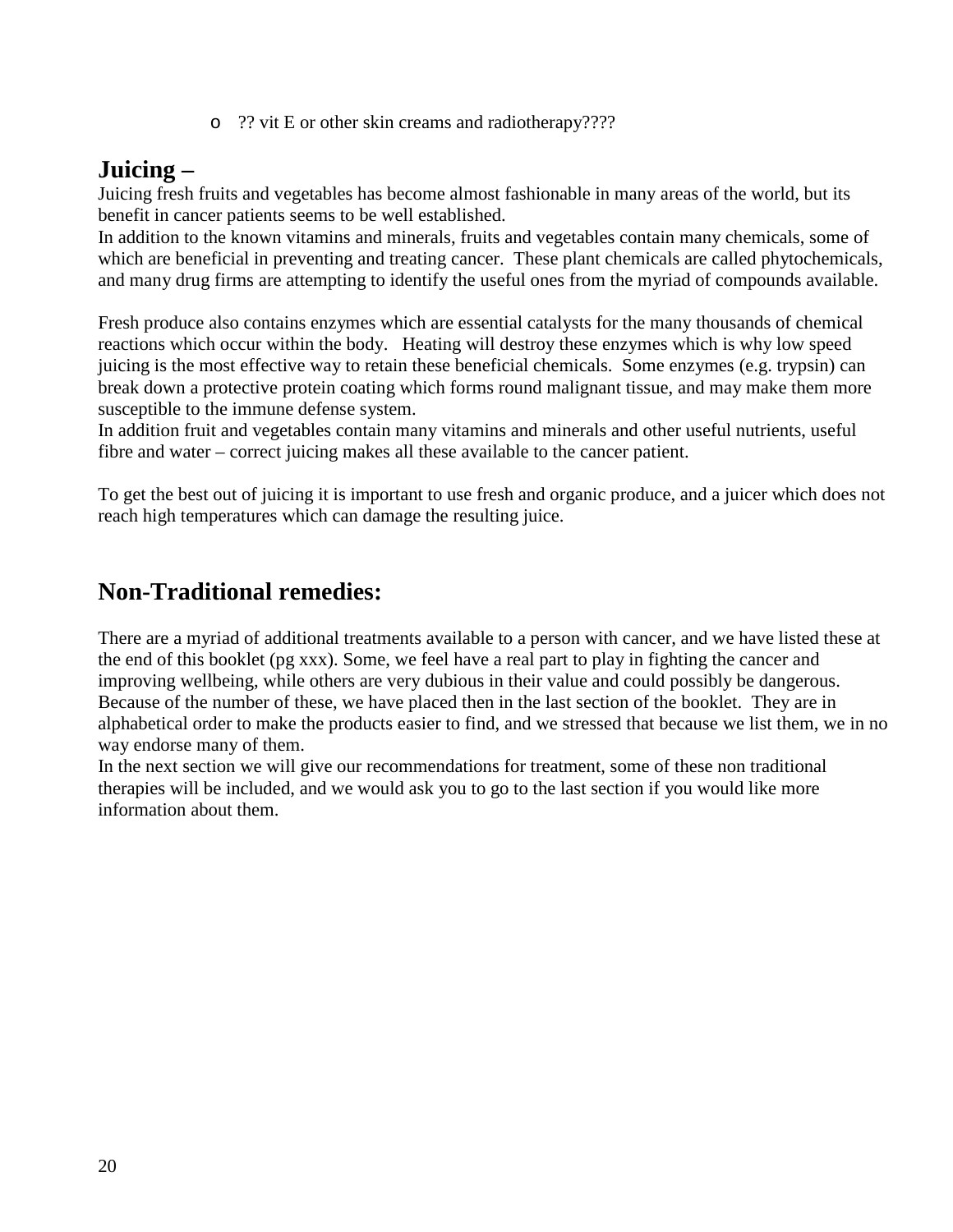# **OUR RECOMMENDATIONS**

The question often directed to a doctor at a consultation is  $-$  "Doc, what would you do if you or one of your relatives had this condition?" With the large selection of possibilities available to a cancer patient – this is not an unreasonable request. To undertake all the potentially useful ones would involve major expense and also occupy most of the patient's waking hours.

It is also, however an almost impossible request to answer – but there are some principle approaches which we would certainly recommend. We must stress these are only our suggestions and we most strongly recommend that you discuss these approaches with your doctor before starting them yourself.

**We most strongly recommend that you discuss these therapies with your doctor before starting them yourself**

# **Treatments for all cancers** –

We believe ALL cancer patients should:

- **Remove toxins and poisons** which may interfere with the immune system, because this is our most powerful weapon against cancer –
	- o Eat clean organic food, drink plenty of pure water
	- o Dental disease if there is dental decay, infected root canals get this cleaned up. Chelate mercury nutritionally ( glutathione, lipoic acid, n-acetyl cysteine, and vitamin C).
	- o Massage, heat therapy and far infra red saunas
	- o Bowel cleansing enemas and colonics
- **Make it hard for the cancer** to survive in the body
	- o Cancer cells like an acid medium make your body more alkaline
	- o Starve the cancer cells of glucose use only low glycemic foods, good fats and protein
	- o Oxygenate the body as well as possible cancer cells do not like oxygen
		- Go for regular walks in fresh air, beach, forests
		- Learn deep breathing and even consider occasional exercycle sessions breathing oxygen through a mask.
	- o Hydrazine sulphate- especially when some cahexia (wasting) develops. (NB read about the interactions with barbiturates, foods or excess alcohol)

#### • **Strengthen the immune system**

- o A positive *mental attitude*, meditation, imagery and creating a sense of peace as well as a strong determination to beat this disease which has invaded into your life. .
- o Good *complete nutrition* to strengthen the body, the immune system and 'starve' the cancer cells. Eat raw fruit, cruciferous vegetables, juicing, limit the amount of red meat.
- o *Nutrient rich 'shakes'* can help by providing nutrients, energy, fibre and protein in an easily absorbed form, in patients who often cannot eat large meals.
- o *Nutritional supplements*  to complement good nutrition (NB it is important to use good quality supplements, preferably made to pharmaceutical standards (to make sure that you are getting what you think you are and avoid potentially dangerous impurities) –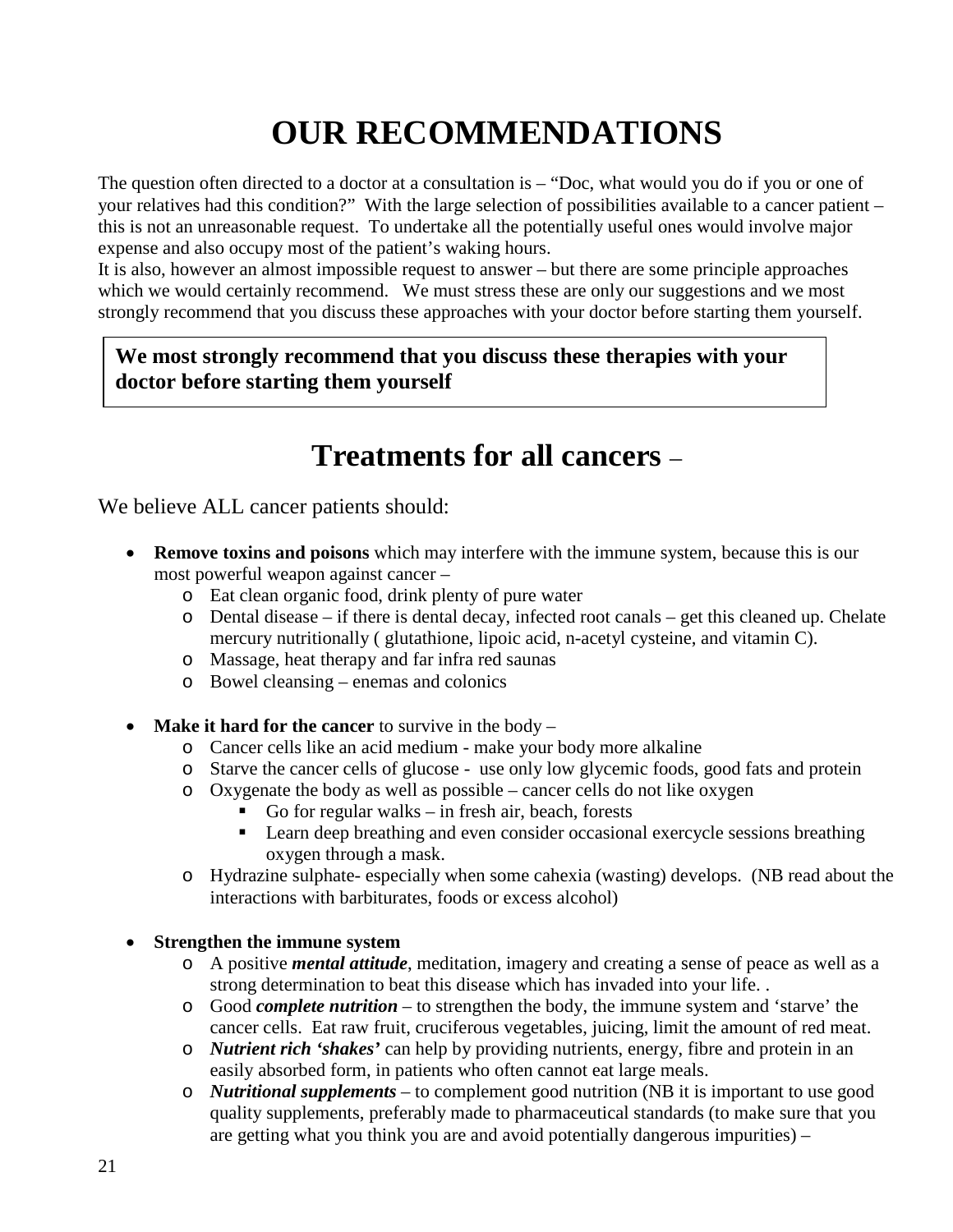- $\blacksquare$  multivitamin & multimineral.
- $\blacksquare$  selenium, calcium & magnesium,
- plenty of vitamin C (4-6 grams daily)
- Melatonin 40mg at night
- Omega 3 fish oils (mercury free) 1 gram daily.
- Only if the blood calcium level is fine vitamin D.
- o *Other supplements & herbs* which could be added Coenzyme Q10, green tea, tumeric, lycopene, garlic, indole 3 carbinol, Spirulina, wheat grass and paw paw.

Two further additional approaches can help patients with Cancer, and we would explore these for our patients:

- **Vitamin C – given as an intravenous drip** as a form of chemotherapy. It is especially valuable when conventional treatments have been stopped. It is advisable not to have iv Vitamin C at the same time as radiotherapy and chemotherapy is being given.
- **Acupuncture** we have seen so many patients with many conditions improve unbelievably with this treatment, that it would be inappropriate to deprive any patient of possible benefit from this ancient form of therapy – given by a skilled practitioner.

### **These are our thoughts:**

From our research, we believe there is sufficient data that these treatments can only do good, and have little or no possibility of doing harm. There do seem to be quite a lot, but are very easy to include in a healthy cancer recovery lifestyle.

#### **These should be the complementary treatment approach that ALL cancer patients should take.**

Thereafter it is really a matter of careful consideration on what therapies should be added. We believe it is essential to retain confidence and a close working relationship with your oncologist. Be frank and ask for an open discussion on the potential benefits and problems associated with any treatment being suggested. Conventional therapies (chemotherapy, radiotherapy and surgery) still remain by far the most likely treatments to cure the cancer or give long term remissions. Most of these other therapies can add to this benefit and improve the quality of life.

With a combination of all of the above treatments, cancer patients and their relatives can feel reasonably confident that they have given their best shot to both defeat the cancer and have an optimal quality of life. While it may well be difficult to cure cancer, slowing the disease process down, strengthening the body and improving a sense of well being, may have benefits far beyond our current hopes.

With all the research being done around the world against cancer and now HIV/AIDs, an enormous amount of new information is being discovered. The switch which makes the cancer cells start multiplying out of control is waiting to be discovered. The 'switch' has been found in one form of leukemia and it is likely that the 'switch' for other cancers must exist and will be found. When this happens cancer will no longer be a feared disease – just as bacterial infections have lost their sting since the development of antibiotics.

So in the immortal words of an ageing Winston Churchill, giving possibly the shortest but most memorable speech of all time,

**"Never, never, never – give up!"**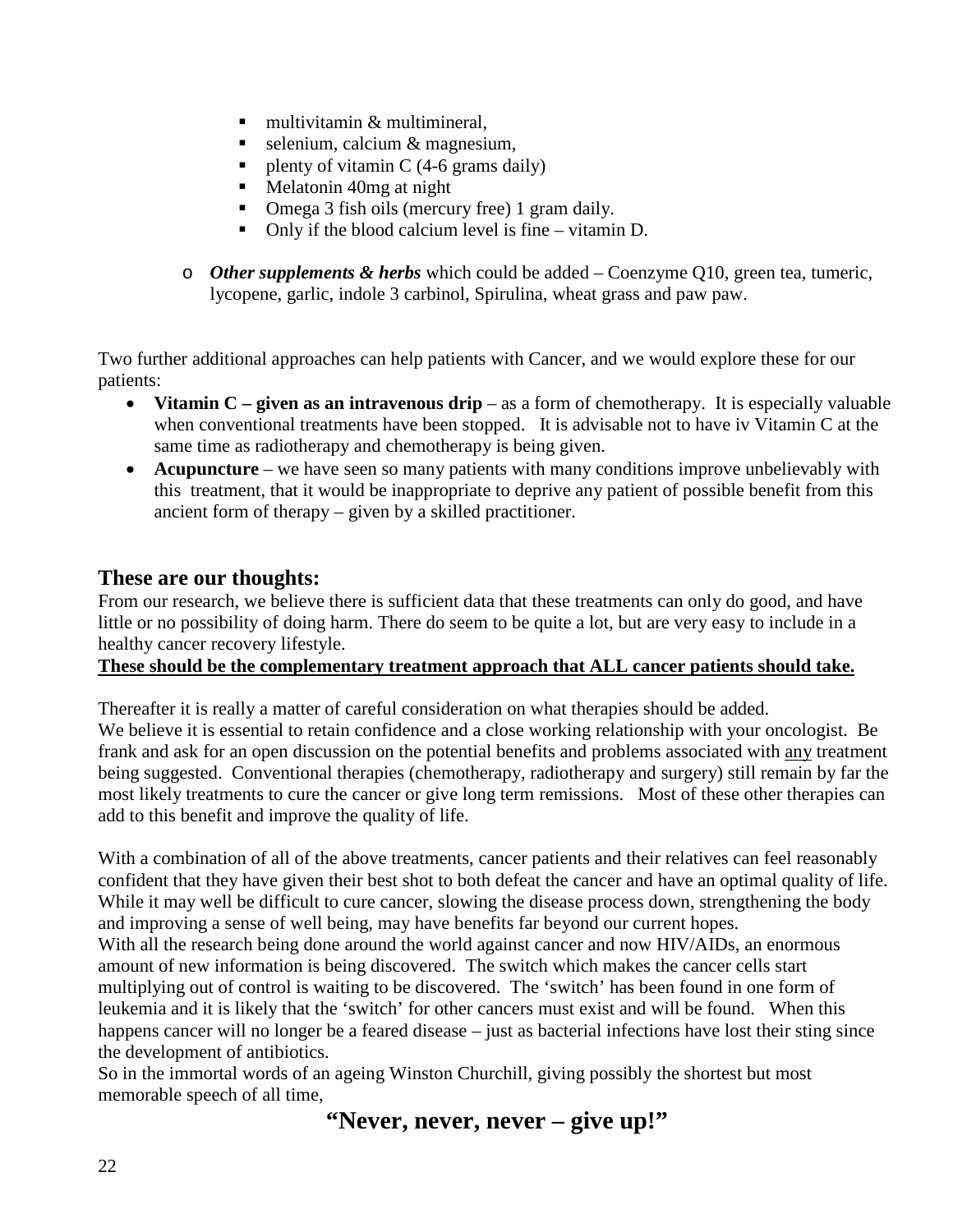The cure may be just around the corner, so even though treatments may not cure the disease, slowing down its progression allows scientists time to come up with the answers.

**And probably equally important, many of these therapies also greatly improve the quality of life.**

# **Treatments for specific forms of cancer:**

Please do not look at this section as a 'cook book' for treating a particular cancer. The purpose of this booklet is not to tell people what to do, but to show them what is available and explain how they work. With cancer, as with all serious conditions, it is important to have a specialized doctor (oncologist, surgeon, radiotherapist, physician…) conducting the therapeutic orchestra. However if the musicians know what they are doing and why, the resultant music will be that much sweeter. A patient who knows about all forms of treatment can make educated decisions when he or she discusses them with the 'conductor'.

#### **The previous section "Our recommendations" section applies to all forms of cancer.**

In addition there are some therapies which apply specifically to individual cancer types. This section is by no means comprehensive but we felt it important to include it in this booklet.

### **Breast Cancer –**

### *Please read the notes at the top of this section* **(Treatment for all cancers).** *Do not use these notes as anything more than a guide to what therapies are possible*

- **Surgery** the amount of breast tissue to be removed has been subject to huge discussions. This can vary from a lumpectomy right through to radical mastectomy which includes breast, underlying muscles, and lymph nodes. Discuss this carefully with your surgeon. Currently many prefer lumpectomy or simple mastectomy and removal of some of the lymph nodes in the arm pit. The decision must be individualised, but make sure you are happy with the recommendation. There have also been some studies which suggest that surgery done between the  $3<sup>rd</sup>$  and  $12<sup>th</sup>$  day of the menstrual cycle has a greater recurrence rate than surgery performed at other times – talk this over with your surgeon  $14<sup>2</sup>$
- **Hormones** these have becoming increasingly specialized and effective. Analysing the response of the cancer cells to various forms of hormone can have a major effect on the likelihood of benefit. One of the first effective drugs was tamoxifen (which blocks the effects on oestrogen on the cancer cells). A new group of drugs called the 'aromatase inhibitors' (Herceptin is one currently in the news) is probably more effective in oestrogen dependent cancers as they selectively inhibit oestrogen production in post menopausal women.
- **Melatonin** has been shown to have a significant beneficial effect on cancer cells, and is especially beneficial if added to chemotherapy or with tamoxifen<sup>15</sup> For more information read about melatonin (pg xxx)
- Selenium is a mineral very low in New Zealand, and low levels have been associated with an increase in many cancers. Some studies have also suggested that in doses of 200 – 400ug per day it may also have a beneficial effect in breast cancer.<sup>16</sup>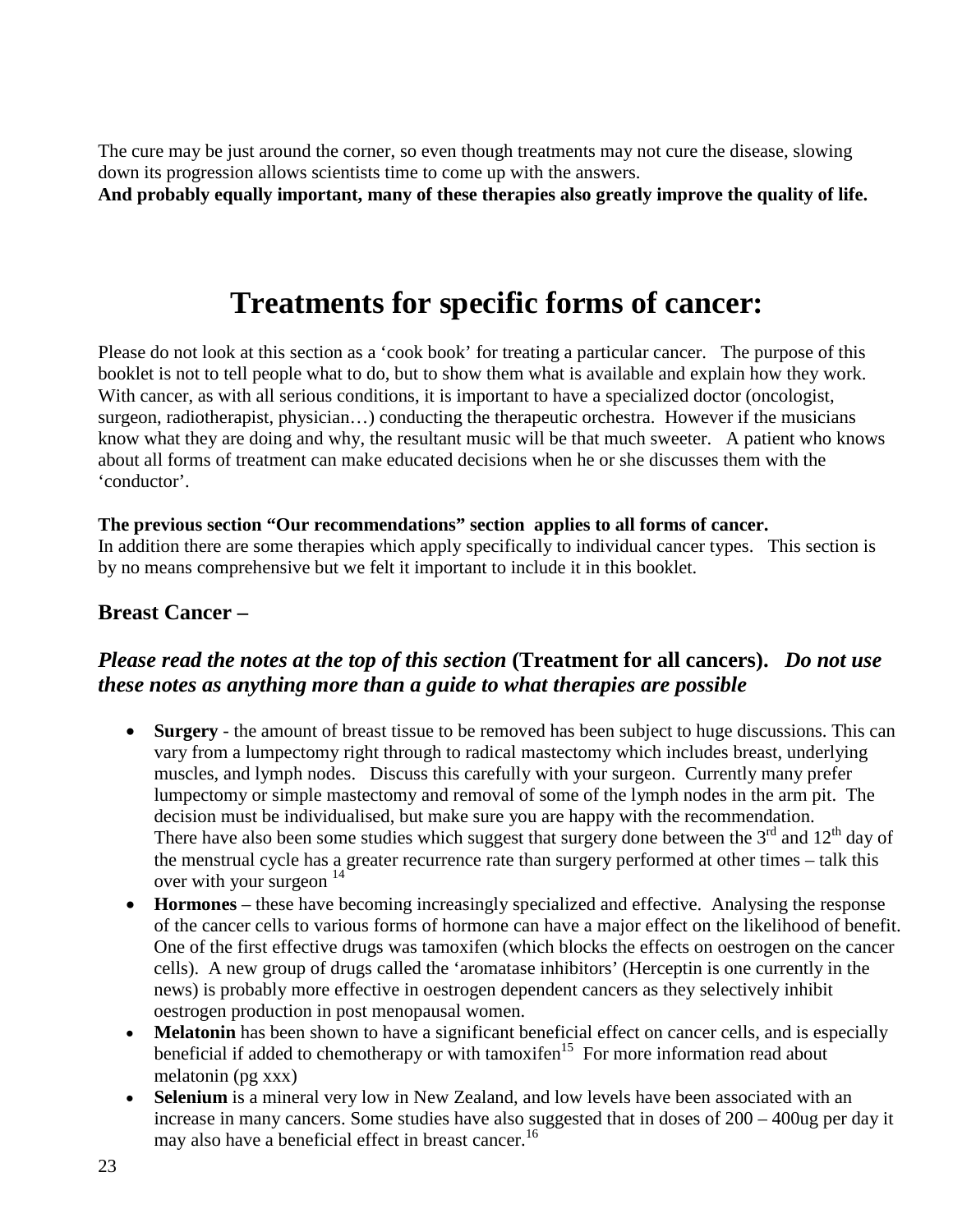- **Tumeric** (or its active ingredient Curcumin) has been shown in animals to reduce the spread of breast cancer cells to the lungs. There is no evidence yet that it is effective in humans, but it is a very safe product and is used widely in Asia for many diseases.
- **Lycopene** while this is usually suggested for men with prostate cancer, Lycopene has also been shown to be of benefit to patients with breast cancer. It acts by interfering with the ability of Insulin-like Growth Factor-1 (IGF-1) to stimulate the growth of Breast Cancer Cells<sup>17</sup>
- **Exercise** has been shown to reduce the risk of breast cancer developing. It is even more important once cancer has appeared (in 2987 nurses diagnosed with breast cancer from 1984 – 98, those who exercised at least 3-5 hours per week halved the risk of dying from the disease.)<sup>18</sup>
- **Throw away your Bra –**compression with a bra reduces the flow of lymph which drains toxins and waste products from the breast. In their 1995 book "Dressed to Kill"<sup>19</sup> the authors investigated 4,500 women in the USA, ½ had breast cancer ½ did not. The results are too striking to be denied:

Breast cancer developed in:

- o 3 out of 4 who wore a bra for 24 hours per day
- o 1 out of 7 who wore their bra for more than 12 hours
- o 1 out of 152 who wore their bras for less than 12 hours

In Non Bra wearing cultures, the incidence of breast cancer in women is similar to men, and when the Maori women converted to bra wearing, their breast cancer incidence became the same as European women.

So to minimize the risk of breast cancer, wear a bra for less than 12 hours – this probably applies to women with breast cancer as well as for prevention.

• **Pregnancy** if it occurs before  $25 - 30$  years, reduces the risk of subsequent breast cancer. If a person has a strong family history of breast cancer, it might be advisable to consider having children earlier in life rather than late and so achieve this protective effect.

## **Prostate cancer**

### *Please read the notes at the top of this section* **(Treatment for all cancers).** *Do not use these notes as anything more than a guide to what therapies are possible*

Prostate cancer is extremely common in older men, in fact it is unusual not to find some cancer in the prostates of very old men. So although prostate cancer is quite common, most men die with their prostate cancer not because of it.

- Surgery has become less invasive in recent years, and total prostatectomy is usually not the initial treatment of choice. Radiotherapy and cryotherapy are commonly used (see pg xx).
- Hormones which lower the effects of testosterone and other male hormones, slow down the prostate cancer growth.
- Sometimes orchidectomy (removal of the testicles) is used. This dramatically lowers testosterone production and can be very effective in slowing the cancer activity.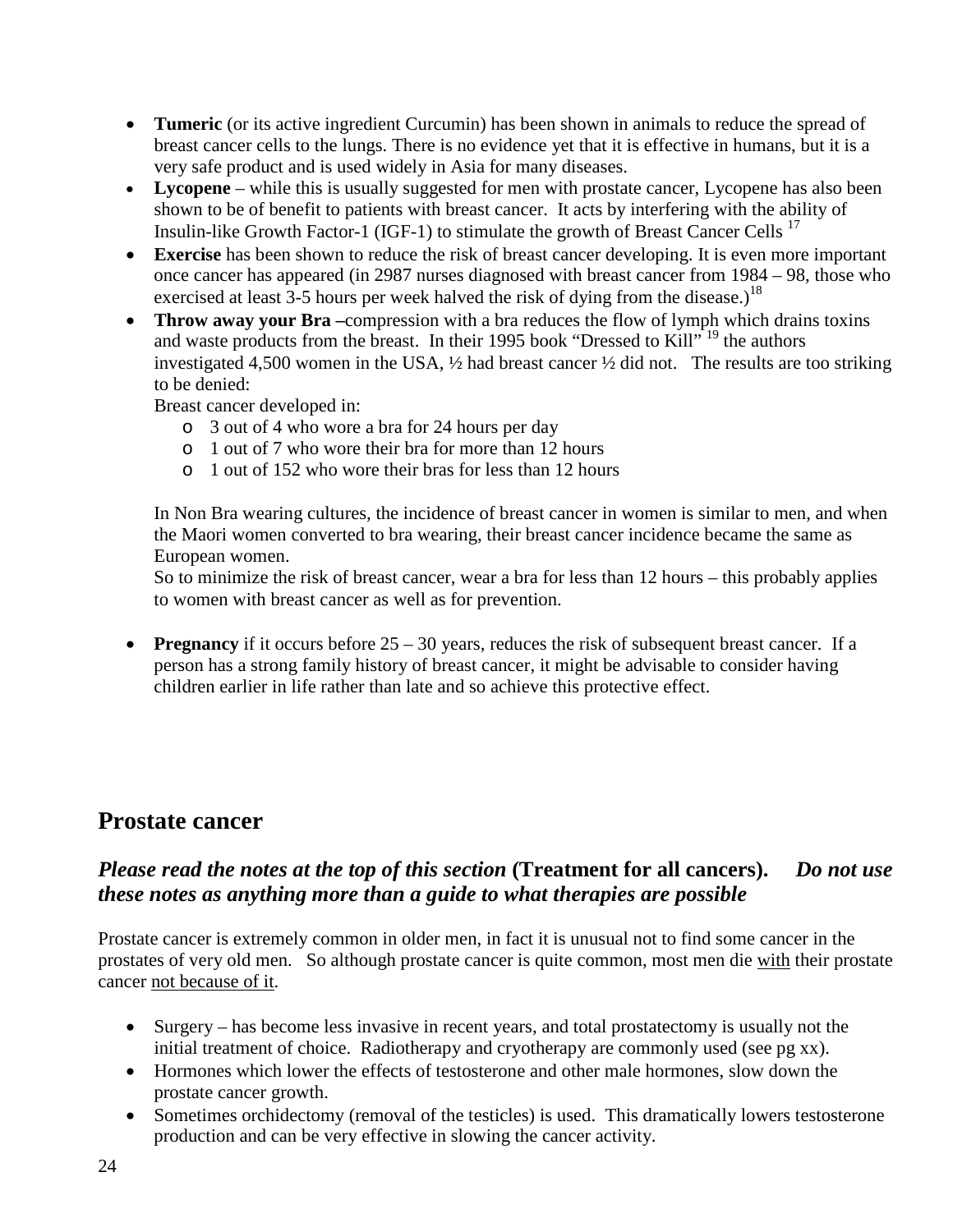- Diet does seem to be important in prostate cancer. Men eating meat 5 times a week were 2-3 time more likely to develop invasive prostate cancer (spread), than those eating meat only once a week. 20
- Selenium has been conclusively shown to reduce the development of prostate cancer and is very likely to be beneficial once the cancer is diagnosed. Dose  $200 - 400$ ug per day.
- Lycopene which is found in tomatoes & pink fruit has been shown to benefit patients with prostate cancer, especially if given with other therapies.  $21$
- Melatonin levels drop in patients with prostate cancer, and giving additional melatonin may well help slow the cancer growth  $\cdot^{22}$
- Saw Palmetto is usually recommended for benign prostate enlargement, but it also possible it may help by stimulating prostate cancer cell death (apoptosis)  $^{23}$
- Immunotherapy this is a developing field, where the cancer cells are removed from the body, changed and re-injected, or the patient's immune cells (dendritic cells) are removed, exposed to the cancer and then reinjected. (For more details see immunotherapy in the melanoma section below). Currently this treatment is undergoing early trials but it is likely to be used in the near future.

# **Bowel cancer**

### *Please read the notes at the top of this section* **(Treatment for all cancers).** *Do not use these notes as anything more than a guide to what therapies are possible*

- Surgery is obviously the most effective therapy, and if diagnosed early enough, surgery frequently results in a complete cure.
- Prevention bowel cancer can run in families (frequently associated with small polyps found in the colon). In people with a strong family history of bowel cancer, in addition to regular check ups (barium enema or colonoscopy), we would strongly recommend they take plenty of fibre in their diet, a multivitamin/mineral tablet (containing folic acid), and an adequate intake of selenium (200ug per day). These have been well demonstrated to reduce the incidence of bowel cancer developing by over  $50\%$ <sup>24</sup>
- While there is no data that these approaches also help people with established bowel cancer, it seems logical if they are preventive, they should also help – so we suggest plenty of fibre, a multivitamin/multimineral tablet and selenium (200ug/day)
- Melatonin levels of this hormone are lowered in people with bowel cancer. In animal studies melatonin inhibits the growth of cancer cells and it can also stimulate cancer cell death  $\left($ apoptosis).<sup>25</sup>
- Immunotherapy this is a rapidly developing form of therapy where the cancer cells are removed from the body, and either changed and reinjected (like a vaccine) or the patient's immune cells are also removed, exposed to the cancer and then re-injected to attack the cancer. Currently for colon cancer this therapy is still in the experimental stages.

# **Stomach cancer**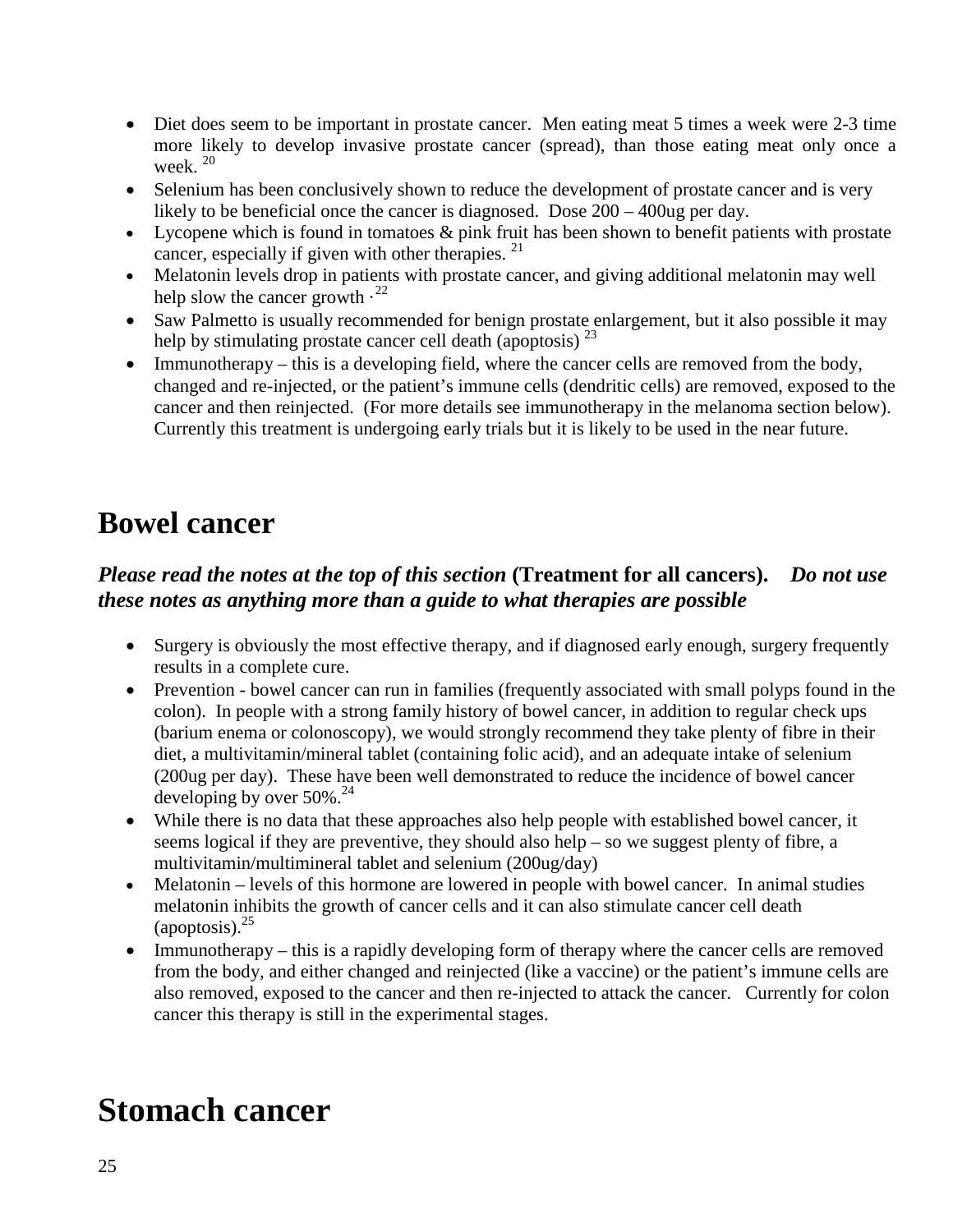### *Please read the notes at the top of this section* **(Treatment for all cancers).** *Do not use these notes as anything more than a guide to what therapies are possible*

This is often a very difficult cancer to treat, and because it can cause few symptoms, is often diagnosed late.

- Surgery with removal of the cancer is the best treatment and the one most likely to be successful.
- Very few other treatments have been shown to have benefit.
- Newcastle virus this is a chicken virus, and can be caught by humans. It causes a very mild flu like illness. Following an infection with this virus, a number of patients with stomach cancer went into remission. There have been some trials using this therapy which have had promising results, but the numbers are very small and the benefits are still uncertain. <sup>26</sup>
- Immunotherapy this is a rapidly developing form of therapy where the cancer cells are removed from the body, and either changed and re-injected (like a vaccine) or the patient's immune cells are also removed, exposed to the cancer and then re-injected to attack the cancer. Currently for stomach cancer this is still in the experimental stages.

# **Lung Cancer**

## *Please read the notes at the top of this section* **(Treatment for all cancers).** *Do not use these notes as anything more than a guide to what therapies are possible*

Many cancers can spread to the lungs which can act as a sieve as the cancer cells move round the blood stream. These are called metastases, and the treatment of them is the same as for the primary tumour.

Primary lung cancer is more common in people who have smoked or been exposed to inhaled compounds which can cause cancer (carcinogens).

- If still smoking STOP because this continues to feed the cancer with free radicals and literally hundreds of carcinogens.
- Surgery is the best therapy if the whole cancer can be removed.
- Radiotherapy is often used in addition to slow down and damage the cancer cells.
- Chemotherapy is also frequently used
- Melatonin levels are lowered in patients with lung cancer, and the addition of melatonin has been shown to increase the efficacy of treatments  $27$
- Immunotherapy this is a rapidly developing form of therapy where the cancer cells are removed from the body, and either changed and reinjected (like a vaccine) or the patient's immune cells are also removed, exposed to the cancer and then reinjected to attack the cancer. Currently for lung cancer this is still in the experimental stages.

## **Primary Liver cancer** – **Hepatocellular cancer** –

*Please read the notes at the top of this section* **(Treatment for all cancers).** *Do not use these notes as anything more than a guide to what therapies are possible*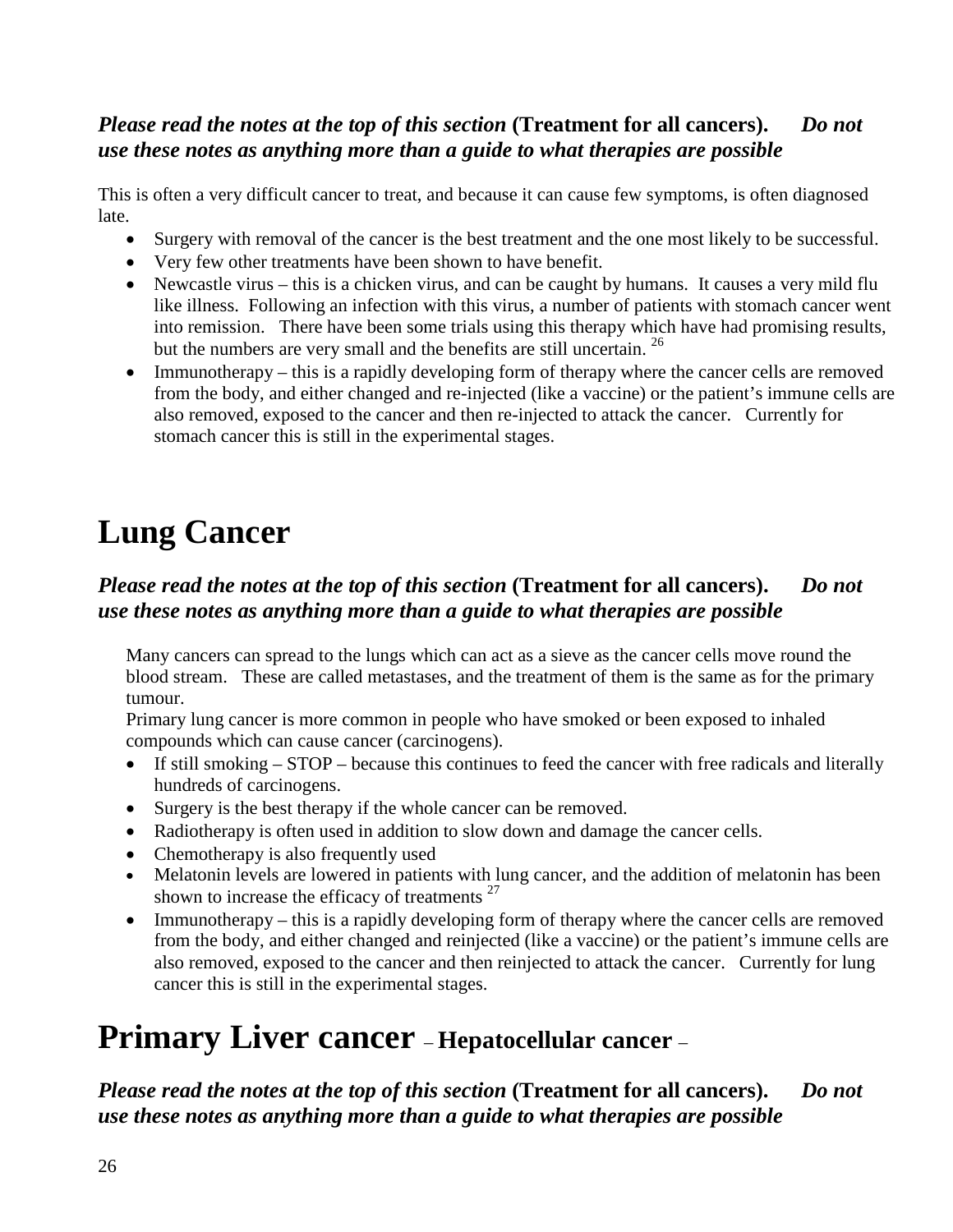(Please note these notes apply to cancer starting in the liver tissue, it is very different from secondary liver cancer – where a cancer from another organ ( bowel, lung, ovary….) has spread to the liver.)

Hepatocelluar cancer is one of the most common cancers in the world. Currently the majority of cases come from China, south east Asia and Africa, but the incidence of the disease in USA and Australia is rapidly increasing. This is possibly due to the increasing incidence of chronic viral Hepatitis, which can cause Hepatocelluar cancer .

- Surgery to resect (remove) the liver tumour is often very successful in primary liver cancer, it is more difficult if cirrhosis is present.
- If surgery is not possible techniques to inject chemotherapy drugs, radiofrequency heating or even ethanol directly into the tumour (through the skin or via the liver arteries) may be effective.
- General chemotherapy appears to have little to offer patients with Hepatocelluar cancer
- Liver transplantation when performed on well selected patients, transplantation of a new liver can be extremely successful.

## **Melanoma**

## *Please read the notes at the top of this section* **(Treatment for all cancers).** *Do not use these notes as anything more than a guide to what therapies are possible*

Melanoma is the most dangerous of the skin cancers, and early diagnosis is by far the best approach to treatment. Melanomas often look like spilled ink as distinct to normal moles which have a clearly defined edge.

- Complete Surgical excision is the treatment most likely to be effective.
- Melatonin is lowered in patients with melanoma, and some uncontrolled data suggests that it may reduce the spread to the brain, or shrink brain secondary deposits  $28$ .
- Chemotherapy either total body or local exposure to the chemotherapeutic agent is sometimes used.
- Immunotherapy this is a rapidly developing and potentially very successful form of therapy. The cancer cells are first removed from the body. Then two types of therapy are used –
	- o passive immunity dendritic immune cells are removed from the body, activated against the melanoma cells and then re-injected into the patient. These activated cells can attack melanoma cells anywhere in the body.
	- o Active immunity the melanoma cells are removed from the body, changed by various treatments and then injected back into the body similar to a vaccine. The body produces an immune reaction to the 'changed cells' and the immune system then attacks the melanoma cells direct.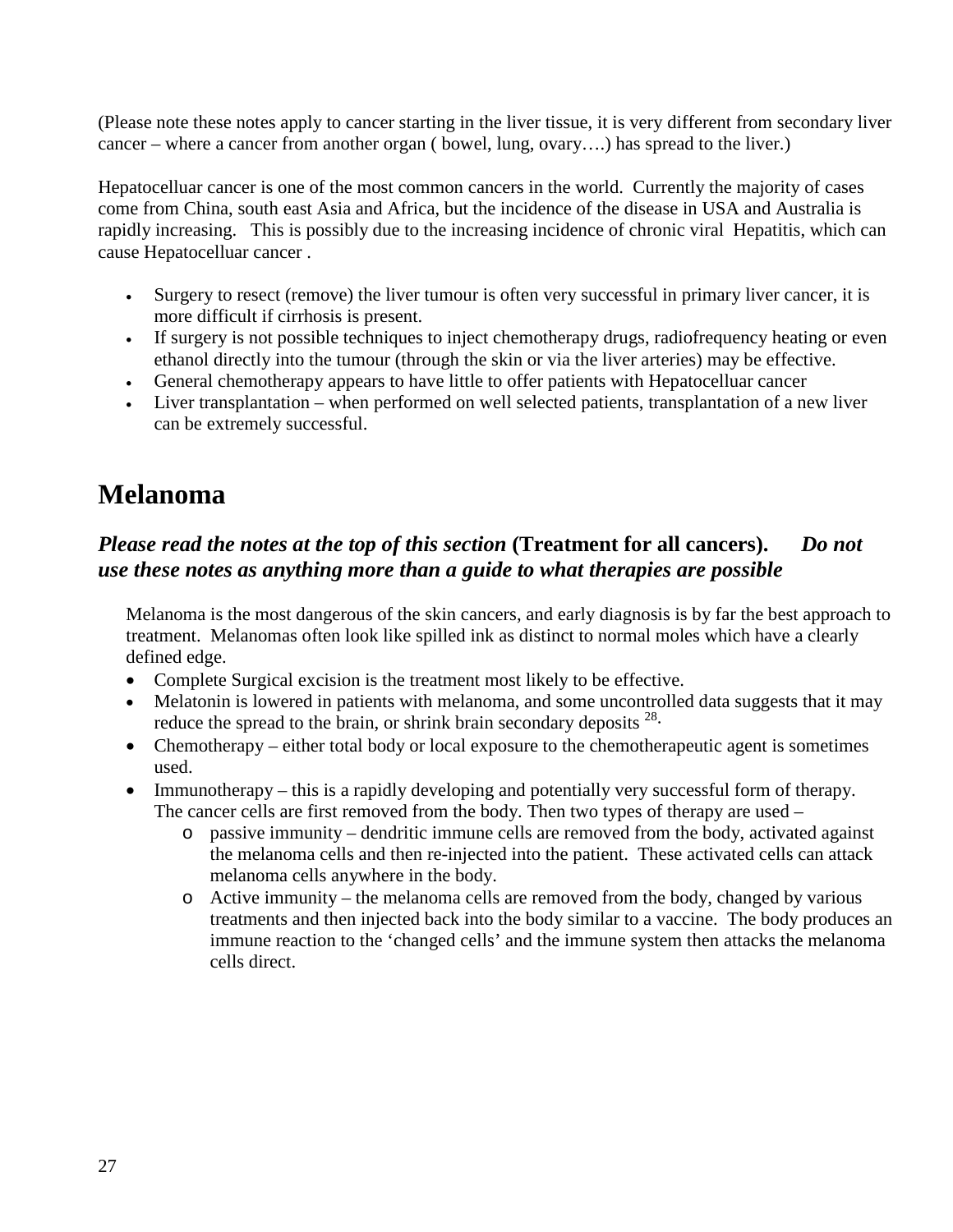## **Non traditional therapies -**

Some Refs from - [http://www.townsendletter.com/June\\_2002/overcomoncologistsobjections0602.htm](http://www.townsendletter.com/June_2002/overcomoncologistsobjections0602.htm) There are many many treatments which are offered to patients with cancer. Some make outrageous claims and create a need for dependency. Some are also very expensive, uncomfortable and not without some risk. However many may give real benefit.

We can quite confidently say that these therapies alone are unlikely to cure cancer, but some may be beneficial when given with the treatments described above.

They will be listed alphabetically, not in the order of their efficacy, and before using any of these, we would recommend that the patient gets a reliable educated second opinion and discusses the likelihood of real benefit and also the risks:

**Acupuncture** – Many conventional physicians and oncologists use acupuncture to help manage the pain and the nausea and vomiting which can occur with some cancer treatments. Acupuncture practitioners suggest that acupuncture can boost the immune system which is often suppressed by cancer treatments, and thus directly aid in treating the disease. The belief behind acupuncture is that in disease the body's Controlling Processes (CP) have become distorted, and that acupuncture can return the CPs to their normal healthy state. Doing this will also 'switch off' the multiplying cancer cells. However some suggest that acupuncture incorrectly applied may well stimulate tumour growth and do more harm than good. Therefore it is essential to see an experienced practitioner

Studies demonstrating tumour regression have been seen in both humans and animals, but, as with most alternative cancer therapies, there are no controlled scientific studies.

**Aloe Vera juice** – may be helpful in reducing cancer cell spread or possibly cause some deterioration in cancer cells. In one trial with aloe vera ( 1 ml twice a day) plus melatonin (20 mg per day), compared with melatonin alone in patients with advanced cancer, the addition of Aloe vera doubled the stabilization of the disease and the 1 year survival rate.

**Artemisinin** – this is an extract of 'sweet wormwood' with powerful oxidant actions. It has been used to treat malaria and bacterial infections since the 1970's. This powerful oxidant action has also been used to treat cancer because the cancer cells have fewer antioxidant enzymes than normal cells. There have been some individual reports of people with advanced cancer responding to artemisinin.

Because anti-oxidants many neutralise the oxidation of artemisinin, some people suggest that Vitamin C should not be given with artemisinin. But because vitamin C is so valuable others suggest that the two treatments should be given at least 6 hours apart.

Although it has been used for many years for malaria and other conditions, artemisinin's use in cancer is still in its infancy.

**Astragalus** – This is a common ingredient of ancient Chinese herbal medicine. It is claimed to improve immune function by helping the white cells and T lymphocytes. Some cancers produce white blood cell suppressant products, and astragalus appears to neutralise this and bring the white cells back to their full fighting function. Although most of this information is obtained from tissue cultures, there have been some positive studies with cancer patients in China, but the quality of the studies is not good enough to satisfy conventional western doctors. However they have not attempted to repeat the work. There is also some data suggesting that Astragalus may reduce the side effects of some chemotherapy  $30$ 

**Ayurvedic medicine -** Ayurvedic medicine disagrees with the conventional medical model of treating only that part of the body which is considered diseased. Ayurvedic medicine treats the whole person in the belief that one cannot safely split a person into parts. Ayurvedic doctors work extensively with the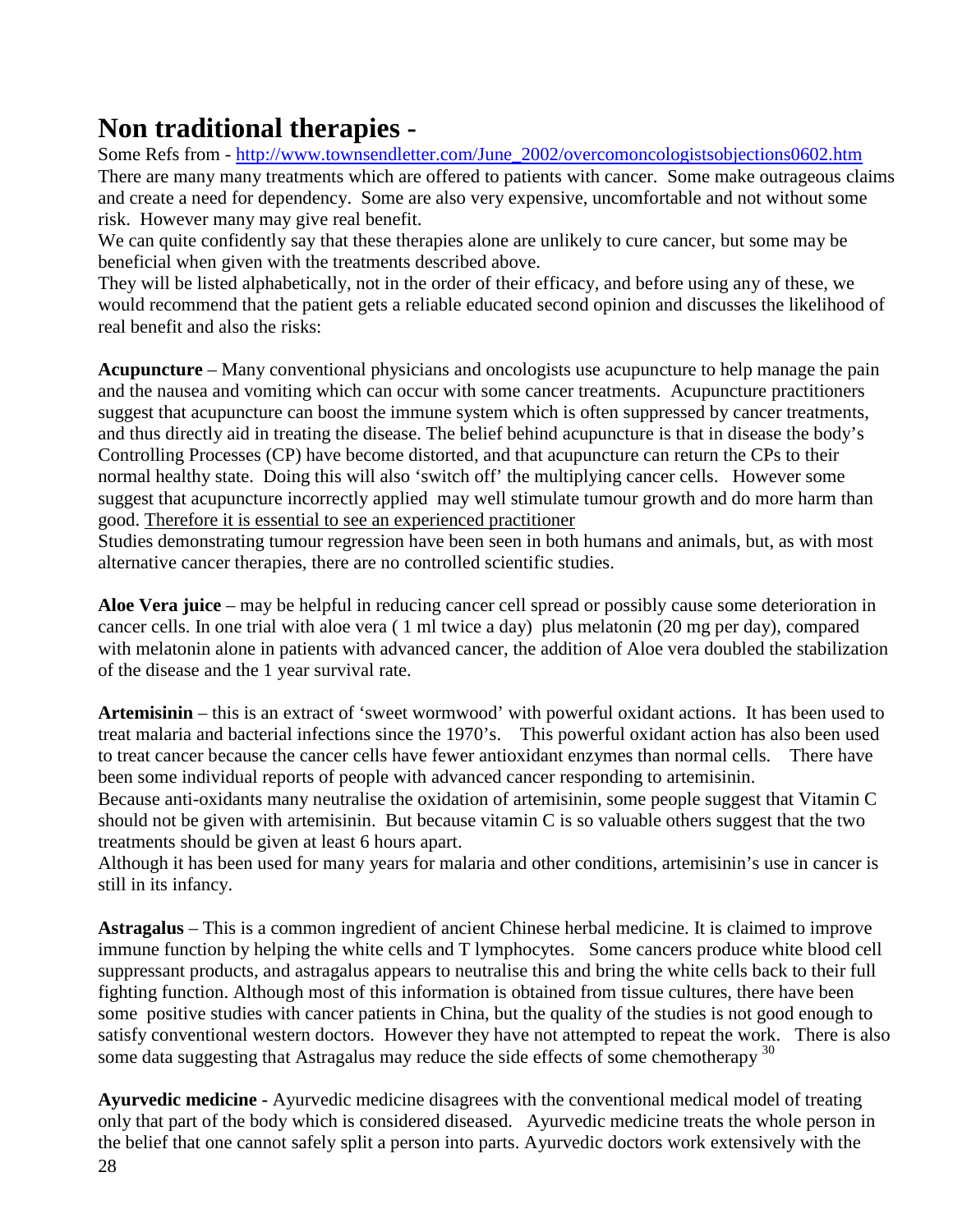way the patient thinks, believing that thoughts affect the biochemistry of the body. The Ayurvedic doctor uses many hundreds of herbs, many of which are used in a more purified form in conventional medicine. Some of these herbs (MAK 4 and MAK 5) are considered useful for cancer. Some conventional doctors have incorporated the principles of Ayurvedic medicine into their practices.

**Cat's Claw -** Also known as**:** Hawk's Claw, Life-Giving Vine of Peru, Paragyayo, Garabato, Uña de Gavilan, Samento, and Popkainangra. Cat's claw is a thick, woody vine found in the rainforests of South and Central America that has been used as a sacred plant of healing for over 2000 years by the indigenous people of the Andes. It is classified in the same horticultural family as coffee. Studies in test tubes show it improves the immune system and reduces the DNA changes which lead to cancer. There have been very few reports on the use of cat's claw in cancer but in the cases, it is impossible to tell whether the improvement was the Cat's Claw or other cancer treatment the patients were receiving at the same time.

**Cesium chloride -** 3 – 6 grams of cesium chloride or rubidium chloride taken in 3 divided doses after meals, together with potassium chloride raise the pH, i.e. neutralise the acidity produced by cancer cells. Some doctors have found it relieves the pain of cancer, and tests on mice have shown the tumour size to shrink within 1 week. Cesium is usually a trace element, and although these doses are well below the toxic level 135 grams, it is best to discuss with your doctor before considering this treatment.

**Co-enzyme Q10** - Cancer patients are often very seriously deficient in this nutrient. CoQ10 is an essential co-factor in the production of energy inside the cells. Co Q10 is also a powerful antioxidant and there have been some published case studies where it has been shown to be beneficial in patients with breast or prostate cancer. Research at the University of Miami suggested that CoQ10 causes cancer cells to self destruct (apoptosis) without any adverse effect on normal cells. Even if it had no anti-cancer activity, its use to increase energy levels and feeling of wellbeing may well help patients with cancer. Only quality gel form Co Q10 is effective, the recommended dose is 150 – 200mg daily.

**Coffee enemas** – Enemas are one of the oldest forms of treatment still in use today – the ancient Egyptians in 1,500 BC used them. The use of colonics and enemas to detoxify has been discussed above, but why add coffee? Some substances in coffee raise the level of an enzyme (glutathione S-transferase) which plays an important part in detoxifying the blood stream. Caffeine also dilates the bile ducts which may assist in the elimination of the cancer breakdown products excreted by the liver. (Sadly these beneficial effects are not experienced by drinking coffee!)

**Cummin seeds** – black cumin may be helpful in cancer patients by reducing the ability of the cancer cells to produce collagenase ( which helps the cancer cells to spread.) The volatile oils (thymoquinoline and dithymoquinone) of black cumin seeds have been demonstrated to inhibit tumor cells in laboratory experiments (including tumor cells resistant to anti-cancer drugs).

**Electromagnetic and frequency vibration therapies.** These treatments have caused a great deal of controversy. While some people claim to have achieved spectacular results, others believe that the whole theory and process is complete rubbish. There are few people standing in-between these two extremes. The basic theory is that normal cells, cancer cells, viruses and bacteria all have their own natural vibrating frequencies – much like the string on a violin, and on a larger scale a swing bridge. When soldiers march across a bridge they are told to "break step" – not to march in step, because if they marched at the natural frequency of the bridge, it could be set into vibration and shake itself apart. A soprano singer can have the same effect on a wine glass. Vibration therapies work on this principle. Send vibration signals into a tissue, and it could damage the cells at that specific frequency. The discoverers of the machines believe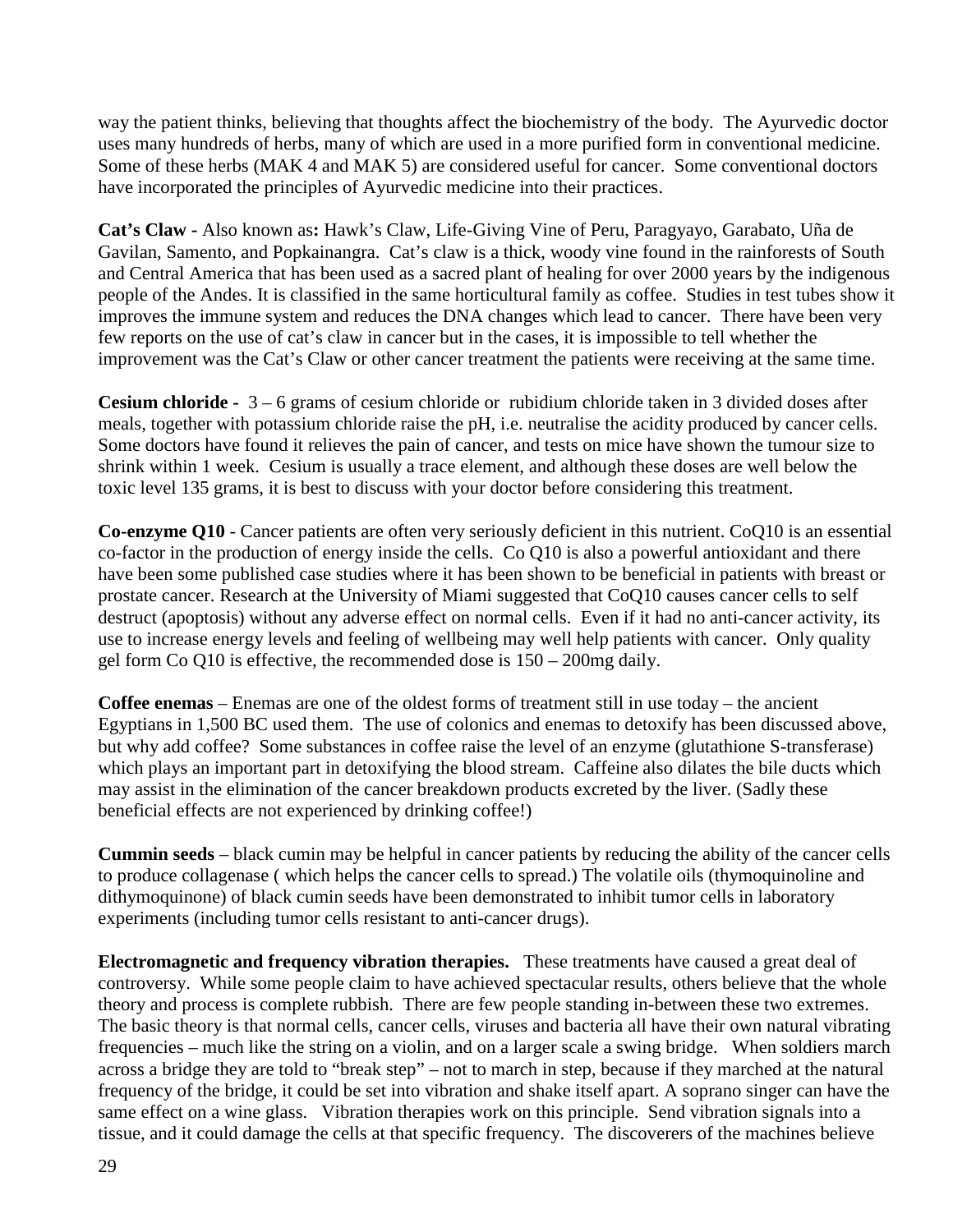that they know the frequency of all involved cells and so can specifically target the cancer cells, viruses or bacteria. Skeptics do not believe that such precision is possible or even that cancer cells are necessarily different from normal cells. There are a number of machines using this technology -

• **Rife machines.** The theory behind this treatment was suggested by Albert Abrams (1864-1924), an American physician who became a millionaire selling his machine. His research was refined by a Californian pathologist, Raymond Royal Rife (1888-1971) The Rife theory is that cancers are caused by viruses which Mr. Rife was able to identify using a microscope which he invented. By using the frequency of these viruses with electromagnetic fields, Rife believes the 'cancer causing microbes' are destroyed and the cancer may resolve. He claimed to achieve significant cancer cures using his machine, but his data was stolen and destroyed before he could present it to the scientific community. His data has never been reproduced, even using some the more sophisticated machines of today. However machines built along similar lines to Rife's do have some sort of bioactive effect. People who have used them in cases of serious illness do seem to have experienced improvements in their conditions. Unfortunately the entire field is constantly brought into disrepute by unscrupulous vendors who sell machines with exaggerated and often ridiculous claims.

With the increasing acceptance of energy fields, electromagnetic vibration ( seen most convincingly in MRI scanners), many scientists and medical practitioners do accept that there it is possible that the 'Rife' type effect could have some benefit. However whether the currently recommended frequencies have any beneficial effect is still far from proven, or even demonstrated.

**Energy Balancing**: There are many techniques for energy balancing. Practiced for centuries in the Orient, these techniques appear mumbo jumbo to most conventional medics who have no ability to understand how it works – but as most practitioners say – it just does. It "realigns the energy throughout the body through the charkas." Energy balancing usually involves very gentle movements of the hands touching the skin or, more frequently just off the skin. There are a number of treatment schools including Reike, healing touch and EMF. These techniques are mainly used to create peace and relieve symptoms, so their effects on cancer are indirect.

**Garlic and onion** – these are believed to improve the immune cell function and block carcinogenic compounds entering the cells. They may also slow tumour development. They have been shown to lower the risk of stomach and colon cancer. (Fresh raw garlic is best).

**Gerson Therapy** - Max Gerson, M.D., was a refugee from Nazi Germany and introduced the dietary and detoxification therapies he had developed during his time in Germany. He was persecuted for his approaches - even though his diet for cancer has an uncanny resemblance to the American Cancer Soc diet to prevent cancer.

Gerson Therapy emphasizes fresh, organically grown, raw vegetables and also fresh juices made from these.. Various supplements are given, including an [iodine](http://www.cancer.gov/dictionary/db_alpha.aspx?expand=i#iodine) solution, Vitamin B-12, [potassium,](http://www.cancer.gov/dictionary/db_alpha.aspx?expand=p#potassium) [thyroid](http://www.cancer.gov/dictionary/db_alpha.aspx?expand=t#thyroid%20hormone)  [hormone,](http://www.cancer.gov/dictionary/db_alpha.aspx?expand=t#thyroid%20hormone) an injectable crude [liver](http://www.cancer.gov/dictionary/db_alpha.aspx?expand=l#liver) extract, and [pancreatic enzymes.](http://www.cancer.gov/dictionary/db_alpha.aspx?expand=p#pancreatic%20enzymes) The primary detoxification method is the coffee enema. Following the Gerson protocols requires an enormous effort and commitment on the part of the patient. It is said to be almost a full time job

While the claim is that all types of cancers respond, the results have been quite variable. It is also difficult to assess the reports which state almost 30% of the patients with 'advanced incurable cancers' have a five year survival, when the patients were also receiving other treatments as well.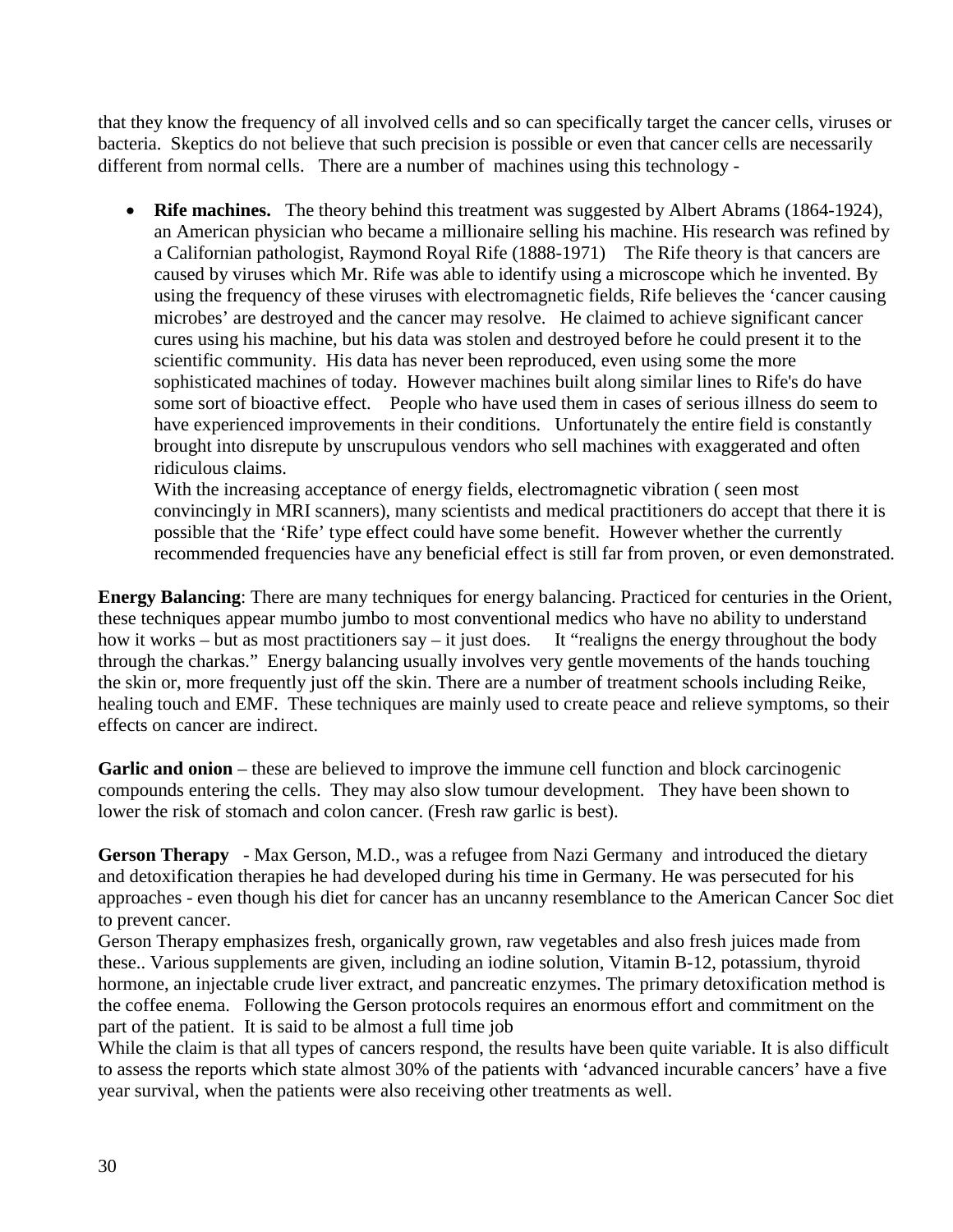**Ginseng** made from the root of the ginseng plant is reputed to have a number of anti tumour actions. There is some data suggesting that it may reduce the development of some cancers, but its use in the presence of cancer has still to be confirmed. There has however been no suggestion that it can do any harm. Ginseng is claimed to inhibit spread (metastases), slow down the cancer cell growth, and increase the activity of the immune cells.

**Graviola -** Graviola, also known as soursop, is a small tree from the Amazon jungle and some of the Caribbean islands. While there have been many studies in test tubes showing that graviola has potent anti cancer (as well as anti viral and antiparasitic) effects, there is almost no published data on its use in humans.

One slight concern is that the alkaloids from graviola can effect the dopamine producing nerve cells. Might this increase the risk of developing Parkinson's disease? We just do not know.

**Homeopathy -** Homeopathy rests on three principles: (1) Each substance has a unique energy. (2) This energy remains in a solution of the substance and may increase as the substance is diluted (3) Disease can be cured by giving a very very dilute solution of the substance which may have caused the disease. Just how this is applicable to cancer is a little difficult to understand and there is disagreement even among homeopaths as to the value of homeopathy in the treatment of cancer. Some feel it has little value, while others report results any oncologist would envy.

**Hydrazine sulphate** – like many cancer therapies, this compound has had a strong following from some 'alternative' cancer doctors, but is rejected by conventional medicine. However it is now undergoing phase 3 trials sponsored by the National Cancers Institute and in the USA is available to patients as a 'compassionate Investigational new drug".

It's major role with cancer is to stop and reverse the wasting (Cahexia) which is common in many terminal patients. The cancer cells use glucose as their only energy source, but unlike normal cells which burn glucose into water and carbon dioxide, cancer cells ferment the sugars into lactic acid. This moves to the liver where it is converted back into sugar and returned to the cancer cells. Hydrazine blockers the key enzyme in the liver needed to convert lactic acid back into sugar. Thus it starves the cancer cells and stops the body from breaking itself down to create more sugars for the cancer cells. Normal cells can use fats for energy and so are unaffected by hydrazine.

Probably the strongest proponent for Hydrazine is a Dr. Gold. He feels that all cancer patients who are showing signs of wasting should be taking this treatment, and he believes that up to 50% benefit, feel much better and live longer. It can also relieve cancer pain in some patients. It has a few side effects like pins and needles in the legs, itching or insomnia. Sometimes taking vitamin B6 can help these. The side effects do go when the drug is stopped.

In patients with severe cahexia, the careful addition of hydrazine could be considered. ( 60mg with breakfast for 3 days, then if there are no problems, 60mg morning and evening for 3 days, then 60mg three times daily with meals. If there are symptoms, reduce to the previous dose. After 6 weeks stop for a week then start again – 60mg morning for 3 days, 60mg twice a day etc as above; then repeat the cycles. ) Some doctors believe that because of it's low toxicity, hydrazine should be a treatment of first resort – not last resort. Because much of the morbidity of cancer is due to the wasting and cahexia, hydrazine which can hugely reduce this can reduce pain and suffering for many patients.

NB – Hydrazine Sulphate is a drug of the mono amine oxidase inhibitors (MAO) – some foods can react with it, so taking on Hydrazine, AVOID *– sour cream and yoghurt, aged and fermented cheeses (most cheeses other than ricotta, cottage and cream), cured or smoked - fish, meat or poultry; soy sauce,*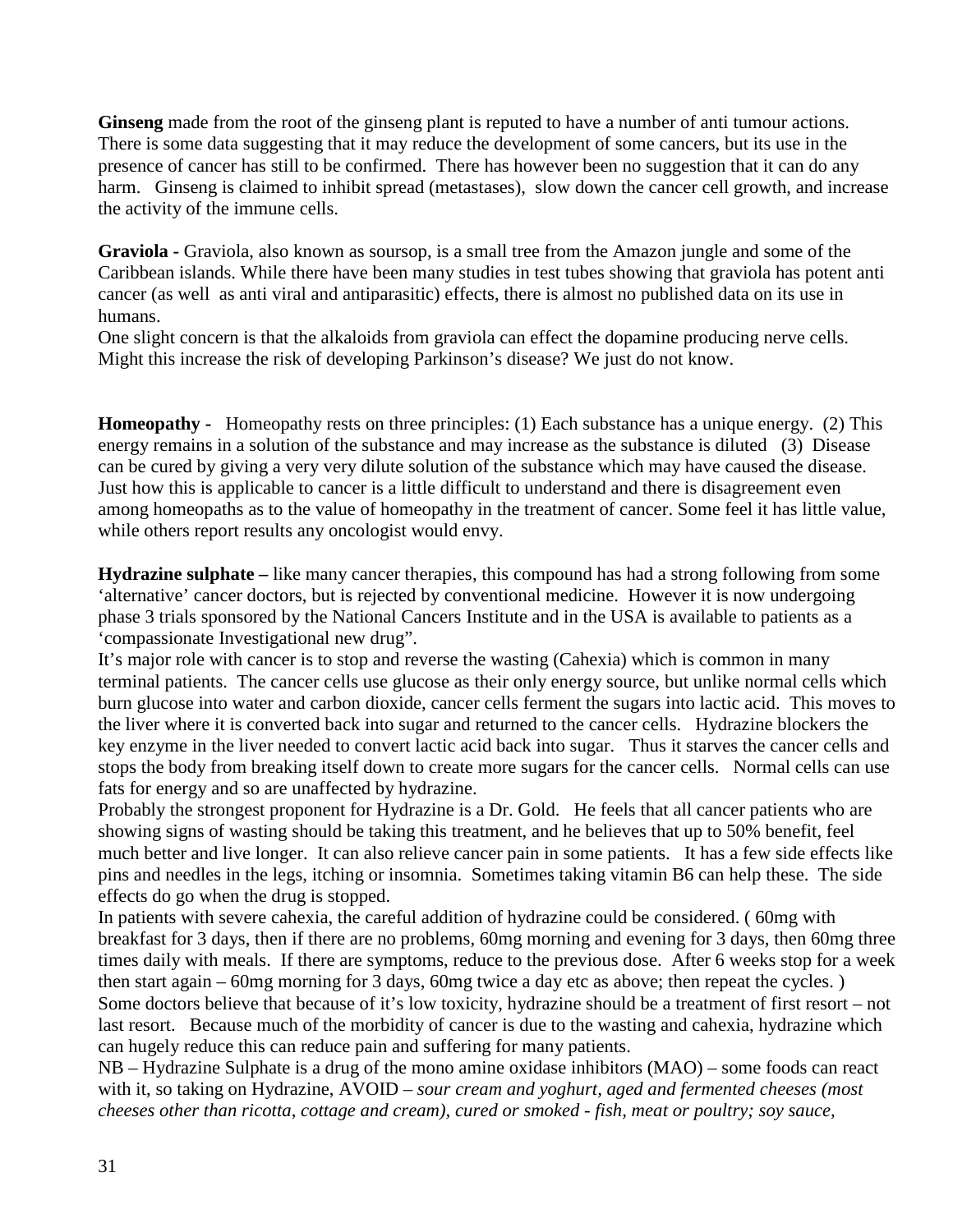*teriyaki sauce, MSG, Equal, Nutrasweet, broad beans, pickles, bananas, avocados, raisins, figs, dates and dried fruit; all alcoholic drinks; chocolate, marmite, miso soup, tofu.*

**Hyperthermia** – this is a form of treatment where the whole or a part of the body is raised to high temperatures (up to 106 – some places use 113 degrees F). This makes the cancer cells more sensitive to treatments such as radiation and chemotherapy. It is usually recommended to be used at the same time as cancer damaging treatments.

The temperature may be raised

- locally in a limb, or via a probe inserted into the body,
- in an area using magnets and devices which can 'shine' energy into an area (occasionally the patient's blood is heated and perfused into the affected area)
- or it can involve the whole body (using thermal chambers much like an incubator).

Normal tissues are usually not damaged by temperatures to this level, but if the heating is not uniform, occasional damaging temperatures may be achieved. Total body heating can rarely have adverse effects if people have heart or other vascular disorders. Patients having hyperthermia do need to be carefully monitored, and their BP may well be very low when they stand up following treatment. Diarrhea, nausea and vomiting are not uncommon with hyperthermia.

Does it work? A statement from the American National Cancer Institute shows that it is being accepted in the conventional treatment regimens: *"Many of these studies, but not all, have shown a significant reduction in tumor size when hyperthermia is combined with other treatments. However, not all of these studies have shown increased survival in patients receiving the combined treatments."*

There have also been a number of reports showing that hyperthermia can reduce the pain caused by cancer.

**Indole-3-Carbinol -** Cruciferous vegetables (Cauliflower, broccoli, Brussels sprouts, cabbage, kale, and Chinese vegetables) have long been known to help fight and protect against cancer. Cruciferous – because their flowers look like little crosses.

The active ingredient in these plants which causes the destruction of cancer cells is called Indole-3- Carbinol (I3C).

Animal studies have shown it to be more effective than chemotherapy in breast cancer, possibly by neutralizing oestrogenic actions. It has also been shown to be helpful in late stage cancers.

**Laetrile -** Other names for laetrile are amygdaline and B17. Centuries ago our food was quite rich in laetrile – coming from the seeds of non citrus fruits. The Hunza people, who live in near isolation in the Himalayas almost never contract cancer. Their diet is exceptionally high in laetrile – from apricot seeds which they powder and grind into oils.

Cancer cells are rich in the enzyme beta-glucuronidase. This reacts with laetrile and forms the toxic material CYANIDE. Cancer cells have thousands more times the amount of beta- glucosidase as normal cells – so produce huge amounts of cyanide. Normal cells also have a large amount of the enzyme rhodanese which converts the cyanide to harmless thiocyanates which are excreted in the urine. Cancer cells have very little rhodanese.

Theoretically Laetrile should help most forms of cancer and anecdotal reports suggest that it can reduce pain and improve survival time quite significantly. Scientists at Sloan-Kettering, tested laetrile in mice. While it did not destroy the primary tumors, some of the studies showed that laetrile can produce a 60 percent reduction in lung metastases. Following this work, laetrile is mainly used to treat metastases (spread) while other treatments are used to fight the primary cancer. In some countries (USA), the use of Laetrile is illegal.

Foods rich in laetril include – barley, bitter almonds, chick peas, wheat grass, lentils, flaxseed, maize,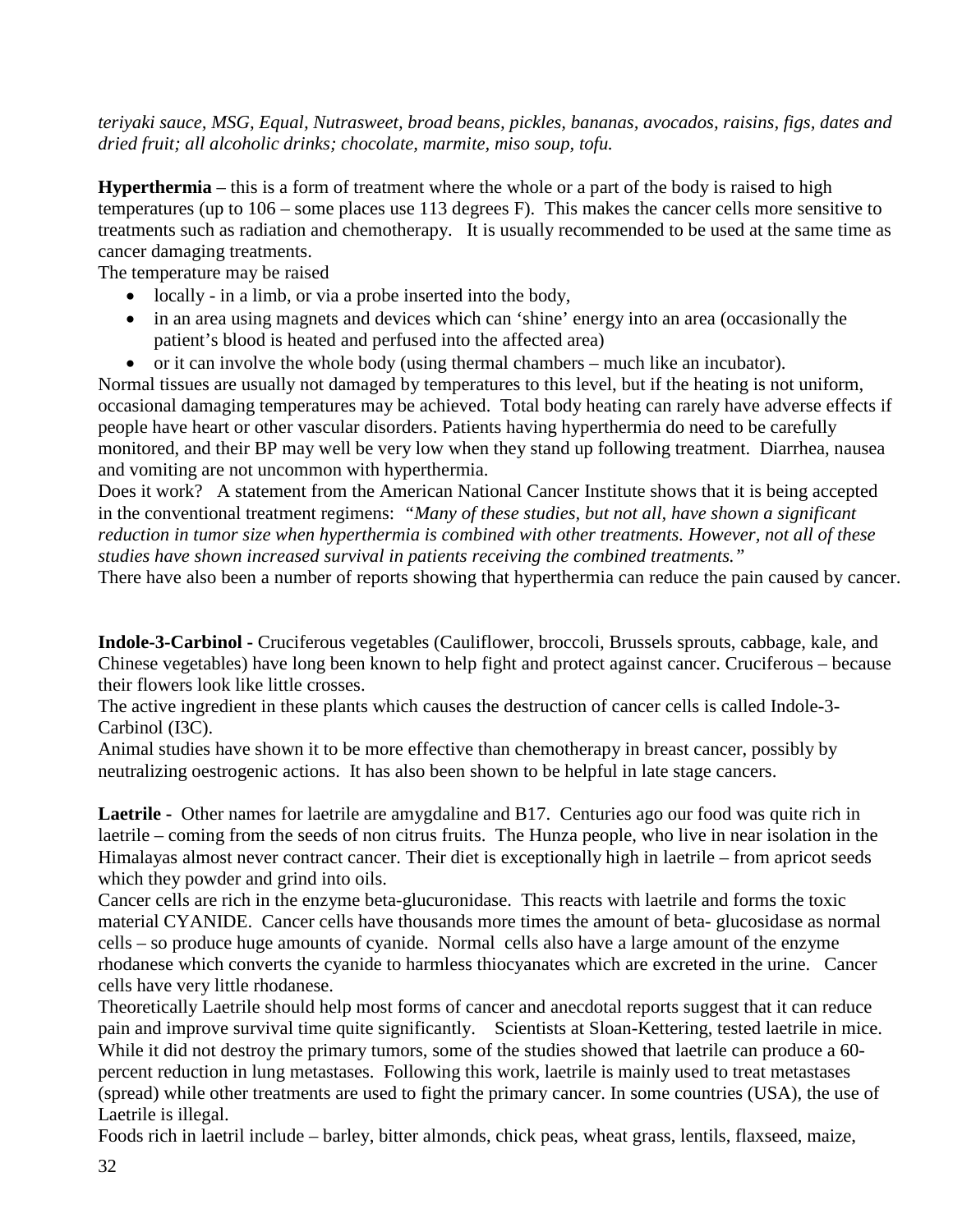millet, the seeds of apricot, apple, cherry, nectarine, peach, plum.

Eating a few seeds of bitter almonds or apricot every hour (total 50-60 seeds) per day. If you are able to obtain Laetril tablets the dose is 500mg two to six tablets per day.

**Live Cell Therapy** - also called cellular therapy, cellular suspensions, glandular therapy, fresh cell therapy, siccacell therapy, embryonic cell therapy, and organotherapy In this treatment, processed tissue from animal embryos or animal organs, is injected or taken orally. Sometimes the products are made from the organs corresponding to the unhealthy organs of the patient. These cells are claimed to enter the diseased organs and strengthen them to fight against the cancer.

It is difficult to see how this can possibly be beneficial. When taken by mouth animal proteins are digested and broken down before being absorbed. If given by injection, then in all other situations, the body makes antibodies against the cells and rejects them. In cancer it is difficult to see why this should be any different.

However of greater importance is that injected animal cells could introduce viral diseases ( such as mad cow disease) and there is a significant risk of triggering a severe allergic reaction. There are many reports round the world of severe often fatal reactions to this form of treatment.

Before a person embark on a series of live cell treatments, because of the risk of adverse reactions, make sure that full resuscitation equipment is available and people skilled in its use are present.

**Lycopene -** (10 – 14 mg per day) - Is found in tomatoes (tomato juice, ketchup, tomato paste and pizza sauce) and other pink fruit – melons, pink grapefruit and pink guava. This compound interferes with insulin-like growth factors (IGF) which may help cancers to grow.

Lycopene is very non toxic but a powerful preventative and treatment for cancer. It has proven protective actions against the risk of developing prostate, stomach, lung, pancreas, colon, rectum, oesophagus, oral cavity, breast and cervical cancers.

Lycopene has been shown to improve the outlook in patients with proven prostate and breast cancers. It also has anti-inflammatory actions which can reduce swelling and pain.

Anyone with a family history of breast or prostate cancer should take Lycopene as a preventive and those with the disease should probably take it as well.

**Maitake D-Fraction -** an extract from the Maitake mushroom which is believed to activate the immune system to kill cancer cells without harming healthy cells. It also increases death (apoptosis) in some cancer cells. It is also claimed when given with radiotherapy and chemotherapy that Maitake enhances the action and reduces the side effects. Shiitake mushrooms are also beneficial – see below.

**Melatonin** – A hormone produced by the pineal gland in the brain. Its primary role is regulating sleep. When the light goes out, the pineal gland produces melatonin which induces sleep. In patients with cancer melatonin has a number of beneficial actions:

- 1. It improves the appetite cancer cells produce a number of materials (interleukins, tumour necrosis factor and interferon gamma) which stimulates the production of the hormone leptin which suppresses the appetite. Melatonin can interfere with these actions and improved appetite and weight gain.
- 2. It has anti tumour actions it can inhibit cancer cell multiplication, metastatic spread and can increase the number of cells in apoptosis (programmed cell death). It may also help reduce the blood supply to the cancer by inhibiting a vascular growth factor the cancer cells excrete.
- 3. It enhances the immune function it is an integral part of the immune system and stimulates both cell and humeral immunity.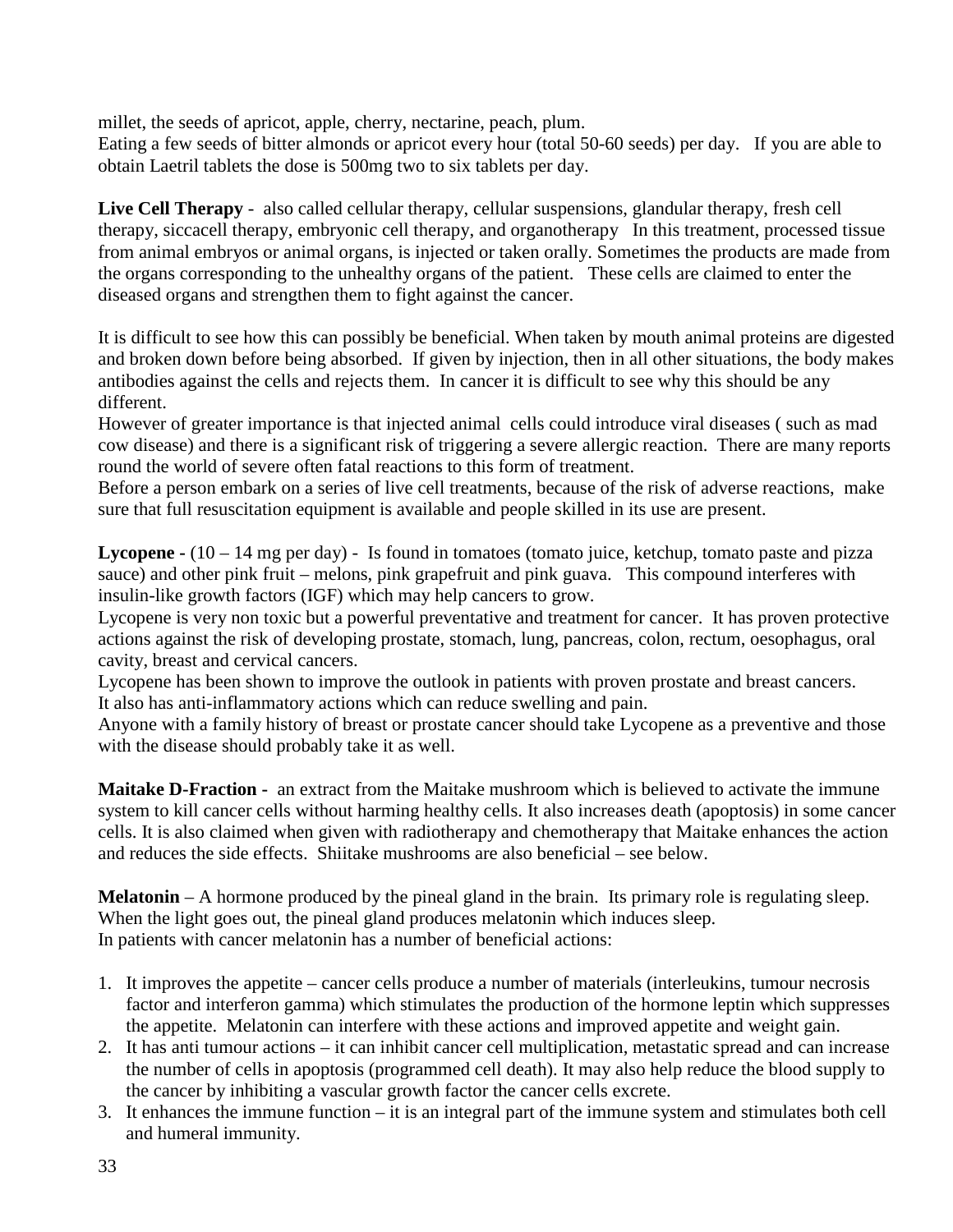4. It may also give additional benefits when given with some forms of chemotherapy.

In some well designed studies performed in a Milan Oncology unit, the addition of melatonin to conventional treatment greatly improved the tumour response and the patients' outcome. It also has the potential to help with sleep, which is often a problem with cancer patients. The dose used for the cancer trials was quite high at 40mg per day.

**Noni -** Noni is a powerful immunomodulator and has been used to fight cancer in the islands of Hawaii for centuries. It is claimed to help the body make the enzyme xeronine which "can help cure various manifestations of diseases such as cancer, senility, arthritis, high blood pressure, and low blood pressure." There is almost no useful human data, but mice given Noni survived much longer after being injected with lung cancer cells.

Noni juice tastes and smells terrible (Islanders say it smells like doggy-do). It must be taken on an empty stomach and often sugar is added to make it more palatable. It is believed that the digestive juices stimulated by the sugar destroys the Noni properties, so most of the Noni juice available is worthless. If taken with coffee, alcohol or tobacco, strange interactions can occur.

#### **Oils** –

- **Fish oils** have been shown to inhibit the development and progression of a number of types of cancer and may reduce the spread of some cancers (see above).
- **Olive oil** the squalene content of olive oil prevents some of the cellular changes associated with the development of cancer (in animals).

**Papaya** – may reduce the absorption of cancer causing nitrosamines from the soil or processed foods. Like most fruits, papaya contains protective vitamin C and folic acid.

**Paw Paw** – not to be confused with the Papaya (called Paw Paw in Australasia), Paw Paw grows in the Eastern USA and is related to graviola (see above). Some believe it is a more powerful anti-cancer agent than [Graviola.](http://www.mnwelldir.org/docs/cancer1/altthrpy2.htm#Graviola) The Paw Paw affects the cell metabolism so that instead of making water  $(H_2O)$ , hydrogen peroxide  $H_2O_2$  is produced. As described in the vitamin C section, cancer cells do not cope with  $H_2O_2$ and are damaged, while normal cells with a good supply of catalase (which neutralise the  $H_2O_2$ ) are unaffected.

Paw Paw also slows down production of ATP which is the energy carrier of the cell (a bit like petrol for an engine). No ATP and the cell dies. Normal cells make ATP easily, but because cancer cells create ATP by fermentation, which is much less efficient, any reduction in ATP production can starve the cancer cells of energy.

Although it is quite non-toxic, but because it reduces energy most in fast growing cells, it should not be given to women who are or could become pregnant. It should also probably not be used long term by people without cancer, because it may affect other fast growing cells like those lining the gut. It also should be avoided in people with Parkinson's disease. Some manufacturers suggest that antioxidants should not be used simultaneously. There is no obvious scientific reason why this should be so, and because of the huge benefit of antioxidant vitamins (especially Vitamin C), we would suggest that this advice not to take antioxidants, should NOT be followed.

**Quercetin –** a plant phytochemical, could help in cancer treatment in a number of ways. It stimulates the immune resonse, blocks the formation and action of testosterone and oestrogens which may be beneficial in breast and prostate cancer, it also appears to trigger cancer cell death (apoptosis).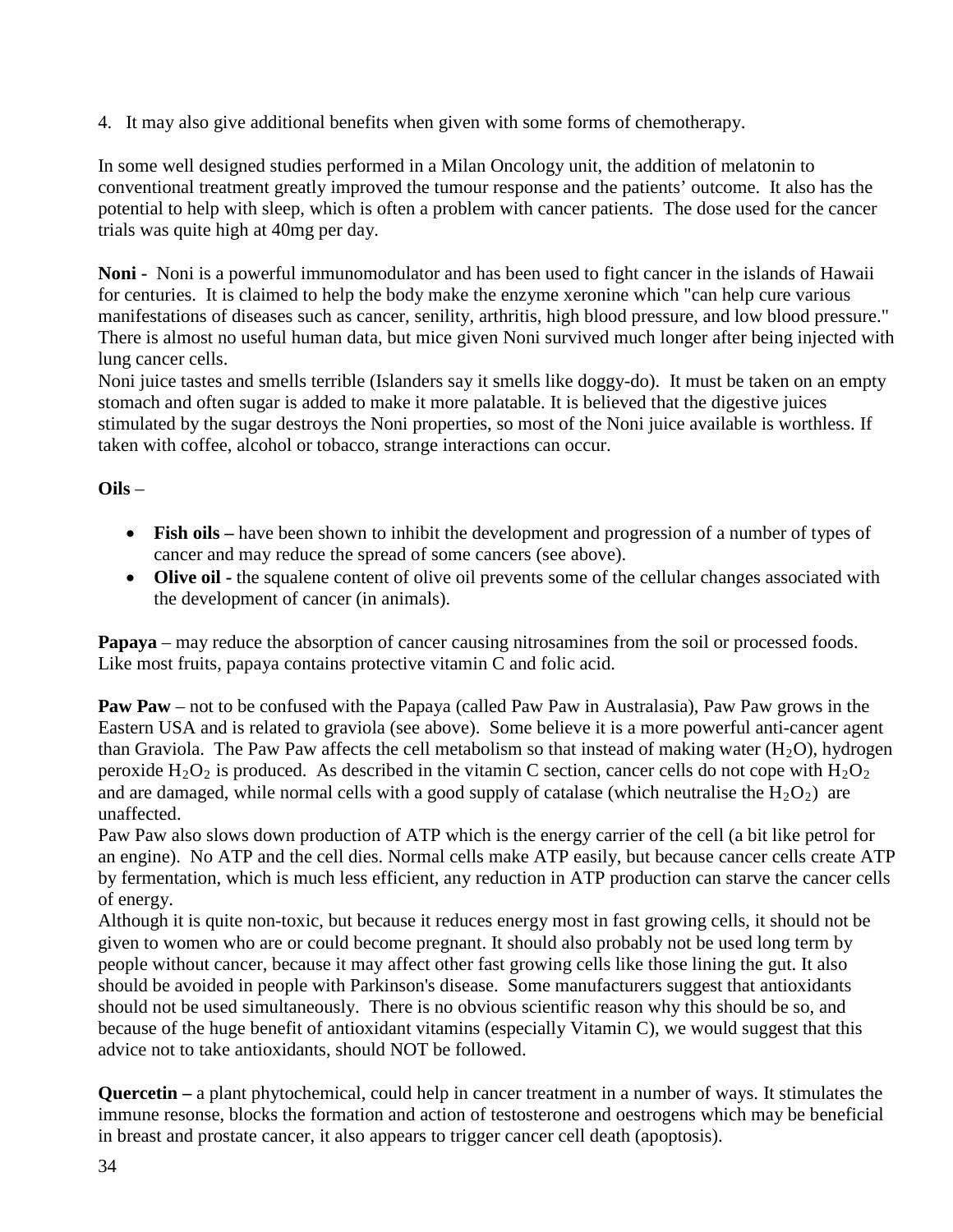**Selenium –** This has already been discussed above. Many studies have shown that people with low selenium levels or who live in low selenium areas have much higher incidence of a number of cancers. This has been well demonstrated in China. It has been shown to increase the rate of cancer cell death (apoptosis) and slow down cancer cell multiplication. In women with breast cancer it reduces the development of new blood vessels necessary to support the cancer cells. It may also help when given with some forms of chemotherapy.

In one of the few trials done using selenium, men with skin cancer were given 200ug of selenium or dummy selenium tablets and followed for 7 years.<sup>7</sup> The incidence of many cancers was halved. Because of the time to develop cancer, many of these peoples whose lives were saved by the selenium would have already had it at the start. It seems logical therefore for people with cancer to take selenium – especially in areas where the soil levels are low (such as New Zealand). Some people believe that selenium supplementation or fortification of some foods (flour, salt) should be encouraged in low selenium areas to reduce the development of cancer.

**Shark Cartilage** - The theory behind the action of shark cartilage is that it stops angiogenesis, the growth of new blood vessels. Because tumors have a higher rate of metabolism than normal organs, they require more blood to get their nutrition. Shark cartilage is claimed to stop the growth of new blood vessels to the tumor, thus starving it.

There is no doubt that both shark or bovine cartilage injected into mice can inhibit the development of a new blood supply to cancer cells. But injection into humans could cause severe allergic reactions and there is no proof that the products taken orally will even get to the site of the tumour. Also many cancers do not rely on new blood vessel growth.

A large amount of cartilage is required, it smells terrible, the taste is worse and belching is not to be recommended. It is also very expensive therapy.

**Shiitake Mushroom**- used widely in China and Japan and is claimed to have a powerful anticancer action. It is believed to strengthen the immune cells and shrink tumours and reduce the cancer cell spread. . It has been shown to significantly prolong the lifespan of patients with breast and other cancers.

**Spirulina** Several studies show Spirulina or its extracts can prevent or inhibit cancers in humans and animals. Test tube experiments have shown that Spirulina helps repair damaged DNA. Some common forms of cancer are thought to be a result of damaged cell DNA running amok, causing uncontrolled cell growth.. This may be why several scientific studies, observing smokers and with experimental cancers in animals, Spirulina appears to protect against developing cancer. Spirulina also strengthens the immune system.

**Sprouts** – contain very concentrated nutrition. (They are designed to feed a growing plant until it puts out roots to get more nutrition). Generally eating sprouts in the diet is beneficial, but some sprouts have additional benefits. Broccoli sprouts contain approximately 20 times higher levels of sulforaphane compared to cooked broccoli. Sulforaphane is a potent anti-cancer agent**.**

**TENS electro medicine**– (Trans cutaneous Electric Neural Stimulation) this unit is used in hospitals to relieve pain by sending gentle electric impulses from patches sitting on the skin into the nerves These suppress pain by blocking the pain signals in the nerves before they reach the brain. Different people have variable responses to TENS, which is quite painless and safe. Some only have relief while the TENS current is on, for others, the relief can be for some time. TENS is a very good therapy for people with any form of chronic pain.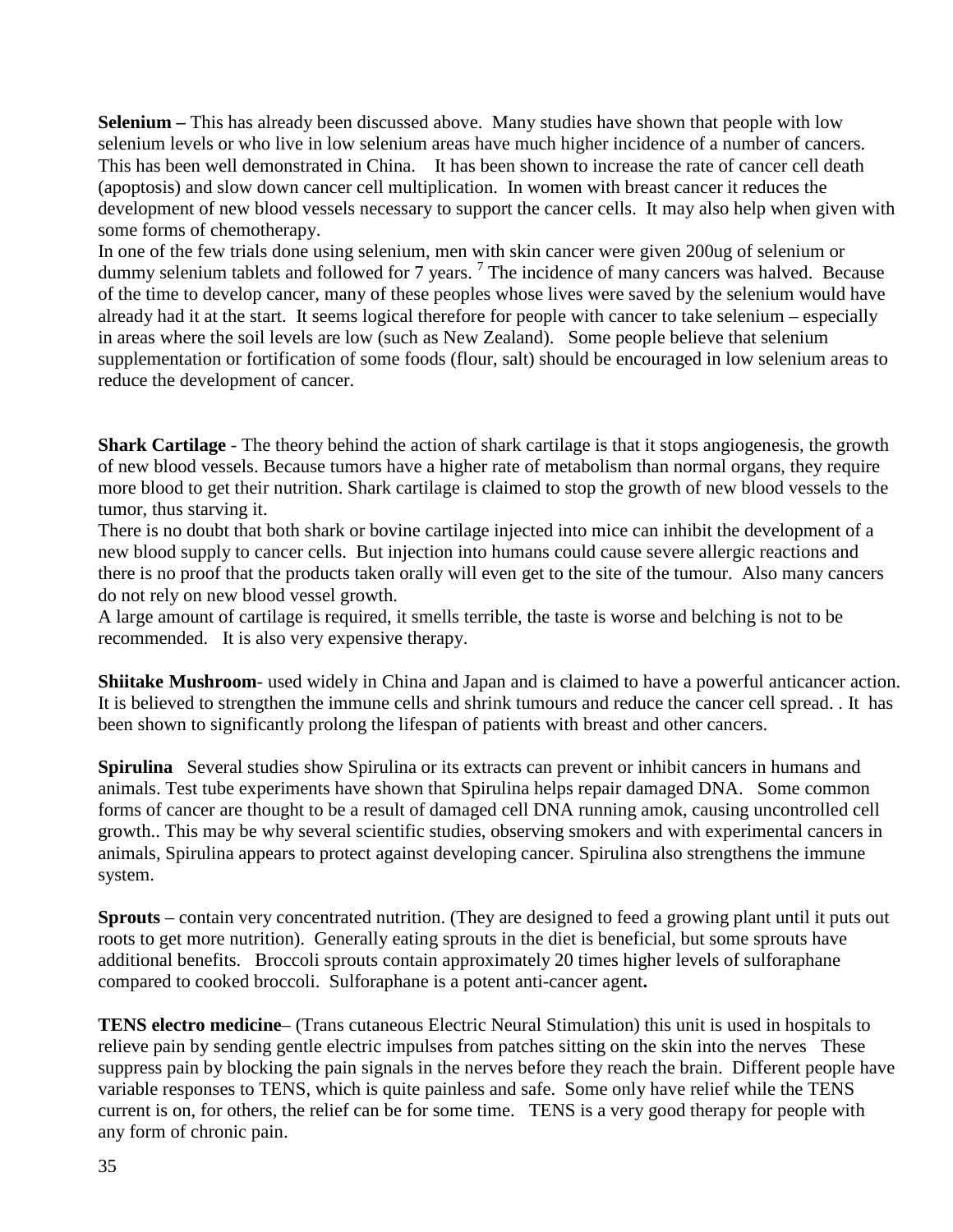**Tumeric**– made from the Curcumin plant root is recommended for all cancer patients. It has been demonstrated to –

- o Inhibit cancer cell invasion and metastasis (spread) by effects on the matrix metalloproteinase enzymes.
- o Can help reduce cancer cells becoming resistant to chemotherapy
- o Helps chemotherapy drugs get into the cancer cells
- o Sensitises the cancer cells to radiotherapy
- o Its anti inflammatory actions reduce some cancer pains.

Tumeric may reduce the spread (metastasis) of breast cancer. Researchers in the University of Texas found this compound shut down a protein which appears to encourage spread of the cancer cells to the lungs (in mice). Tumeric and curcumin are widely used for many conditions in India and China.

**Wheat Grass** – is a treatment suggested by many cancer units. It is definitely an acquired taste, and is best sipped gently over time rather than the 'down the hatch' approach. It is rich in chlorophyll (which is almost identical to haemoglobin which carries oxygen around the body), it is rich in vitamins (over 13 vitamins, and many minerals) as well as superoxide dismutase one of the body's strongest antioxidants. This creates peroxides in the cells which damage further cancer cells. This deep green drink is also a powerhouse of many other anti cancer compounds including abscisic acid (also called: dormin), over 30 other enzymes, the antioxidant enzyme cytochrome oxidase, laetrile, and many other nutrients.

-------------------------------------------------------------------------

## **Concluding section**

This booklet has become much larger than we had initially designed. The more we looked at the problems faced by a person newly diagnosed cancer, the more we realised that it was our duty to provide the answers.

- The plethora of therapies, claims and counter claims must be bewildering for a person in a position least able to make a rational decision. Which therapy may be a straw worth clutching?
- We hope that we have suggested that conventional therapy should be the foundation for all patients. If the treatment is likely to be radical or debilitating, then check that it will provide the desired results. Many of the other 'complementary' treatments are also very powerful, and in the right situations can greatly increase the possibility of cure, in addition to improving the quality and quantity of life .
- We all have a finite time on this planet, for some this may be less than others, but we should strive to make that time as pleasant and fulfilling as possible. What is to be gained by increasing one's lifespan from 6 to 9 months with powerful treatments, if most of that time involves suffering and discomfort. Talk to your advisors before undergoing the more unpleasant forms of therapy.
- Confidence in your clinical advisors, and a positive attitude to your health and future are possibly the most powerful medicine. We hope that increased understanding of the available treatments may help.
- It is important to face the spiritual side of life, a sense of peace and confidence is again very powerful 'medicine'. Remove all the hatred, anger and negative feelings of the past. Forgive those who have hurt you in the past, because the remaining resentment only hurts ourselves. Fill you heart only with peaceful, loving and positive emotions.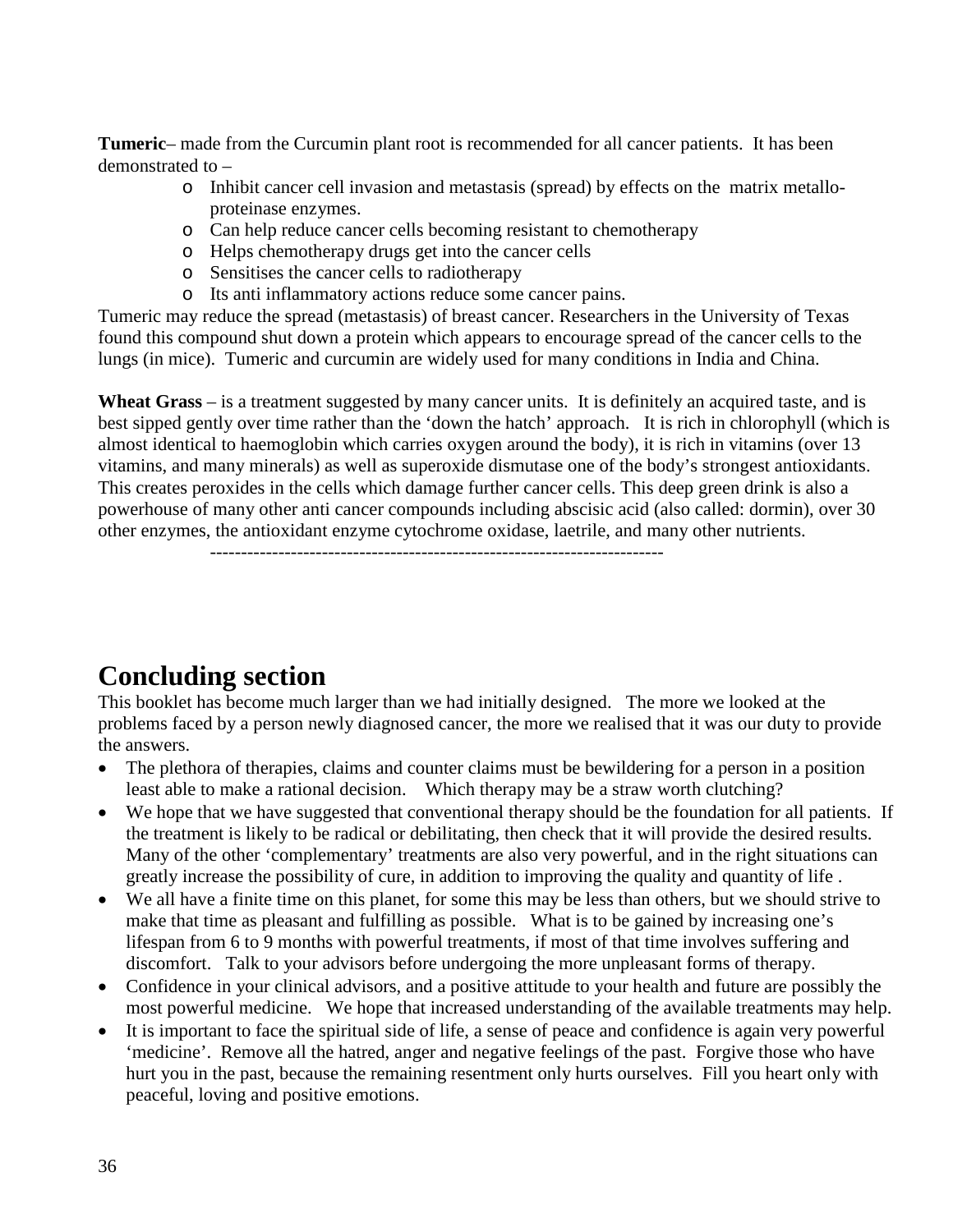- Talk openly with others about yourself, don't make cancer the only point of conversation, try to make the relationship with people as normal as possible. This applies particularly to people visiting patients with cancer. Treat them as you would any friend.
- Nourish your body and strengthen the body with good food (preferably organic) and quality nutritional supplements. 'Starvation' of our cells is one of the most debilitating features of cancer – weakening the immune system and sapping the body of energy.

Remember the statistics for cancer continue to improve; it is only a matter of time before we will find the cause of the chaotic multiplication of cells which is cancer. When we do that, a genuine cure will just be around the corner. We are quite sure that that will not be far away.

Gerald & Monica Lewis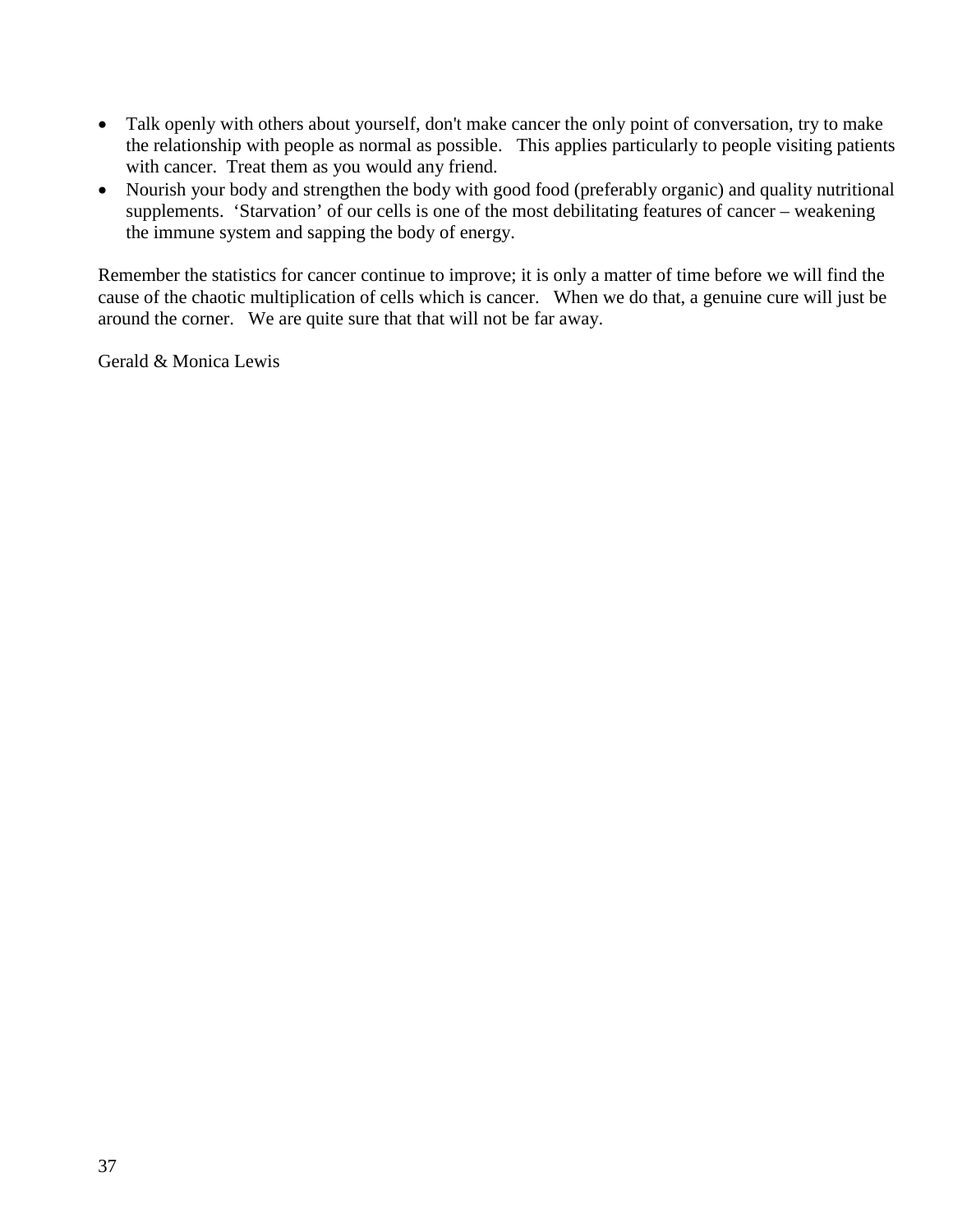## **APPENDIX**

#### **Appendix a** - **Alkalinising foods –**

Cancer cells like to live in an acid medium. You can measure the acidity/alkalinity (pH) of your body quite simply by dipping a piece of litmus paper into some saliva produced at least 2 hours after a meal. The paper should be a blue colour if alkaline and red if the saliva is acid. Eating alkaline forming foods, makes the body less 'hospitable' for the cancer cells.

Foods considered to be **alkaline-forming** and thus helpful to people with consistently acid pH include: almonds, aloe vera, apples, apricots, bee pollen, buckwheat, cabbage, cantaloupe, celery, carrots, cucumbers, dairy products except hard cheese, dates, dulse, poached eggs, figs, grapefruit, honey, lettuce, millet, parsley, raisins, peaches, fresh red potatoes, pineapple, soy products, sprouted seeds, cooked spinach, turnip tops, wakame miso soup, azuki beans, rice, mineral water.

#### Or a longer list:

#### VEGETABLES

Garlic Asparagus Fermented Veggies **Watercress** Beets Broccoli Brussel sprouts Cabbage Carrot Cauliflower Celery Chard Chlorella Collard Greens Cucumber Eggplant Kale Kohlrabi Lettuce Mushrooms Mustard Greens Dulce Dandelions Edible Flowers **Onions** Parsnips (high glycemic) Peas Peppers Pumpkin Rutabaga Sea Veggies **Spirulina Sprouts** Squashes Alfalfa Barley Grass Wheat Grass Wild Greens Nightshade Veggies

#### FRUITS

Apple Apricot Avocado Banana (high glycemic) Cantaloupe Cherries **Currants** Dates/Figs Grapes Grapefruit Lime Honeydew Melon **Nectarine** Orange Lemon Peach Pear Pineapple All Berries Tangerine Tomato Tropical Fruits Watermelon

#### PROTEIN

Eggs Whey Protein Powder Cottage Cheese Chicken Breast Yogurt Almonds Chestnuts Tofu (fermented) Flax Seeds Pumpkin Seeds Tempeh (fermented) Squash Seeds Sunflower Seeds Millet Sprouted Seeds Nuts

#### **OTHER**

Apple Cider Vinegar Bee Pollen Lecithin Granules Probiotic Cultures Green Juices Veggies Juices Fresh Fruit Juice Organic Milk (unpasteurized) Mineral Water Alkaline Antioxidant Water Green Tea Herbal Tea Dandelion Tea Ginseng Tea Banchi Tea Kombucha

#### **SWEETENERS**

Stevia

#### SPICES/SEASONINGS

Cinnamon Curry Ginger Mustard Chili Pepper Sea Salt Miso Tamari All Herbs

#### ORIENTAL VEGETABLES

Maitake Daikon Dandelion Root Shitake Kombu Reishi Nori Umeboshi Wakame Sea Veggies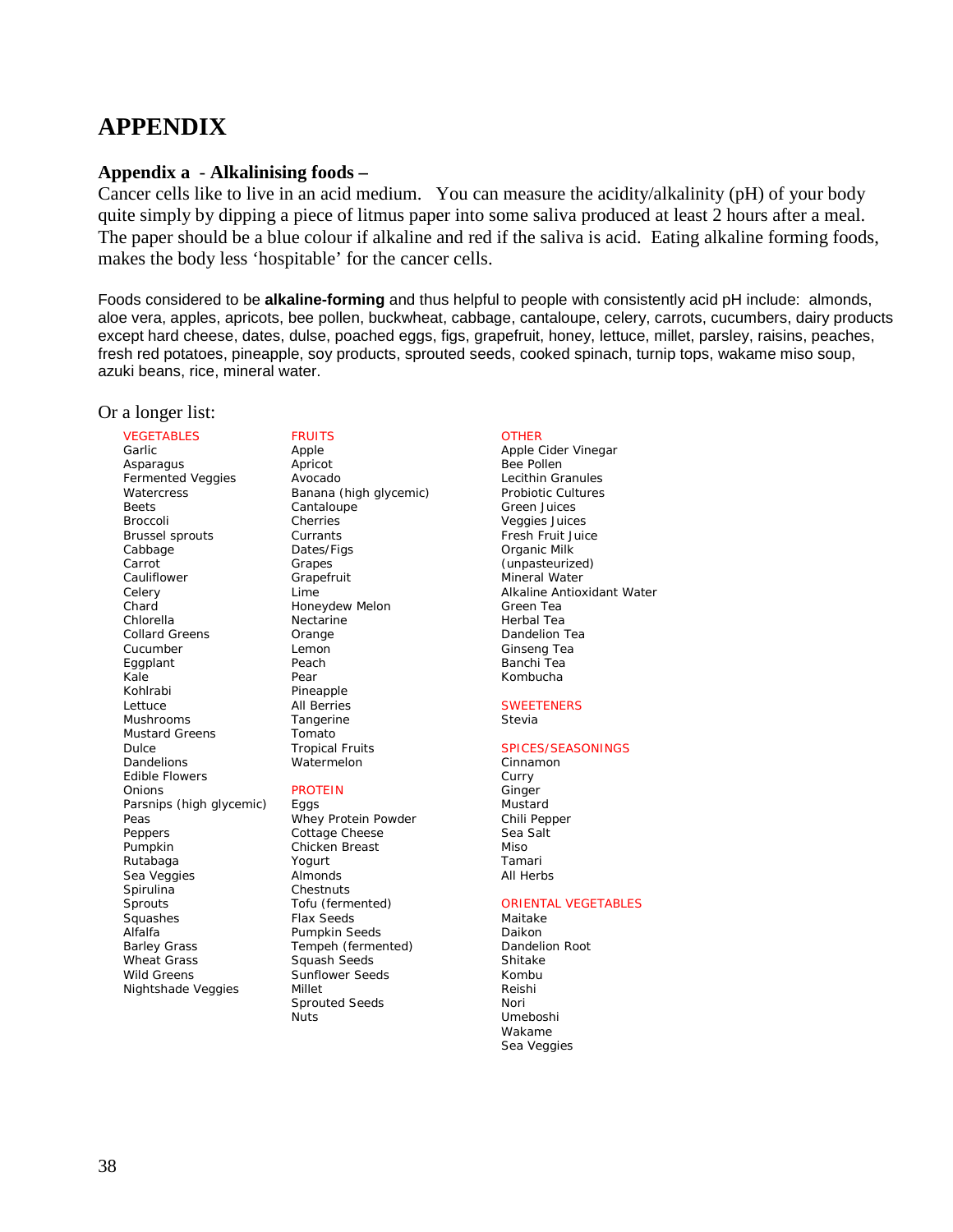**Acid forming foods** – these foods are better avoided or used in only small amounts

ACIDIFYING VEGETABLES Corn Lentils Olives Winter Squash ACIDIFYING FRUITS Blueberries Canned or Glazed Fruits Cranberries Currants Plums\*\* Prunes\*\* ACIDIFYING GRAINS, GRAIN PRODUCTS Amaranth Barley Bran, oat Bran, wheat Bread Corn Cornstarch Crackers, soda Flour, wheat Flour, white Hemp Seed Flour Kamut Macaroni Noodles Oatmeal Oats (rolled) Quinoa Rice (all) Rice Cakes Rye Spaghetti Spelt Wheat Germ Wheat ACIDIFYING BEANS & LEGUMES Almond Milk Black Beans Chick Peas Green Peas Kidney Beans Lentils Pinto Beans Red Beans Rice Milk Soy Beans Soy Milk White Beans ACIDIFYING DAIRY Butter Cheese Cheese, Processed Ice Cream Ice Milk ACIDIFYING NUTS & BUTTERS Cashews Legumes Peanut Butter Peanuts Pecans Tahini Walnuts ACIDIFYING ANIMAL PROTEIN Bacon Beef Carp Clams Cod Corned Beef Fish Haddock Lamb Lobster Mussels Organ Meats Oyster Pike Pork Rabbit Salmon Sardines Sausage Scallops Shellfish Shrimp Tuna Turkey Veal Venison ACIDIFYING FATS & OILS Avacado Oil Butter Canola Oil Corn Oil Flax Oil Hemp Seed Oil Lard Olive Oil Safflower Oil Sesame Oil Sunflower Oil ACIDIFYING SWEETENERS Carob Corn Syrup Sugar ACIDIFYING ALCOHOL Beer Hard Liquor Spirits Wine ACIDIFYING OTHER FOODS Catsup Cocoa Coffee Mustard Pepper Soft Drinks Vinegar ACIDIFYING DRUGS & CHEMICALS Aspirin Chemicals Drugs, Medicinal Drugs, Psychedelic Herbicides Pesticides Tobacco ACIDIFYING JUNK FOOD Beer: pH 2.5 Coca-Cola: pH 2 Coffee: pH 4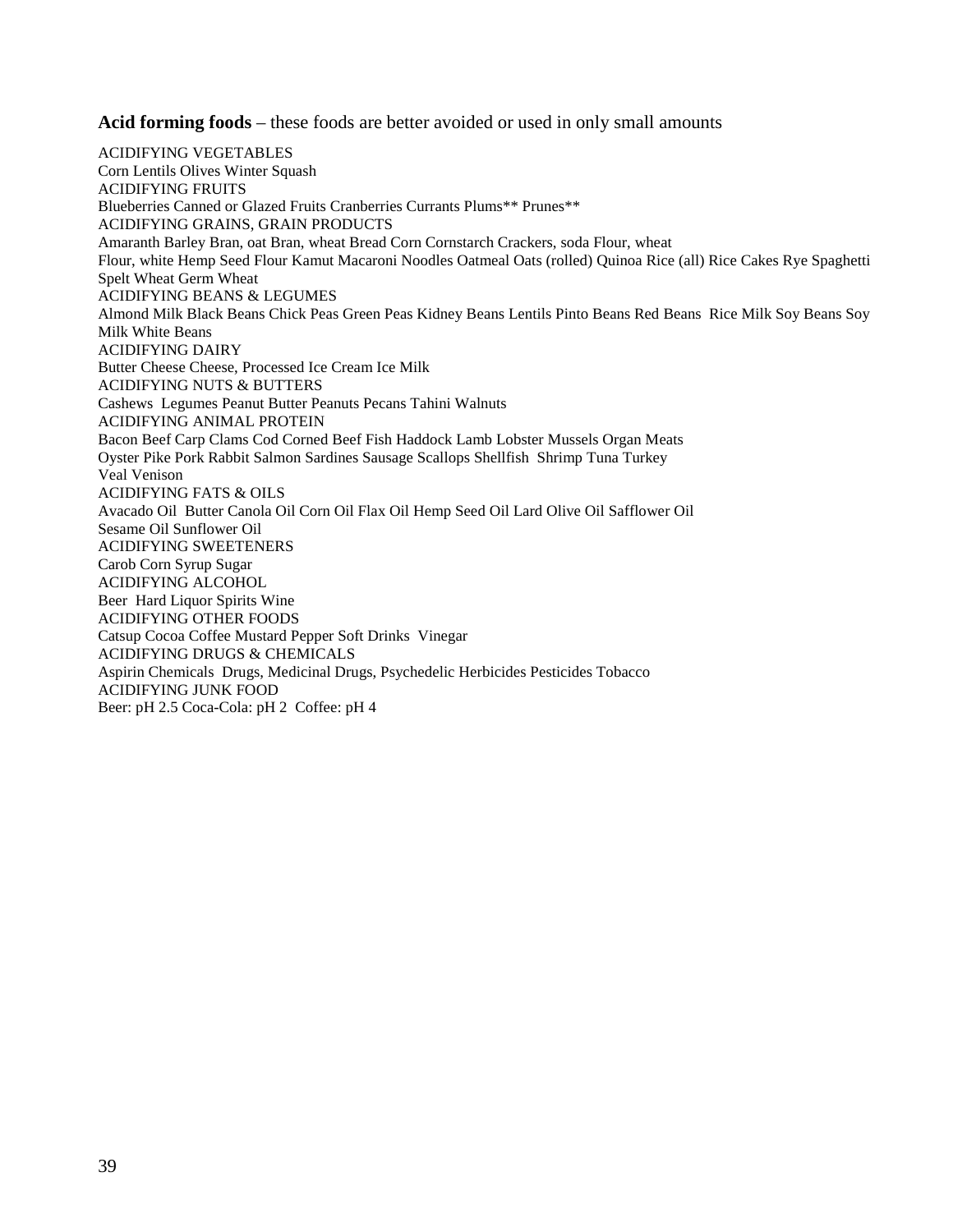**Appendix B – Cruciferous vegetables** – vegetables whose flowers form a tiny cross. These vegetables have been shown to have active anti cancer actions

- Arugula Beet greens Bok choy
	-
- Broccoli Brussels sprouts Cabbage
- Cauliflower Chinese cabbage Collard greens
- Daikon Watercress Rutabaga
- 
- Horseradish• Swiss chard Turnips
	-
- Kale Kohlrabi Mustard greens
- Radishes Rutabaga Swiss chard
- 
- Turnips Watercress

### **Appendix C**

#### **Other foods with cancer fighting properties:**

tea (green & black), ginger, garlic, broccoli, onions, carrots, soybeans, tomatoes, papaya, avocado, citrus fruits (oranges & grapefruit) lime, bhindi (okra), green vegetables – spinach, lettuce, broccoli, French beans, green fenugreek, mustard leaves – the darker green, the greater the benefit.

## **Appendix D –**

#### **How to use a sauna.**

Saunas provide a number of benefits to patients with cancer.

Both tumour cells and also viruses tolerate heat poorly, (and this is why we develop a temperature when we become infected). Saunas enhance the circulation and also oxygenate the tissues, they open the nasal passages and assist the sinuses to drain, and by creating sweating, the body is able to excrete toxins through the skin.

The conventional saunas consist of preheating a small room, generating quite intense heat which for many people is intolerable. This is particularly so in patients weakened with cancer.

Far infrared saunas use infrared light bulbs, and only heat the tissues they shine on. This is a lot more comfortable, and it is possible to construct one of these quite cheaply using infrared bulbs in a small room such as a bathroom or closet. Note infrared saunas are do not work through clothing.

Saunas are safe for most people, but people with chronic conditions it might be safer to have a companion with them. Remain in the sauna are no more than 30 minutes, and for most people treatment should be once a day. (For those who are weaker, once or twice a week may be as much as they can tolerate).

Drink two glasses of mineralised water before entering the sauna, and use a small towel to wipe off the sweat as it develops. Slowly move around so that all areas of the body are exposed to the infrared energy, and it is quite safe to look at the lightbulb on occasions. For men it is best not to directly exposed the testicles to infrared rays.

When finished take a shower with a warm or cool water but not hot, and do not use soap as this leaves a film and can clog the pores. Wash off the sweat with a brush or loofa, and brush all over including the face and hair. Brushing may be a painful at first, but it does enhance the cleansing effect, and soon it feels wonderful.

After the sauna drink a glass of water, and sit or lie down for at least 10 minutes.

While in the sauna do not work or talk, but use this time to relax, reviewing your day or meditating.

**Appendix E - How we can create endorphans** – These healthy 'morphine like' chemicals make us feel better, happier and can relieve pain. There is no limit to the amount you can make, the more you do the better you feel:

- write a long letter to somebody you care about
- turn up a favourite song and sing-along loudly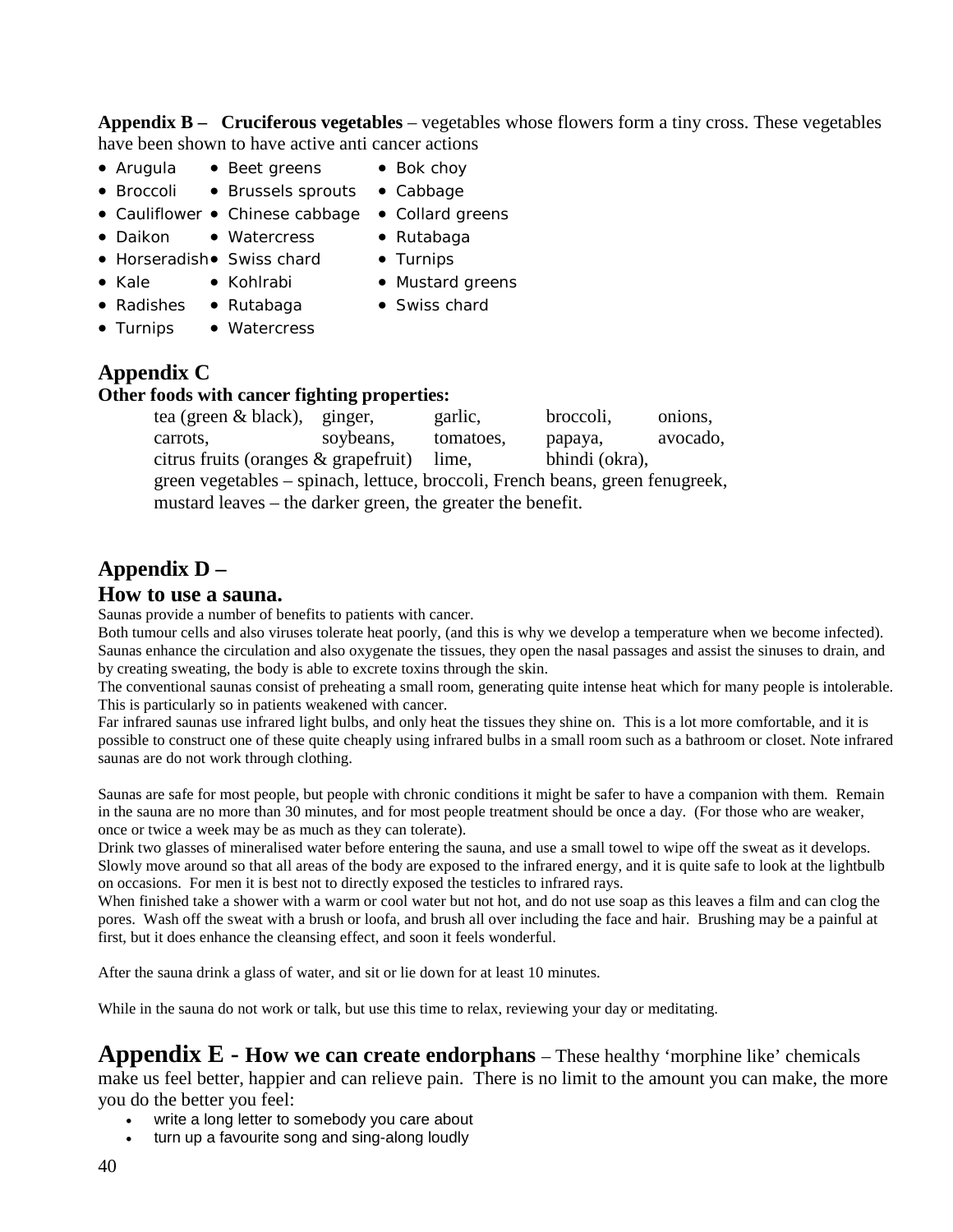- lie in bed and listen to the rain falling
- Go to the beach and dig your toes deep into the sand
- pour yourself a nice hot cup of tea and savour it in silence
- take a bubble bath
- get really wet in the rain
- visit a pet shop and pet the new puppies and kittens
- watch the sunset or if you're brave watch the sunrise
- lie outside on a clear night and watch the stars

• Buy an all-day pass to a fun park and ride all of the rides (From Hubbard

## **Appendix F** - **Meditation** -

This can be a very powerful and helpful part of healing. It is impossible to cover in a few lines and we would strongly encourage all patients with cancer to look at this therapy. Read one of the many good books  $^{27}$ 

*Helpful meditation passes through a number of stages – physical relaxation; patchy concentration (as the mind wanders onto other things before coming back to tranquility); deeper relaxation (as the mind slowly clears and thoughts stop moving around); contemplation (when the mind by itself brings in a single thought and it is perceived in a different realm); then unification and illumination (deep trance like states with heightened awareness and a direct perception of new knowledge).*

Regular meditation can give a person, no matter what situation they are in, a sense of peace, hope, love and fulfillment not possible in any other way. Deep contemplative prayer is a very smilar process.

## **Appendix G** – **Liver Cleansing**

This is a process foreign to Western Medicine, but in the orient, the importance of supporting the liver is considered very important in Asian health.

The liver essentially filters the blood, detoxifies poisons and creates sugars, proteins and fats to feed the rest of the body. It can only do this with the correct nutrition, and in cancer where excess toxin production and 'starvation' are common, taking steps shown throughout the centuries to be helpful to liver function, can only be beneficial in a sick patient:

- drink at least eight to 12 glasses of filtered water daily
- avoid eating large amounts of sugar and, especially refined sugar
- avoid foods that you may be allergic to -- ones which in the past have upset you
- avoid eating bacteria and viruses in food -- eat foods which are fresh, avoid reheating food, avoid food from take-away bars that are not fresh, always wash your hands before eating. When overseas avoid unpeeled fruits and vegetables, raw foods and shellfish.
- Try and eat organic food if possible, to reduce the load of pesticides.
- Avoid constipation by eating raw fruit vegetables and fibre, and drinking plenty of water.
- Avoid excessive saturated and trans fats.

Some herbs are also believed to help the liver to function –

- Taurine -- this is an essential amino acid required by the liver to remove toxic chemicals and create bile.
- Dandelion -- the bitter in dandelions stimulate the digested glands, and the liver and activate the flow of bile.
- St Mary's Thistle -- a known traditional liver tonic for centuries. This has been shown to protect the liver from toxic damage, and it also seems to improve the action of Cytochrome p450 which is one of the major detoxification enzymes with in the liver.
- Globe artichoke -- this has a bitter tonic with a protective and liver restorative actions.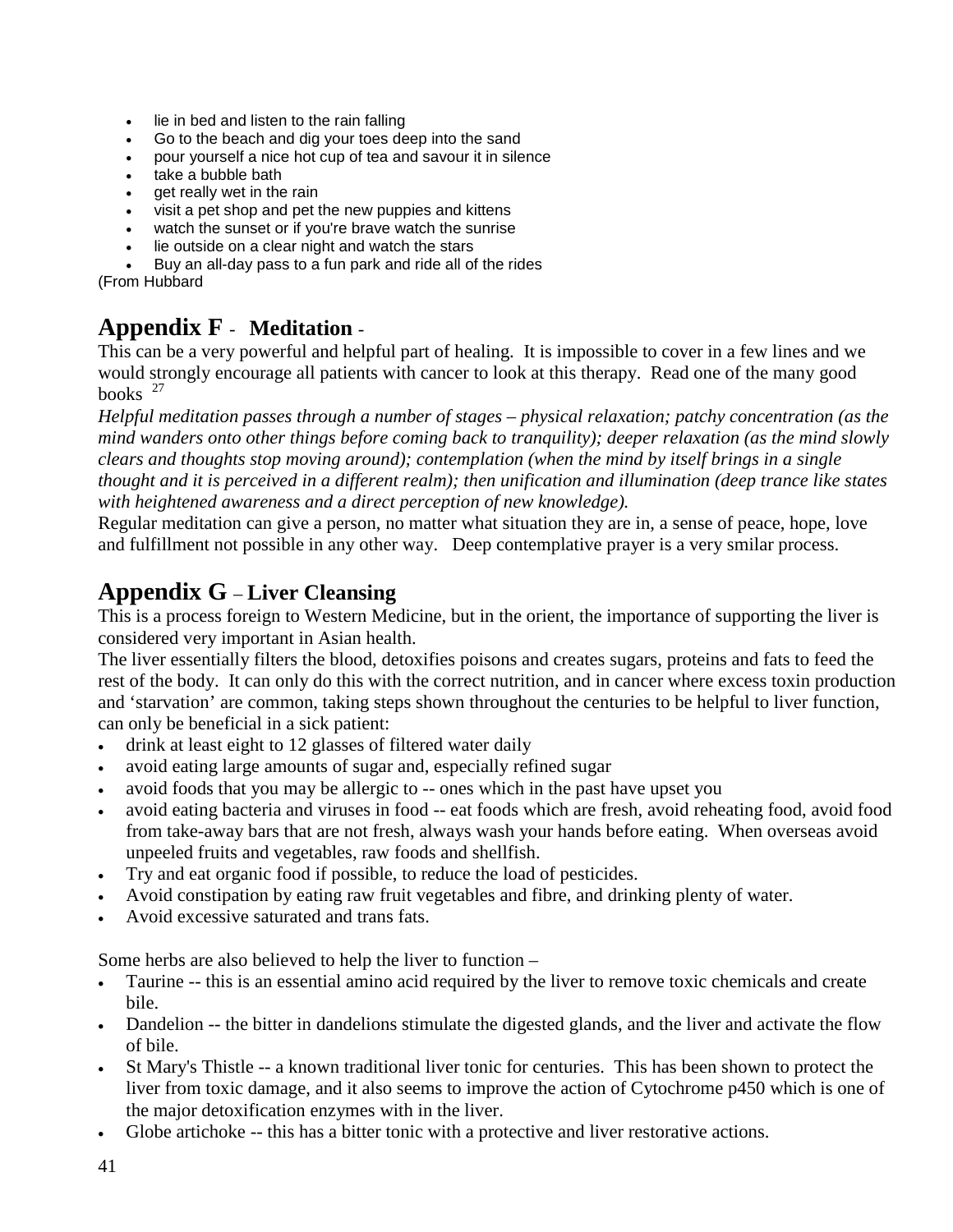• Soluble fibre – which can attach to the toxins released in the bile, and prevent them from being reabsorbed lower in the intestines.

## **Appendix F** - **The technique for giving iv vitamin C**

This treatment can be given safely by any general practitioner, and they may wish to know the technique used: How is it given –The vitamin is given by intravenous drip over 60 minutes, once or twice weekly:

- Week 1 15 grams 2 per week,
- Week 2 30 grams 2 per week
- Week 3 50 grams 2 infusions per week

There after the optimal dose is given once or twice weekly for some months.

Measure plasma Vitamin C level at the end of each infusion, aiming for a plasma level of  $300 - 400$  mg/dl. Adding alpha lipoic acid therapy makes the vitamin C more effective and lower plasma levels  $250 - 300$ mg are as effective. **Precautions –**

Although serious side effects from iv vitamin C are rare it is important to note some facts:

- There have been one or two cases reported where high dose vitamin C caused the cancer cells to die and then bleed. (This can happen with any treatment which damages cancer cells including chemotherapy and radiation). For this reason it is best to slowly work up the dose of vitamin C, especially in people with brain cancer.
- A very rare condition G6PD deficiency (glucose 6 phosphatase deficiency) can cause the blood to haemolyse with high dose vitamin C. So this enzyme should be tested for before starting high dose vitamin C.
- Because Vitamin C is a chelating agent, it can increase the excretion of calcium in the urine. Higher doses are usually given with 10 mls of calcium, but if the infusion makes the patient shaky, give 10mls of calcium gluconate at 1cc per minute.

For further information contact the authors at CAM Ltd, 3<sup>rd</sup> Floor, 110 Remuera Rd, Remuera, Auckland

#### Refs:

- 1. (Brenner.H; Lancet 12 Oct 2002 pg 1131-5 see file for email address).
- 2. *(Davis DR, Epp MD, Riordan HD. Changes in USDA food composition data for 43 garden crops, 1950 to 1999. J Am Coll Nutr. 2004 Dec;23(6):669-82.)*
- 3. nurses study breast cancer and vitamin E
- 4. Vitamin C and prostate [xxx select and Finnish study notes],
- 5. vitamin D and cancer (Mercola, J Clin Onc 20/1/05)
- 6. Nurses study 75% redn f colon cancer
- 7. Selenium abnd Arizona study
- 8. Omega 3 oils slow spread see access notes (280,281)
- 9. gren tea [refs shariu leiberman in acam booklet]
- 10. high dose vitamin C refs
- 11. McWilliam et al refs
- 12. ray strand supp benefits during Rx [refs ray strand xxx]:
- 13. co Q10 ( under 20  $^{20}$  [see Life extension paper (filed under supplements also in Access) also [http://www.cancer.gov/cancertopics/pdq/cam/coenzymeQ10/HealthProfessional/page5\)](http://www.cancer.gov/cancertopics/pdq/cam/coenzymeQ10/HealthProfessional/page5)
- 14. surgery time for cancer <http://www.susanlovemd.com/community/flashes/hotflash6.htm>
- *15.* melatonin and breast ca *Lissoni, P., et al. Modulation of cancer endocrine therapy by melatonin: a phase II study of tamoxifen plus melatonin in metastatic breast cancer patients progressing under tamoxifen alone. British Journal of Cancer. 71(4):854-856; 1995.*
- *16.* selenium breast cancer *Redman, C., et al. Inhibitory effect of selenomethionine on the growth of three selected human tumor cell lines. Cancer Letters. 125(1-2):103-110, 1998.*
- *17.* Lycopene and breast cancer cells *Levy, J., et al. Lycopene is a more potent inhibitor of human cancer cell proliferation than either alpha-carotene or beta-carotene. Nutrition & Cancer. 24(3):257-266, 1995.*
- 18. exercise and breast cancer JAMA 2005, May 25 293 pg 2479-86
- 19. bra wearing and breastcancer (MEDICAL MYTHS PG 235)